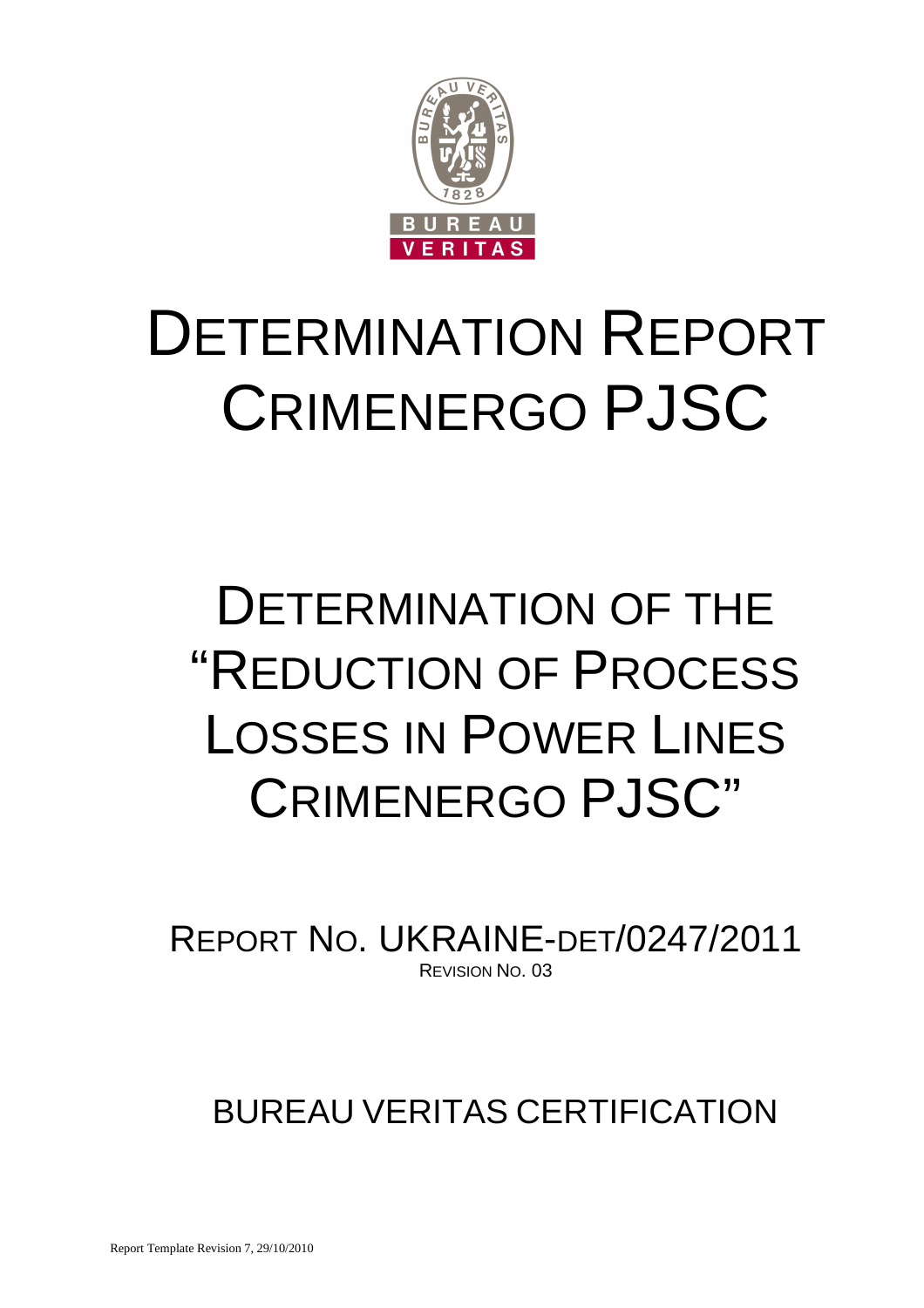

 $\overline{\phantom{0}}$ 

| Date of first issue:<br>27/01/2011                                                                                                                              | Organizational unit:<br><b>Bureau Veritas Certification</b><br><b>Holding SAS</b>                                                                                                                                                                                                                                                                                                                                                                                                                                                                                          |
|-----------------------------------------------------------------------------------------------------------------------------------------------------------------|----------------------------------------------------------------------------------------------------------------------------------------------------------------------------------------------------------------------------------------------------------------------------------------------------------------------------------------------------------------------------------------------------------------------------------------------------------------------------------------------------------------------------------------------------------------------------|
| Client:<br>Crimenergo PJSC                                                                                                                                      | Client ref.:<br>Grygoriy Gruba                                                                                                                                                                                                                                                                                                                                                                                                                                                                                                                                             |
| Summary:                                                                                                                                                        | Bureau Veritas Certification has made the determination of the "Reduction of Process Losses in Power Lines<br>Crimenergo PJSC" project of Crimenergo PJSC located in Autonomous Republic of the Crimea, Ukraine, on<br>the basis of UNFCCC criteria for the JI, as well as criteria given to provide for consistent project operations,<br>monitoring and reporting. UNFCCC criteria refer to Article 6 of the Kyoto Protocol, the JI rules and modalities<br>and the subsequent decisions by the JI Supervisory Committee, as well as the host country criteria.          |
| conducted using Bureau Veritas Certification internal procedures.                                                                                               | The determination scope is defined as an independent and objective review of the project design document,<br>the project's baseline study, monitoring plan and other relevant documents, and consisted of the following<br>three phases: i) desk review of the project design and the baseline and monitoring plan; ii) follow-up interviews<br>with project stakeholders; iii) resolution of outstanding issues and the issuance of the final determination report<br>and opinion. The overall determination, from Contract Review to Determination Report & Opinion, was |
| design document.                                                                                                                                                | The first output of the determination process is a list of Clarification and Corrective Actions Requests (CL and<br>CAR), presented in Appendix A. Taking into account this output, the project proponent will revise its project                                                                                                                                                                                                                                                                                                                                          |
| country criteria.                                                                                                                                               | In summary, it is Bureau Veritas Certification's opinion that the project correctly applies Guidance on criteria for<br>baseline setting and monitoring and meets the relevant UNFCCC requirements for the JI and the relevant host                                                                                                                                                                                                                                                                                                                                        |
| Report No.:<br>Subject Group:<br>UKRAINE-det/0247/2011<br>JI                                                                                                    |                                                                                                                                                                                                                                                                                                                                                                                                                                                                                                                                                                            |
| Project title:<br>"Reduction of Process Losses in Power Lines<br>Crimenergo PJSC"                                                                               |                                                                                                                                                                                                                                                                                                                                                                                                                                                                                                                                                                            |
| Work carried out by:<br>Oleg Skoblyk - Team Leader, Lead Verifier,<br><b>Technical Specialist</b><br>Denis Pishchalov -<br>Team Member, Financial<br>Specialist | $\boxtimes$<br>No distribution without permission from the<br>Client or responsible organizational unit                                                                                                                                                                                                                                                                                                                                                                                                                                                                    |
| Work verified by:<br>Ivan Sokolov - Internal Technical Reviewer<br>Work signed by:                                                                              | Limited distribution                                                                                                                                                                                                                                                                                                                                                                                                                                                                                                                                                       |
| Flavio Gomes - Operational Managers Certification<br><b>Mong SAS</b><br>Date of this revision:<br>Rev. No.:                                                     | Number of pages:                                                                                                                                                                                                                                                                                                                                                                                                                                                                                                                                                           |
| 09/11/2011<br>$03 -$<br>69-                                                                                                                                     | Unrestricted distribution                                                                                                                                                                                                                                                                                                                                                                                                                                                                                                                                                  |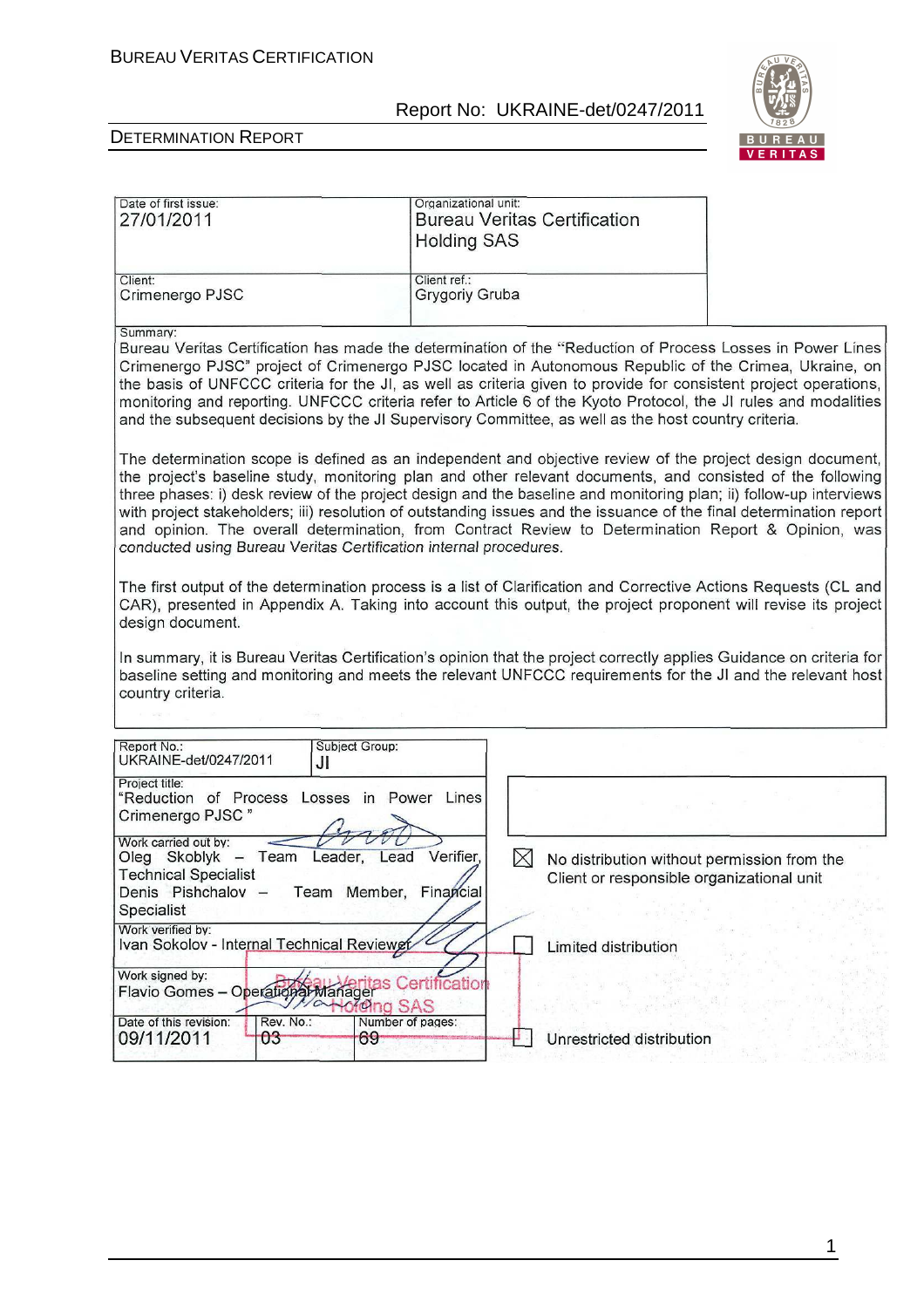

# **Table of Contents Page 2018**

| $\mathbf{1}$<br>1.1 | Objective                                                                                   | 3               |
|---------------------|---------------------------------------------------------------------------------------------|-----------------|
| 1.2                 | Scope                                                                                       | 3               |
| 1.3                 | Determination team                                                                          | 3               |
| 2                   |                                                                                             | $\overline{.4}$ |
| 2.1                 | <b>Review of Documents</b>                                                                  | $\overline{4}$  |
| 2.2                 | Follow-up Interviews                                                                        | 5               |
| 2.3                 | Resolution of Clarification and Corrective Action Requests                                  | 5               |
| 3                   |                                                                                             |                 |
| $\overline{4}$      |                                                                                             |                 |
| 4.1                 | Project approvals by Parties involved (19-20)                                               | 12              |
| 4.2                 | Authorization of project participants by Parties involved (21)                              | 12              |
| 4.3                 | Baseline setting (22-26)                                                                    | 12              |
| 4.4                 | Additionality (27-31)                                                                       | 14              |
| 4.5                 | Project boundary (32-33)                                                                    | 14              |
| 4.6                 | Crediting period (34)                                                                       | 15              |
| 4.7                 | Monitoring plan (35-39)                                                                     | 15              |
| 4.8                 | Leakage (40-41)                                                                             | 18              |
| 4.9                 | Estimation of emission reductions or enhancements of net removals<br>$(42-47)$              | 18              |
| 4.10                | Environmental impacts (48)                                                                  | 21              |
| 4.11                | Stakeholder consultation (49)                                                               | 23              |
| 4.12                | Determination regarding small scale projects (50-57)                                        | 23              |
| 4.13                | Determination regarding land use, land-use change and forestry<br>(LULUCF) projects (58-64) | 23              |
|                     | 4.14 Determination regarding programmes of activities (65-73)                               | 23              |
| 5                   | SUMMARY AND REPORT OF HOW DUE ACCOUNT WAS<br>TAKEN OF COMMENTS RECEIVED PURSUANT TO         |                 |
| 6                   |                                                                                             |                 |
| $\overline{7}$      |                                                                                             |                 |
|                     |                                                                                             |                 |

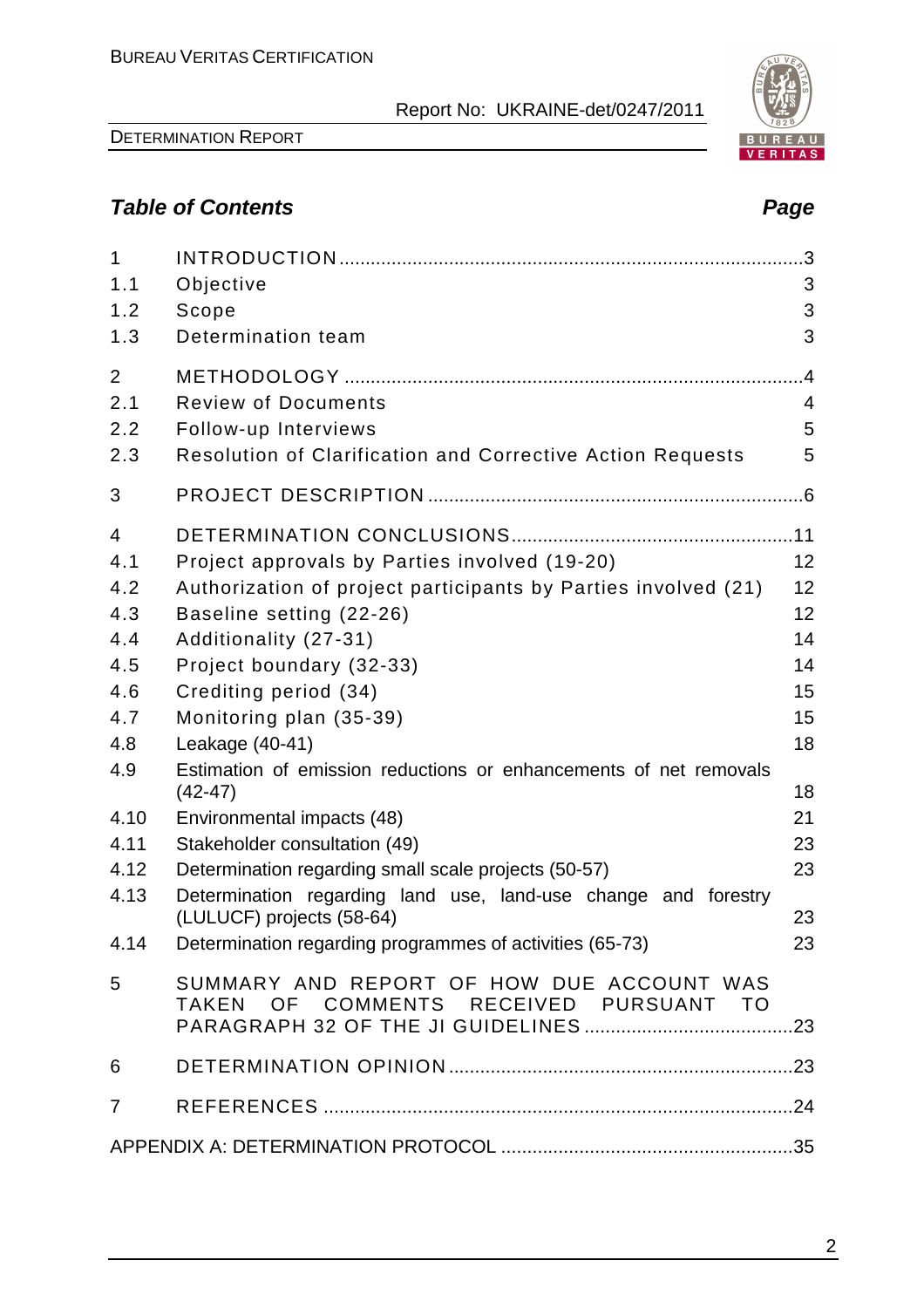

DETERMINATION REPORT

## **1 INTRODUCTION**

Crimenergo PJSC has commissioned Bureau Veritas Certification to determinate its JI project "Reduction of Process Losses in Power Lines Crimenergo PJSC" (hereafter called "the project") in Autonomous Republic Crimea, Ukraine.

This report summarizes the findings of the determination of the project, performed on the basis of UNFCCC criteria, as well as criteria given to provide for consistent project operations, monitoring and reporting.

#### **1.1 Objective**

The determination serves as project design verification and is a requirement of all projects. The determination is an independent third party assessment of the project design. In particular, the project's baseline, the monitoring plan (MP), and the project's compliance with relevant UNFCCC and host country criteria are derminated in order to confirm that the project design, as documented, is sound and reasonable, and meet the stated requirements and identified criteria. Determination is a requirement for all JI projects and is seen as necessary to provide assurance to stakeholders of the quality of the project and its intended generation of emissions reductions units (ERUs).

UNFCCC criteria refer to Article 6 of the Kyoto Protocol, the JI rules and modalities and the subsequent decisions by the JI Supervisory Committee, as well as the host country criteria.

#### **1.2 Scope**

The determination scope is defined as an independent and objective review of the project design document, the project's baseline study and monitoring plan and other relevant documents. The information in these documents is reviewed against Kyoto Protocol requirements, UNFCCC rules and associated interpretations.

The determination is not meant to provide any consulting towards the Client. However, stated requests for clarifications and/or corrective actions may provide input for improvement of the project design.

#### **1.3 Determination team**

The determination team consists of the following personnel:

Oleg Skoblyk Bureau Veritas Certification Team Leader, Climate Change Lead Verifier Technical Specialist Denis Pishchalov Bureau Veritas Certification Team member, Financial Specialist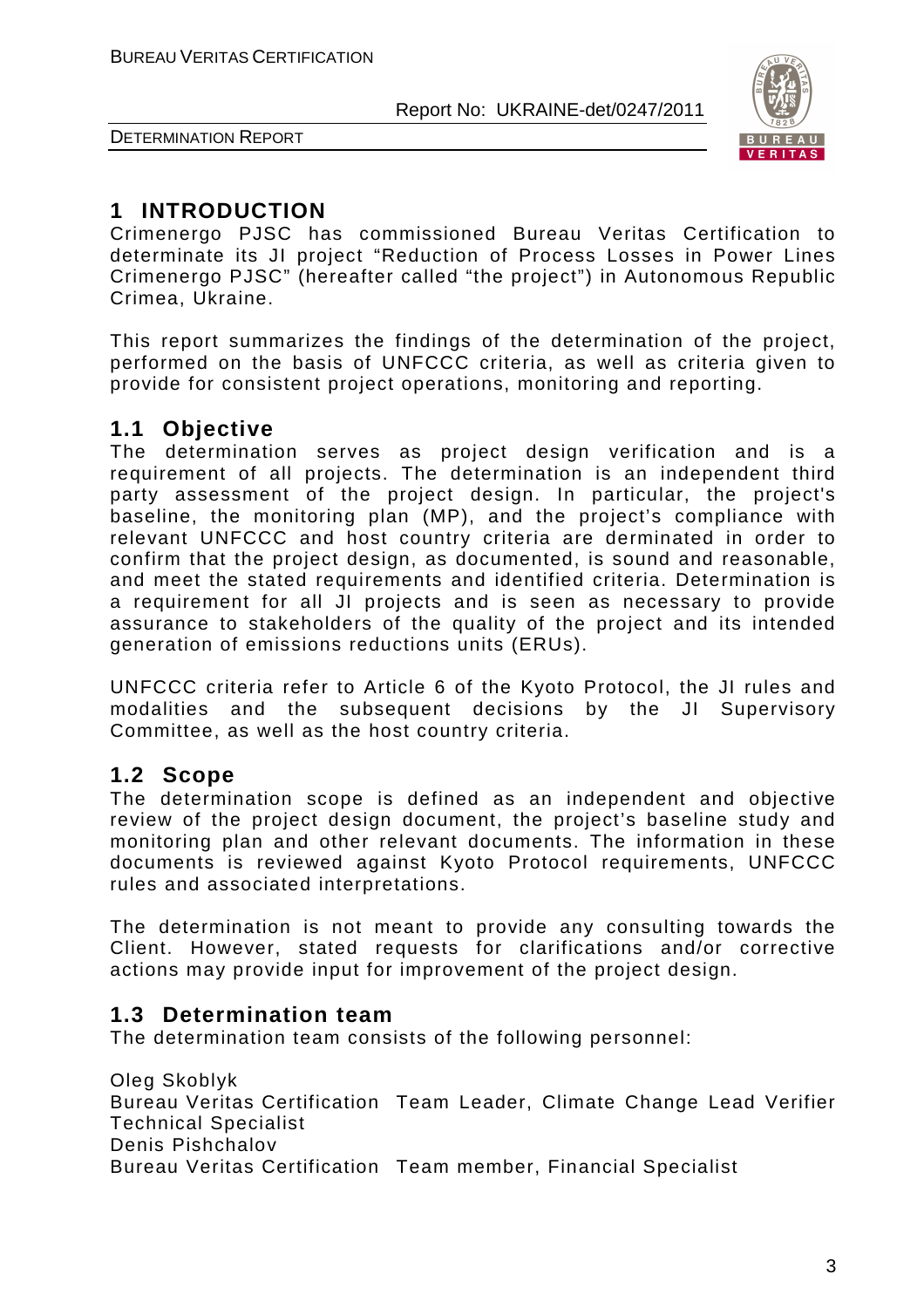

DETERMINATION REPORT

This determination report was reviewed by:

Ivan Sokolov Bureau Veritas Certification, Internal reviewer

#### **2 METHODOLOGY**

The overall determination, from Contract Review to Determination Report & Opinion, was conducted using Bureau Veritas Certification internal procedures.

In order to ensure transparency, a determination protocol was customized for the project, according to the version 01 of the Joint Implementation Determination and Verification Manual, issued by the Joint Implementation Supervisory Committee at its 19 meeting on 04/12/2009. The protocol shows, in a transparent manner, criteria (requirements), means of determination and the results from determining the identified criteria. The determination protocol serves the following purposes:

- It organizes, details and clarifies the requirements a JI project is expected to meet;
- It ensures a transparent determination process where the determiner will document how a particular requirement has been determined and the result of the determination.

The completed determination protocol is enclosed in Appendix A to this report.

#### **2.1 Review of Documents**

The Project Design Document (PDD) submitted by Crimenergo PJSC and additional background documents related to the project design and baseline, i.e. country Law, Guidelines for users of the joint implementation project design document form, Guidance on criteria for baseline setting and monitoring, Kyoto Protocol, Clarifications on Determination Requirements to be Checked by a Accredited Independent Entity were reviewed.

PDD «Reduction of Process Losses in Power Lines Crimenergo PJSC» project of Crimenergo PJSC version 1.0 was submitted on 25/10/2010.

To address Bureau Veritas Certification corrective action, forward action and clarification requests Crimenergo PJSC revised the PDD and resubmitted it as version 3.0 of 09/11/2011 which is deemed final.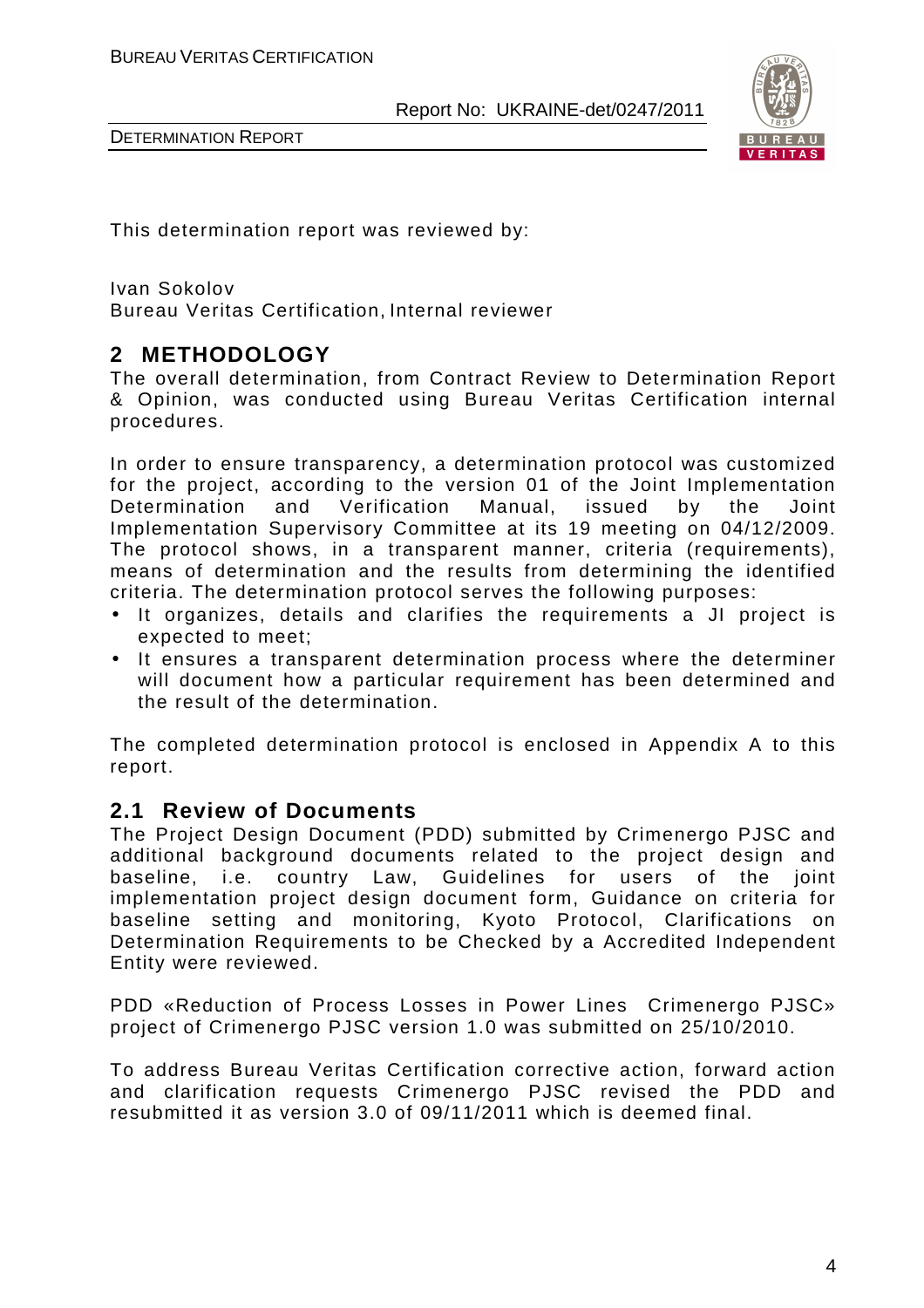



DETERMINATION REPORT

The determination findings presented in this report relate to the project as described in the PDD version 1.0 dated 25/10/2010 version 2.0 of 18/09/2011 and version 3.0 dated 09/11/2011.

#### **2.2 Follow-up Interviews**

On 07/04/2011 Bureau Veritas Certification performed on-site visit interviews with project stakeholders to confirm selected information and to resolve issues identified in the document review. Representatives of Crimenergo PJSC and Ltd «ЕЕS» were interviewed (see References). The main topics of the interviews are summarized in Table 1.

| Interviewed organization | Interview topics                                                                   |
|--------------------------|------------------------------------------------------------------------------------|
| Crimenergo PJSC          | Implementation schedule<br>⋗                                                       |
|                          | Project management organisation<br>⋗                                               |
|                          | Evidence and records on reconstruction and new equipment and its<br>⋗<br>operation |
|                          | Environmental Impact Assessment<br>⋗                                               |
|                          | Project monitoring responsibilities                                                |
|                          | Monitoring equipment<br>⋗                                                          |
|                          | Quality control and quality assurance procedures                                   |
|                          | Environmental impacts affected                                                     |
|                          | Local authorities and public opinion                                               |
| <b>CONSULTANT</b>        | Applicability of methodology<br>⋗                                                  |
| Ltd «EES»                | <b>Baseline and Project scenarios</b>                                              |
|                          | Barriers analysis<br>⋗                                                             |
|                          | Additionality justification<br>⋗                                                   |
|                          | Common practice analysis<br>⋗                                                      |
|                          | Monitoring plan                                                                    |
|                          | Conformity of PDD to JI requirements                                               |

**Table 1 Interview topics** 

#### **2.3 Resolution of Clarification and Corrective Action Requests**

The objective of this phase of the determination is to raise the requests for corrective actions and clarification and any other outstanding issues that needed to be clarified for Bureau Veritas Certification positive conclusion on the project design.

Corrective Action Requests (CAR) is issued, where:

(a) The project participants have made mistakes that will influence the ability of the project activity to achieve real, measurable additional emission reductions;

(b) The JI requirements have not been met;

(c) There is a risk that emission reductions cannot be monitored or calculated.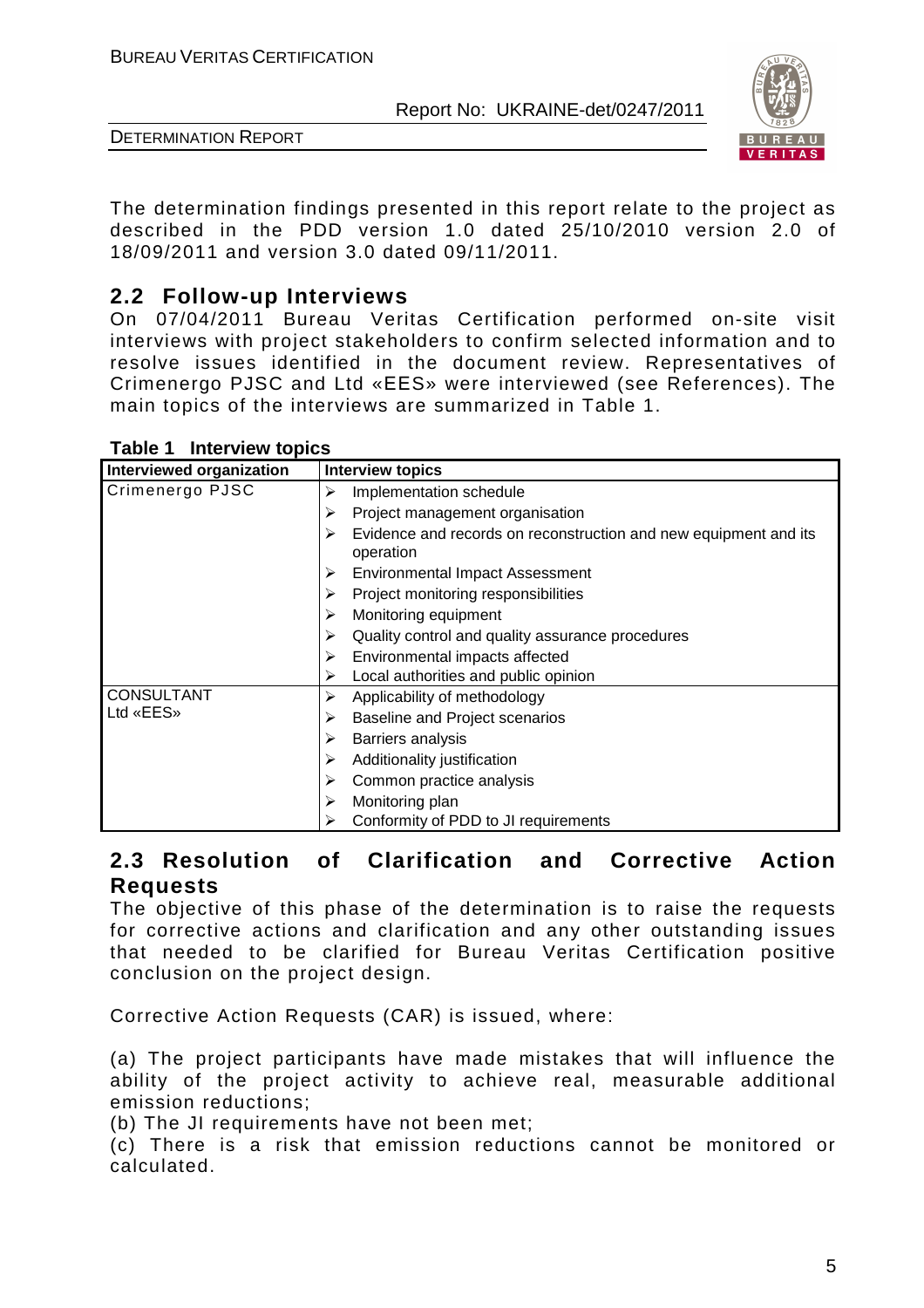



The determination team may also use the term Clarification Request (CL), if information is insufficient or not clear enough to determine whether the applicable JI requirements have been met.

To guarantee the transparency of the verification process, the concerns raised are documented in more detail in the verification protocol in Appendix A.

#### **3 PROJECT DESCRIPTION**

**The main objective** of the project introduction Joint Implementation "Reduction of Process Losses in Power Lines Crimenergo PJSC" is the technical reconstruction of electrical network and equipment programme realization, introduction of the progressive technologies, organization structure improvement, transition to the higher level organization of electricity grid transmission and distribution,.

Taking measures, foreseen by the draft, will let to increase the reliability and effectiveness of the electric power distribution network in Autonomous Republic of the Crimea, and enhance the quality of consumers service. As well as, taking such measures, will help to reduce the amount of electric power, that is lost in the distributive and transport electrical networks of Crimenergo PJSC, and that, in its turn, will help to reduce the amount of the generated electric energy, and, as the result, pollutant emissions in the atmosphere.

#### **Situation at the beginning of the project activity**

Public Joint Stock Company Crimenergo (Crimenergo PJSC) is an integral part of the unified energy system (UES) of Ukraine and provide the consumers of Autonomous Republic of the Crimea with the electric energy regularly and reliably under the uniform tariff.

At the beginning of the project (the beginning of the year 2002) Crimenergo PJSC was realizing only such measures that were directed on the maintaining of electrical networks in good working order. These measures mainly included repairing work on eliminations of errors, that arise during the operation of electric networks. That resulted in the losses, in 2002, in networks of Crimenergo PJSC which reached 35.19% from the electric energy amount, that was coming into the company's network.

Most of the used, at that moment, equipment in the networks of Crimenergo PJSC was already physically and morally outdated, but because of the insufficient financing and operational reserves of this equipment, remained still in use. Besides, changing of this situation was possible not only in the case of modification of technical provision of the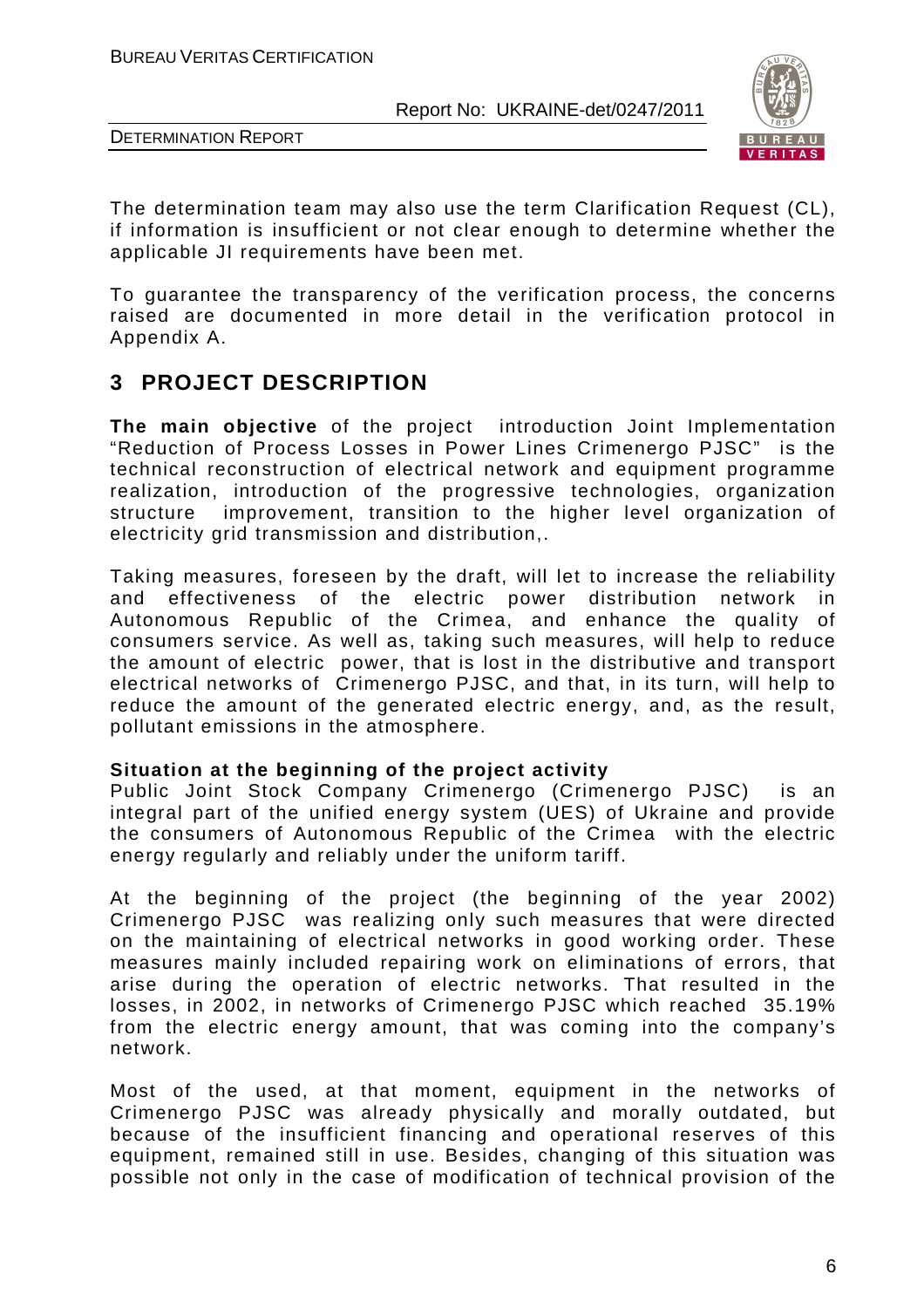

DETERMINATION REPORT

network, but also in the case of company's organizational structure improvement, which also required financing and people.

Selling possibility of greenhouse reduction units, became one of the factors for the start of introduction program, the goal of which is the reduction of technological power consumption in the Crimenergo PJSC electric network.

#### **Project scenario**

Joint implementation project is based on the introduction of investment program, directed on the reduction of technological power losses in the Crimenergo PJSC, complex of measures on elimination of over normative power consumption, which is introduced and financed since 2003.

Measures taken within the framework of this program, as well as introduction and completion of regular monitoring of possible losses sources and there prevention, let Crimenergo PJSC to reduce losses in the networks.

#### **Baseline scenario**

Baseline scenario foresees further usage of available equipment with performing of planned repairing work without substantial investment. More information about baseline scenario is provided in section B.

#### **Brief history of a project**

25/12/2002 – 2003 investment programme approval by the NCPR decree of 25.12.2002 № 1444. That programme includes the chapter " TPL reduction measures". This date is the date the acceptance of this project as a JI project.

January 2003 - TPL reduction, in the Crimenergo PJSC electric networks, programme introduction start

28/09/2011 – signing of a contract with the ImexEnergo. PDD preparation.

#### **Project advantages**

Besides the reduction of greenhouse gasses, implementation project of the program «Reduction of Process Losses in Power Lines Crimenergo PJSC» has the following advantages:

- Creation of additional working positions, connected with the introducing of new equipment, erection and reconstruction of enterprise's establishments;
- Pollutant emissions reduction due to the electric energy generation cut down as a result of losses shortening in the networks.
- Production cost price cut down.

Joint implementation project realization will provide pollutant emissions reduction due to the electric energy, that comes to the Crimenergo PJSC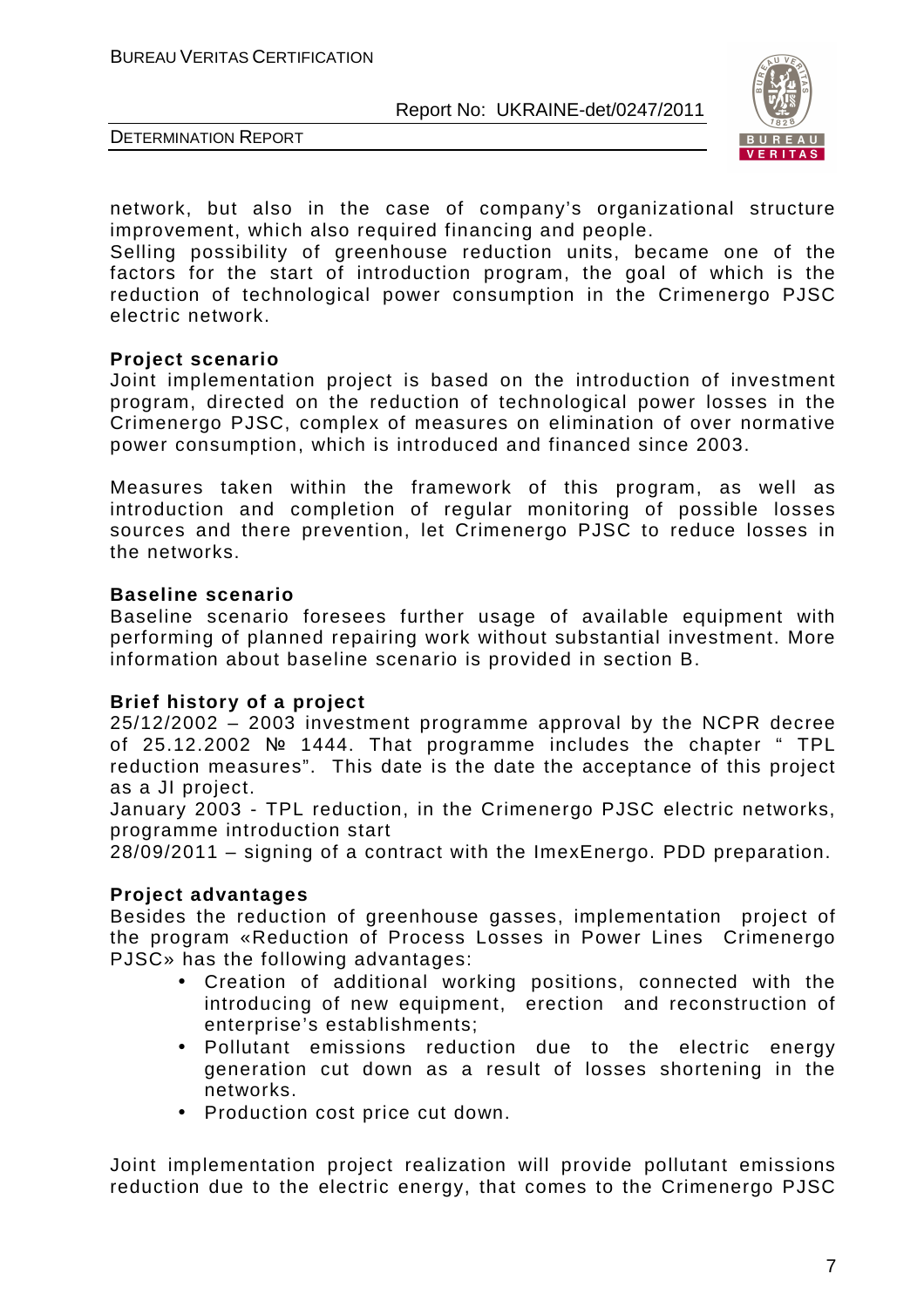

DETERMINATION REPORT

network, generation cut down. In such a way, project realization will lead to the greenhouses gasses reduction and prevention of their further accumulation in the atmosphere, which in its turn, will loosen climate changes.

Crimenergo PJSC is an integral part of the unified energy system (UES) of Ukraine and provide the consumers of Autonomous Republic of the Crimea with the electric energy regularly and reliably under the uniform tariff.

At the beginning of the project (at the end of the year 2002) Crimenergo PJSC was realizing only such measures that were directed on the maintaining of electrical networks in good working order. These measures mainly included repairing work on eliminations of errors, which arise during the operation of electric networks. That resulted in the losses, in 2002, in networks of Crimenergo PJSC which reached 35.19% from the electric energy amount, that was coming into the company's network.

The main objective of the project introduction Joint Implementation in the Crimenergo PJSC is the technical reconstruction of electrical network program realization through the introduction of progressive technologies, organization structure improvement, transition to the higher maintenance level organization, by means of investments attraction, in particular, investments from the reduction of greenhouse gasses emissions in the atmosphere.

Joint implementation project is based on the introduction of investment program, directed on the reduction of technological power losses in the Crimenergo PJSC electric networks, and on the complex of measures on elimination of over normative power consumption, which is introduced and financed since 2003.

Prospective development program include:

- scientific and technical support realization, functioning equipment exploitation term over rated extension, equipment diagnostics system realization and its residual operating time prognostication;
- introduction of organizational and technical measures for technological power losses reduction;
- conducting of reconstructions and renovation works in the electric networks, and substitution of outdated equipment;
- attraction of investments for the development and achievement of high technical and economical level of the Company;
- increase of power supply reliability level for the region consumers, by means of, Automatize commercial accounting power consumption system ( ACAPCS), and complex technical power losses reduction Program introduction;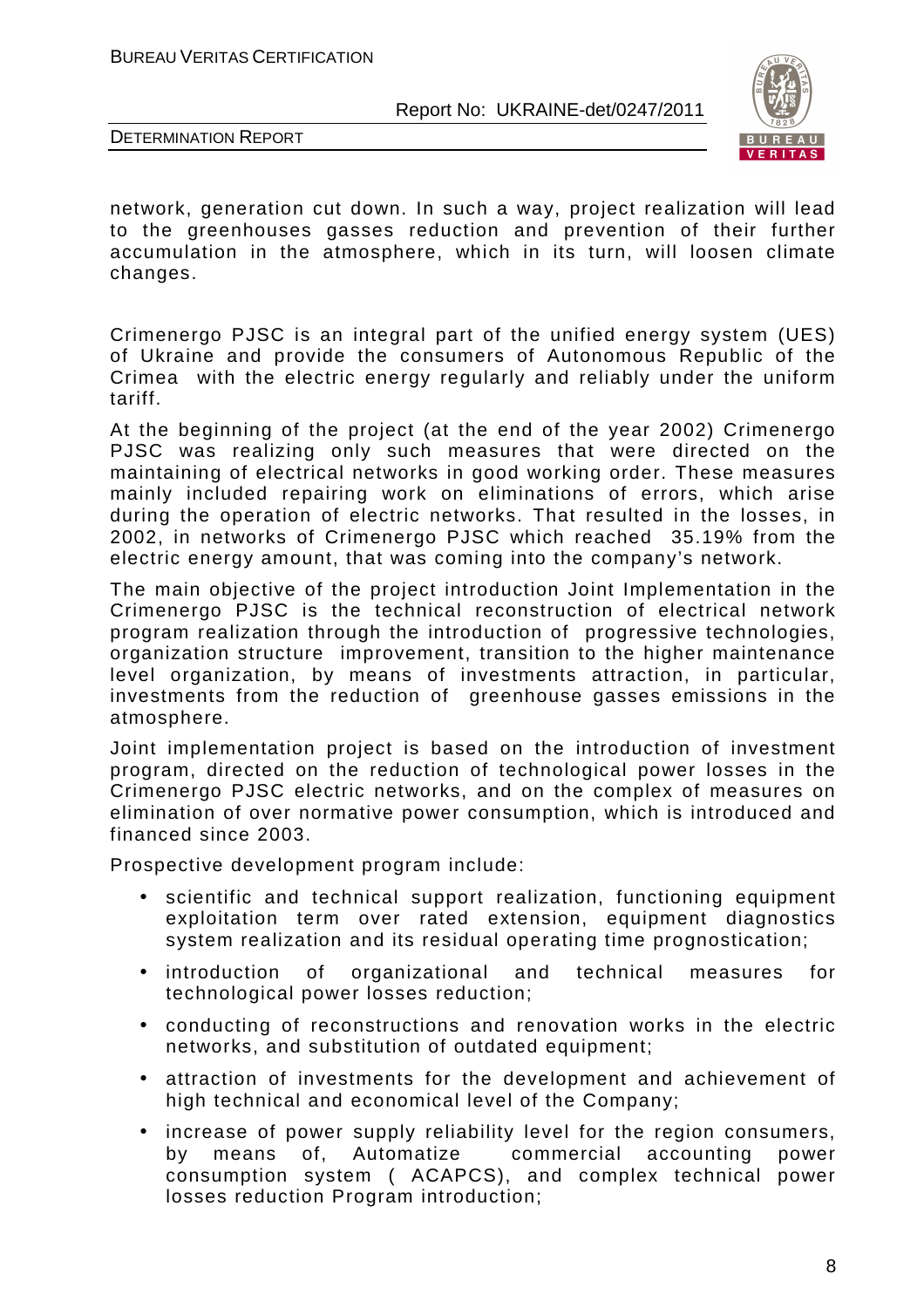

DETERMINATION REPORT

- equipment diagnostics system realization and its residual operating time prognostication;
- complex technical power losses reduction Program introduction;
- operating equipment modernization, within the framework of electric networks development investment programs.

Implementation of the program is continuous process that wills conduct over the operational period of the project.

The Project implementation provided the following measures:

- 1. Organizational measures of methodological ensuring.
- 2. Organizing technical measures.
- 3. Technical measures.

All these measures, and also introduction and carrying out of losses possible sources constant monitoring, and there prevention allowed Crimenergo PJSC to reduce technical power losses in their own electrical networks from 35,19% ( 2002 year) to 15,42% (2010 year) from the electrical power amount that came to the network.

Losses reduction in the networks allowed to reduce СО2 emissions, that were caused by the generation of electric power, that was lost.

Duration of the draft is unlimited, as measures taken to find and remove power losses in the Crimenergo PJSC electrical networks, are a constant and continual process. CO2 eq emissions reduction are affirmed on one crediting period (22 years) according to the modality and JI Mechanism procedures(3).

For the completion of investment programme on the TPL reduction part the Company purchased the following devices and equipment:

- electricity meters(DNVP" Ob'ednannya Comunar" "NIK"," Modul' Telecom", ltd producers);
- electricity meters with the PLS modem converters ("TELETEC" ltd. producer);
- test bench for 1- phase and 3- phase electricity meters ("NIK" ltd. producer)
- 10 kV measuring transformers ("Ukrtransenergo" NVP producer)

The purchase of the foregoing equipment was realized according the legislation of Ukraine that was in effect at the moment of procurement. Since 2003 the purchase was realized according to the Ukraine NCPR decree of 25.12.2002 № 1455 " About the Procedure approval of products, labour and services purchase by the licensees, the corresponding operation of whom tariffs NCPR."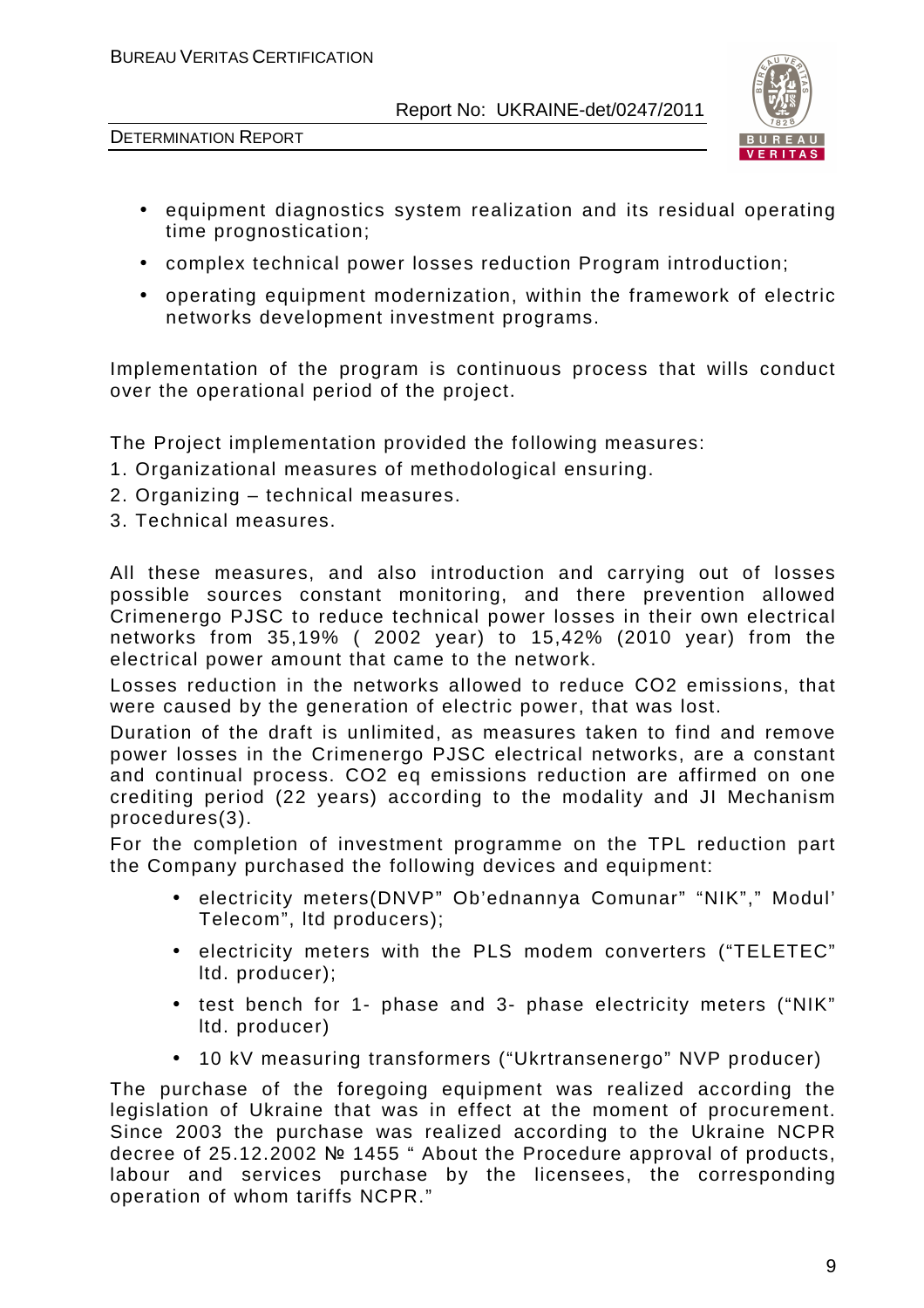

DETERMINATION REPORT

 On 17.03.2006 The Law of Ukraine of 15.12.2005 № 3205-IV " About alteration of The Law of Ukraine " About the products, labour and services purchase at the public funds " and other legislative acts of Ukraine", that introduced a new regulation, videlicet: "to complete the indention number three with the words: public enterprises, utilities and economic associations in which public shares exceeds 50 %." (While tendering, Ukraine Minpalyvenergo enterprises should cease to apply the NCPR decree № 1455 and start to realize the tender according to The Law of Ukraine of 22.02.2000 № 1490-III " About the products, labour and services purchase at the public funds ")

Then, on 11.03.2007 The Law of Ukraine of 01.12.2006 № 424-V " About the legislative acts of Ukraine, on the products, labour and services purchase at the public funds, alteration" comes into effect. This revision, changes organization and tendering essentially, Ukraine Chamber of Commerce is endowed with the specific powers, interdepartmental commission concerning public purchase is created, participant's catalogue is formed, procedures conducting "certificates" etc.

 On 02.04.2008 The Law of Ukraine of 20.03.2008 № 150-VI " About considering null and void, The Law of Ukraine "About the products, labour and services purchase at the public funds" and in accordance with it The Law of Ukraine № 1490-III becomes inept."

At the same time, on 02.04.2008, comes into force, The Cabinet of Ministers of Ukraine decree of 28.03.2008 № 274 " About the products, labour and services purchase at the public funds", which later became null and void because of The Cabinet of Ministers of Ukraine decree 17.10.2008 № 921 " About the Statute confirmation on the products, labour and services purchase at the public funds."

At the present time, The Company purchases products and services according to The Law of Ukraine of 01.06.2010 № 2289-VI " About the public purchase realization."

Purchase procedures, conducted by Crimenergo PJSC were checked by the control and auditing agency, and by anti-monopoly committee more than once. No breaches were exposed.

With the purpose of power looses reduction programme implementation, the department of power balances and TPL regulation ( nowadays it is the department of power balances and control ( DPBC)), the department of compulsory tax collection and technical audit ( now it's the department of technical audit and contractual work - DTAaCW), the domestic consumer department( DCD) were formed, and in the structural subunits - the office of control engineer was introduced. DPBC creation and control engineer office introduction was directed on the organization of calculation with the purpose of variable tension areas, with the overnormative technical power looses, selection, and efforts direction on their reduction to the normative value. DTAaCW and DCD creation was directed on the PJSC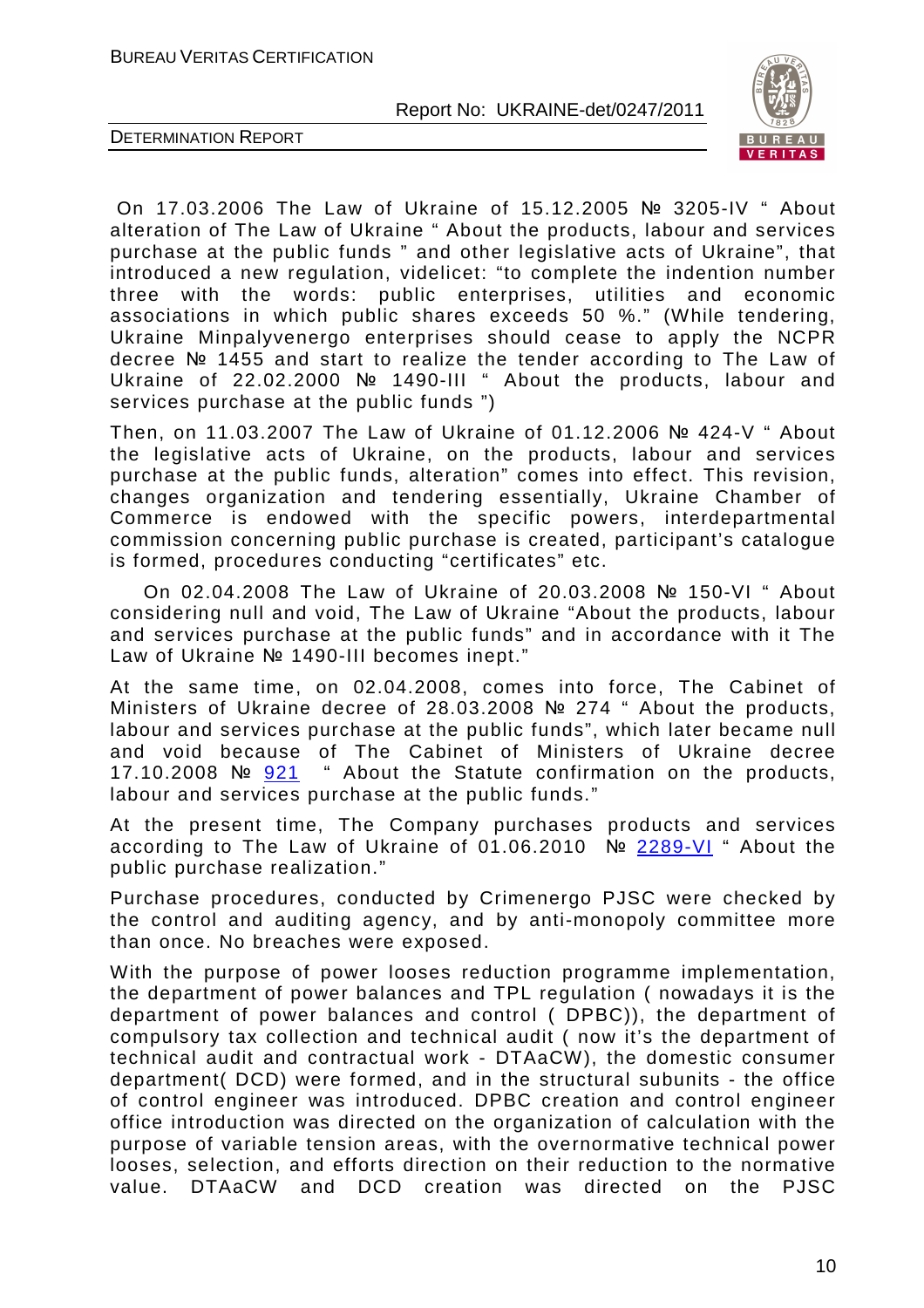

DETERMINATION REPORT

«Crimenergo» structural subunits operation reorganization, in the first place, on the power theft and illegal usage elimination part, accounting and measuring power complexes operation improvement. JV «Energooblic»

 is a part of Crimenergo PJSC since 2006. The objective of its activity, is to improve servicing of all power meters that are located on the Crimenergo PJSC territory (technical and commercial accounting), Company ACAPCS maintenance system, namely meters: consumers and those that are located within the Company's area.

As from 2003, Crimenergo PJSC has been taken yearly the following measures, on their own funds, for the TPL reduction:

- 1- phase and 3- phase electricity meters with precision grade of 2,5 and higher, substitution with modern electrical meters with the precision grade of 1;
- accounting equipment bearing out, terminals substitution with the isolated ones.
- unloading TP 10/0,4 kV establishment;
- on the loaded TP its reconstruction with the transformer substitution for more powerful one;
- 0,4-10-kV lines reconstruction, with the wire substitution for the one with greater diameter, with the application of cable joint new technology, and china and glass isolation substitution with the polymeric one.
- as from 2004, VL 0,4-10kV reconstruction is carried out actively, with the use of SYP;
- distributive networks transfer from the tension of 6 kV to 10 kV;
- as from 2006, the Company actively uses accounting devices with PLS modems, which give an opportunity to organize mini ACAPCS.

Henceforth, Crimenergo PJSC will continue substitution of meters with precision grade of 2,5 with the modern one, portable accounting devices establishment, networks reconstruction with the use of isolated wire, it is planned to realize substations reconstruction with the dry transformers usage, which will help to reduce TPL, still more.

CARs (CAR01-CAR06), CLs (CL01-CL02) and their resolutions/conclusions applicable to project description are listed in the APPENDIX A: DETERMINATION PROTOCOL (Table 2) below.

#### **4 DETERMINATION CONCLUSIONS**

In the following sections, the conclusions of the determination are stated.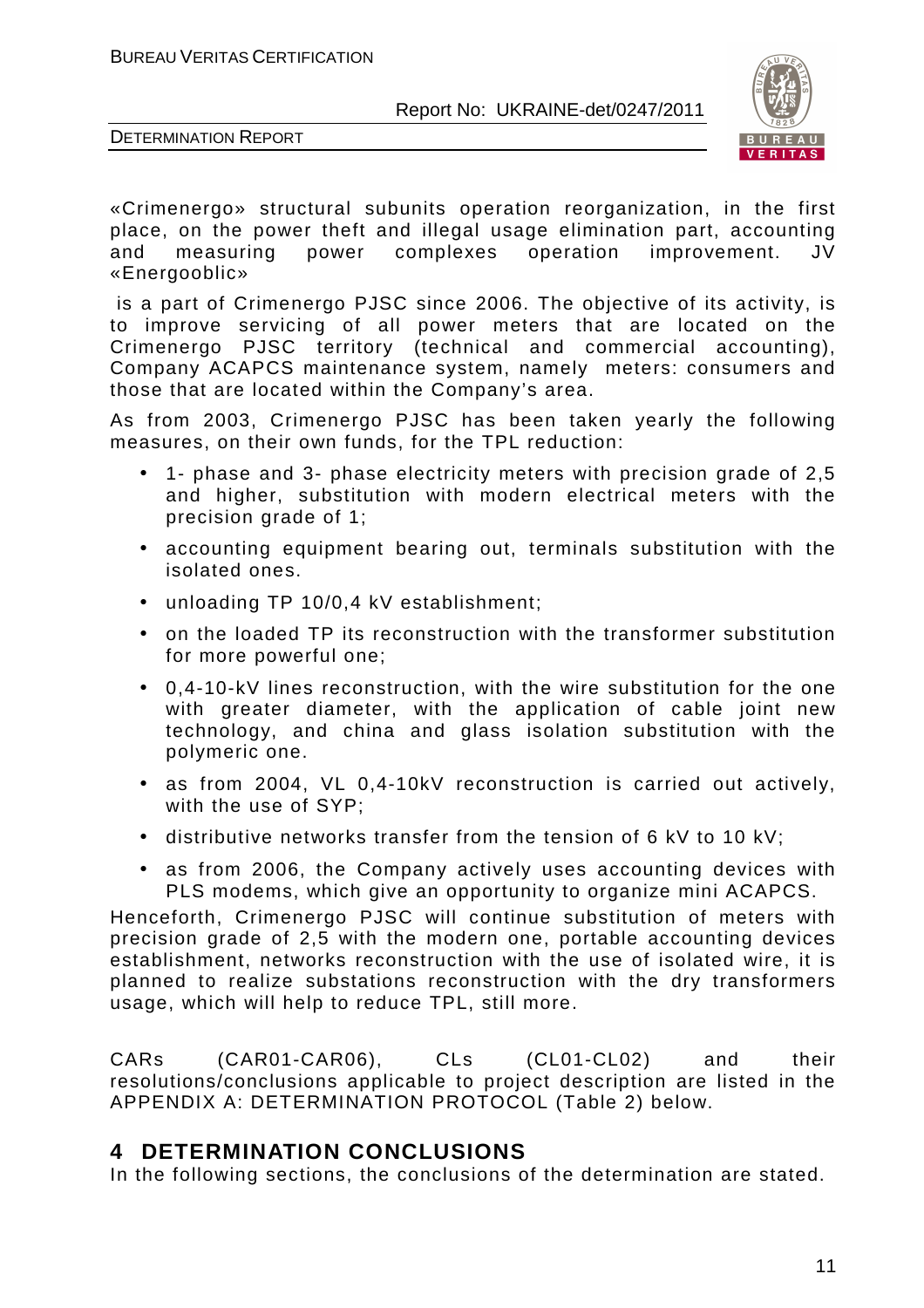



The findings from the desk review of the original project design documents and the findings from interviews during the follow up visit are described in the Determination Protocol in Appendix A.

The Clarification and Corrective Action Requests are stated, where applicable, in the following sections and are further documented in the Determination Protocol in Appendix A. The determination of the Project resulted in 16 Corrective Action Requests and 10 Clarification Requests.

#### **4.1 Project approvals by Parties involved (19-20)**

After receiving Determination Report from the Accredited Independent Entity the project documentation will be submitted to the National Environmental Investment Agency of Ukraine for receiving a Letter of Approval.

Ministry of the Environment of Poland provided Letter of Approval DZKiOApek-350-2/21167/11/TK dated 11/05/2011.

CAR07, CL03 and their resolutions/conclusions applicable to project approvals by Parties involved are listed in the APPENDIX A: DETERMINATION PROTOCOL (Table 2) below.

#### **4.2 Authorization of project participants by Parties involved (21)**

The participation of each project participant listed in the PDD will be authorized by Letter of Approval from appropriate party explicitly stating the name of the legal entity.

CAR07, CL03 and their resolutions/conclusions applicable to authorization of project participants by Parties involved are listed in the APPENDIX A: DETERMINATION PROTOCOL (Table 2) below.

#### **4.3 Baseline setting (22-26)**

The PDD explicitly indicates that JI specific approach was the selected approach for identifying the baseline.

The baseline scenario has been established in accordance with Appendix B of the JI Guidelines and in accordance with the 'Guidance on Criteria for Baseline Setting and Monitoring' (Version 2) adopted at 18<sup>th</sup> Meeting of the JISC and used Methodological Tool "Combined tool to identify the baseline scenario and demonstrate additionality" (Version 03.0.0).

The 'Guidance on Criteria for Baseline Setting and Monitoring' established by the JISC states: "The baseline for a JI project is the scenario that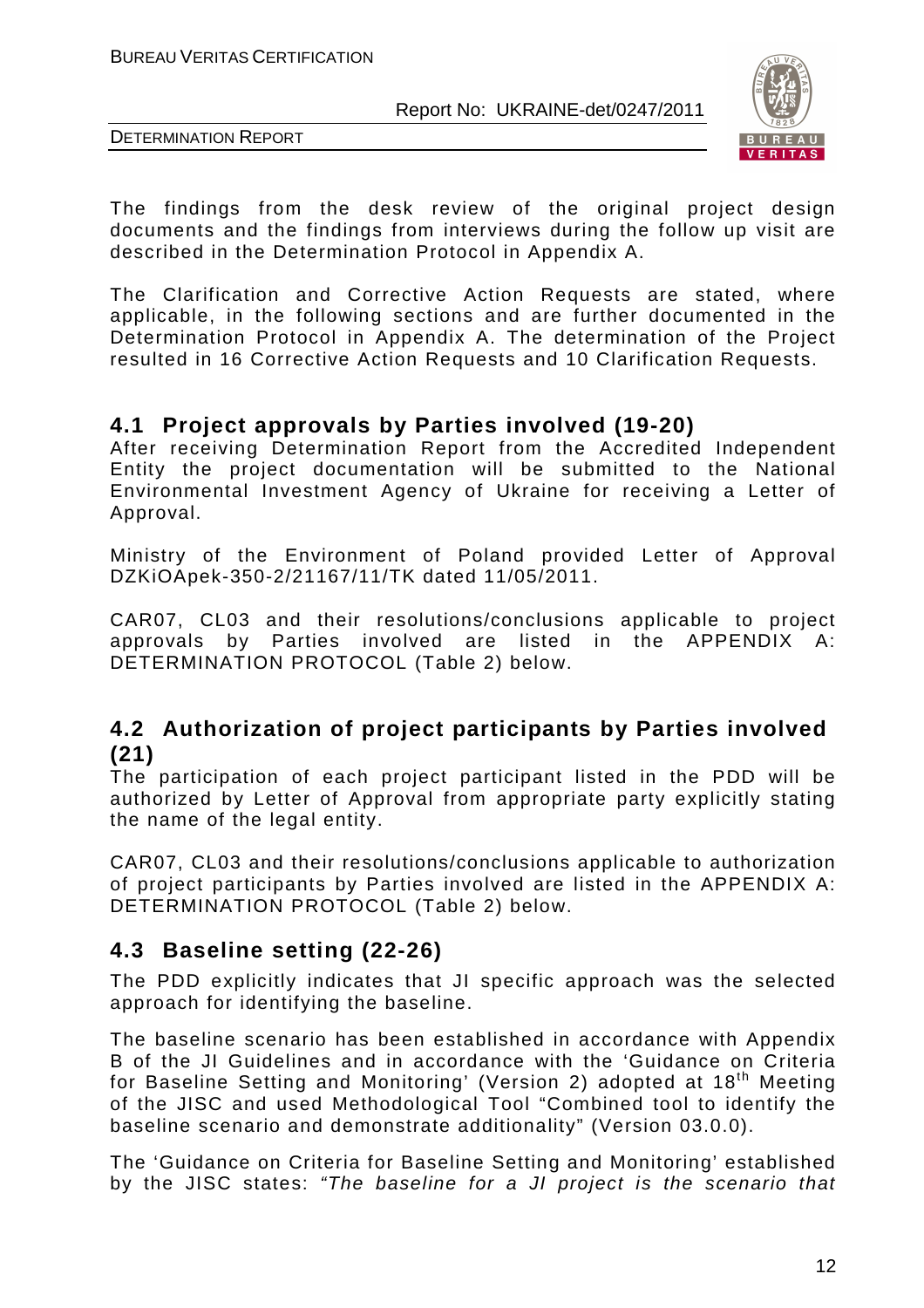



reasonably represents the anthropogenic emissions by sources or anthropogenic removals by sinks of GHG that would occur in the absence of the proposed project."

The PDD provides a detailed theoretical description in a complete and transparent manner, as well as justification, that the baseline is established:

- (a) By listing and describing the following plausible future scenarios on the basis of conservative assumptions and selecting the most plausible one:
	- a. continuation of the existing practice of power grid operation;
	- b. implementation of the above project without JI mechanism.
- (b) Taking into account relevant national and/or sectoral policies and circumstances, such as sectoral reform initiatives, local fuel availability, power sector expansion plans, and the economic situation in the project sector. In this context, the following key factors that affect a baseline are taken into account:
	- Electricity and main fuel prices are fixed by the government and change independently from the enterprise needs.
	- The Power Grid is a very complicated system, which consists of the groups of power transformation, transmission and distributing equipment, management and monitoring systems and only if these groups work coherently the result will be positive. It means that all of the groups of measures implemented in the Crimenergo PJSC power grid should be coordinated with the other parts of the system. Besides, some new equipment will be implemented on the Units and there is no experience or historical data that could show the possibility of the effective work of such a system.
	- Ukraine has one of the lowest electricity tariffs in Europe. Therefore, it is really hard invest some cost for the reconstruction or the rehabilitation of the equipment.

In order to establish the baseline scenario project participants has chosen the use of JI specific approach and "Combined tool to identify the baseline scenario and demonstrate additionality" (Version 03.0.0). Default multi-project emission factors for Ukraine National Power Grid defined by National Environmental Investment Agency of Ukraine have been applied for calculation of greenhouse gases emissions.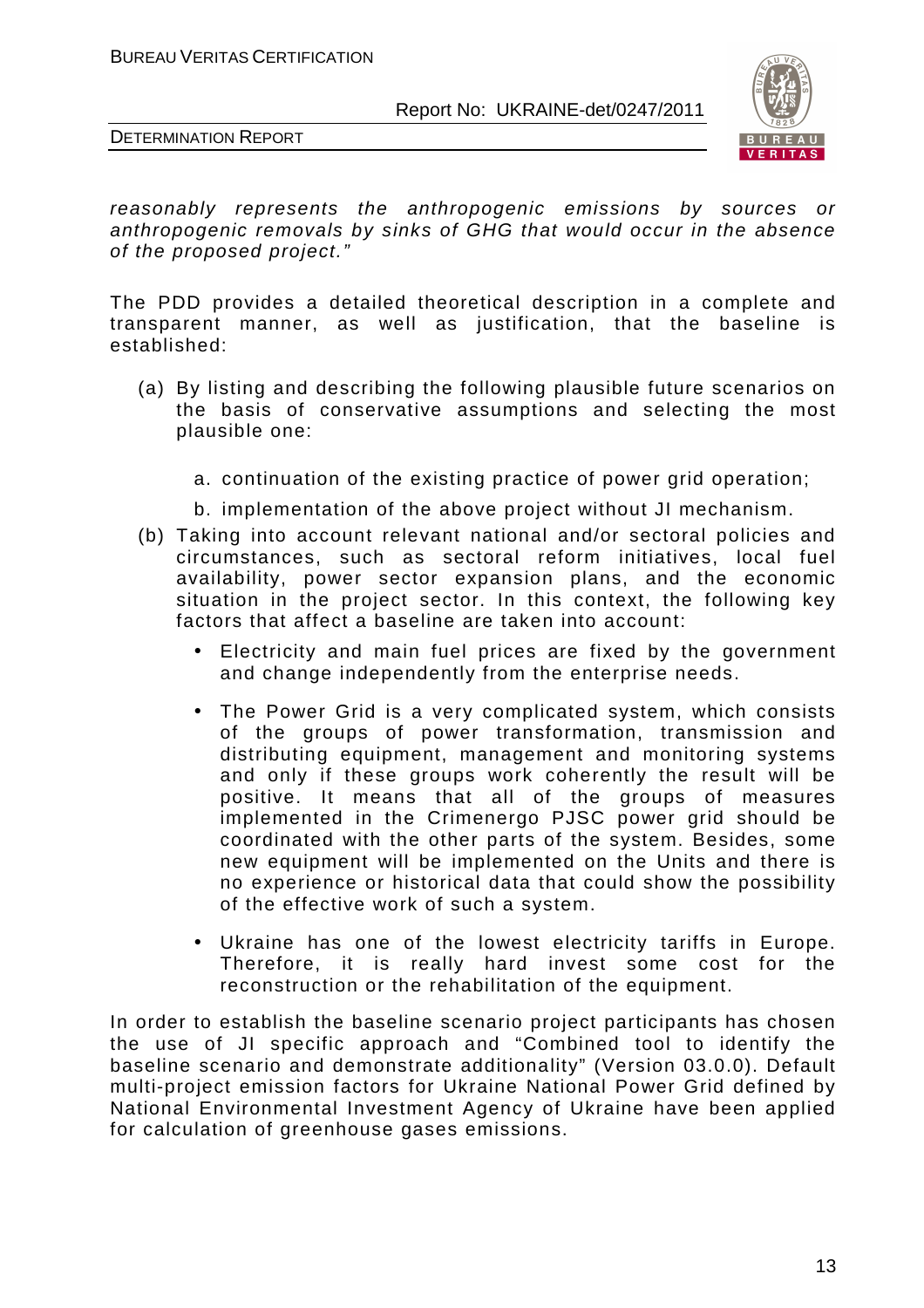



All explanations, descriptions and analyses pertaining to the baseline in the PDD are made in accordance with the identified JI specific approach and the baseline is identified appropriately.

CAR08, CL04 and and their resolutions/conclusions applicable to baseline setting are listed in the APPENDIX A: DETERMINATION PROTOCOL (Table 2) below.

## **4.4 Additionality (27-31)**

Brriers analysis and common practice analysis were used to demonstrate additionality of the project activity. All explanations, descriptions and analyses are made in accordance with the selected tool or method.

The following additionality proofs are provided:

- 1. there are two alternative scenarios to the project activity identified;
- 2. the identified financial barrier would credibly prevent the implementation of the proposed project activity undertaken without being registered as a JI activity;
- 3. the common practice analyses carried out by the PP's, complementing the investment and barrier analysis

Additionality is demonstrated appropriately as a result of the analysis using the approach chosen.

CAR09 and its resolution/conclusion applicable to additionality are listed in the APPENDIX A: DETERMINATION PROTOCOL (Table 2) below.

#### **4.5 Project boundary (32-33)**

The project boundary defined in the PDD, encompasses all anthropogenic emissions by sources of greenhouse gases (GHGs) that are:

Reasonably attributable to the project:

• СО2 emissions related to electric energy production for electrical grid

The delineation of the project boundary and the gases and sources included are appropriately described and justified in the PDD.

The AIE determinated the project boundary by:

a) Detailed review of relevant documentation (list of all determinated documents provided in "Category 2 Document" below).

b) Interviews and observations during site visit to Crimenergo PJSC dated 07/04/2011 (list of interviewd persons provided in "Persons interviewed" below).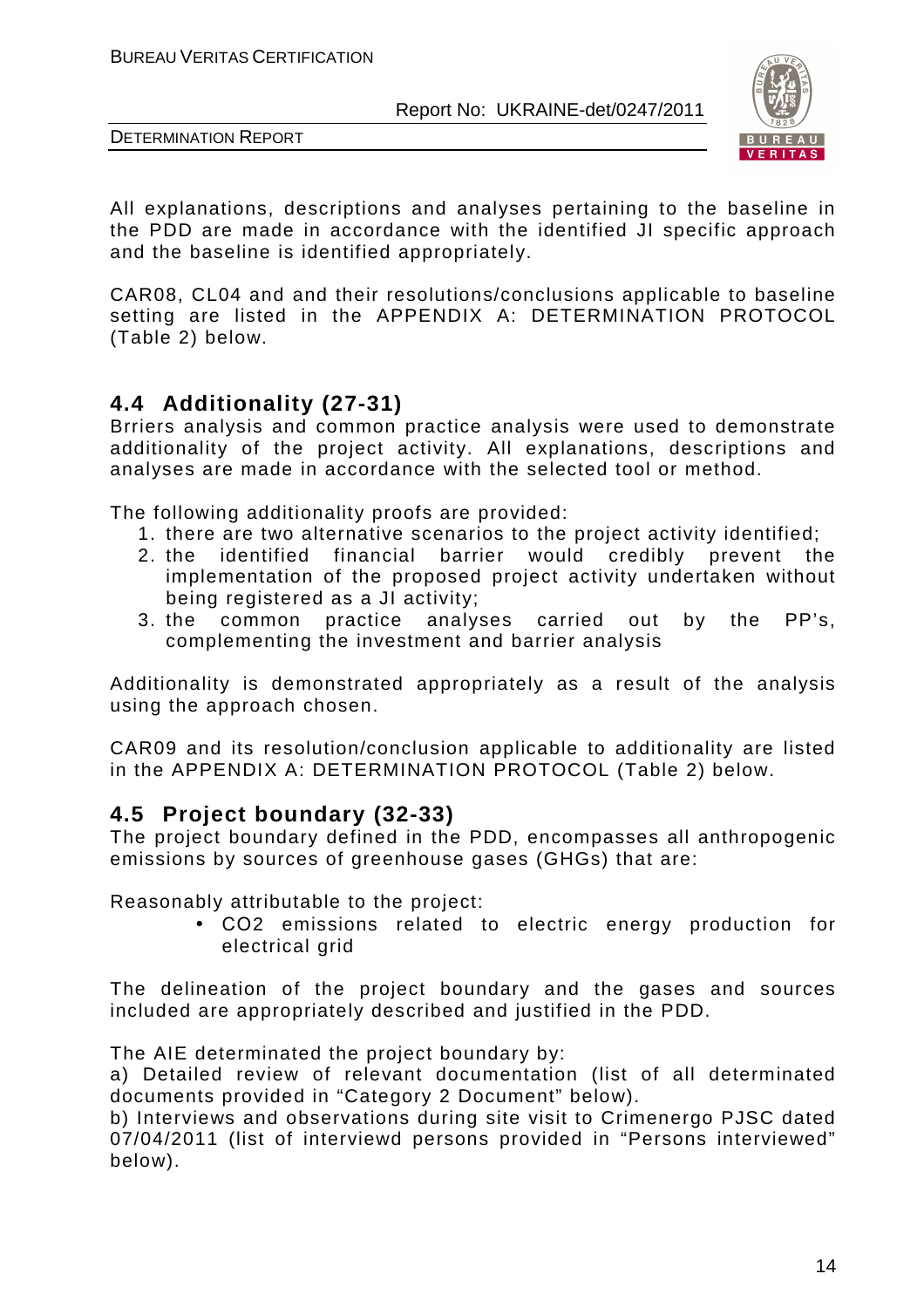



Based on the above assessment, the AIE hereby confirms that the identified boundary and the selected sources and gases are justified for the project activity.

CAR10, CLs (CL05, CL06) and their resolutions/conclusions applicable to project boundary are listed in the APPENDIX A: DETERMINATION PROTOCOL (Table 2) below.

#### **4.6 Crediting period (34)**

The PDD states the starting date of the project as the date on which the implementation or construction or real action of the project will begin or began, and the starting date is 25/12/2002, which is after the beginning of 2000.

The PDD states the expected operational lifetime of the project in years and months, which is 25 years (300 months).

The PDD states the length of the crediting period in years and months, which is 22 years or 264 months, and its starting date as 01/01/2004, which is the date the first emission reductions or enhancements of net removals are generated by the project.

The PDD states that the crediting period for the issuance of ERUs starts only after the beginning of 2008 and does not extend beyond the operational lifetime of the project.

The PDD states that the extension of its crediting period beyond 2012 is subject to the host Party approval, and the estimates of emission reductions or enhancements of net removals are presented separately for those until 2012 and those after 2012 in all relevant sections of the PDD.

CLs (CL07, CL08) and their resolutions/conclusions applicable to crediting period are listed in the APPENDIX A: DETERMINATION PROTOCOL (Table 2) below.

#### **4.7 Monitoring plan (35-39)**

The PDD, in its monitoring plan section, explicitly indicates that JI specific approach was the selected.

The monitoring plan describes all relevant factors and key characteristics that will be monitored, and the period in which they will be monitored, in particular also all decisive factors for the control and reporting of project performance, such as fuel saving.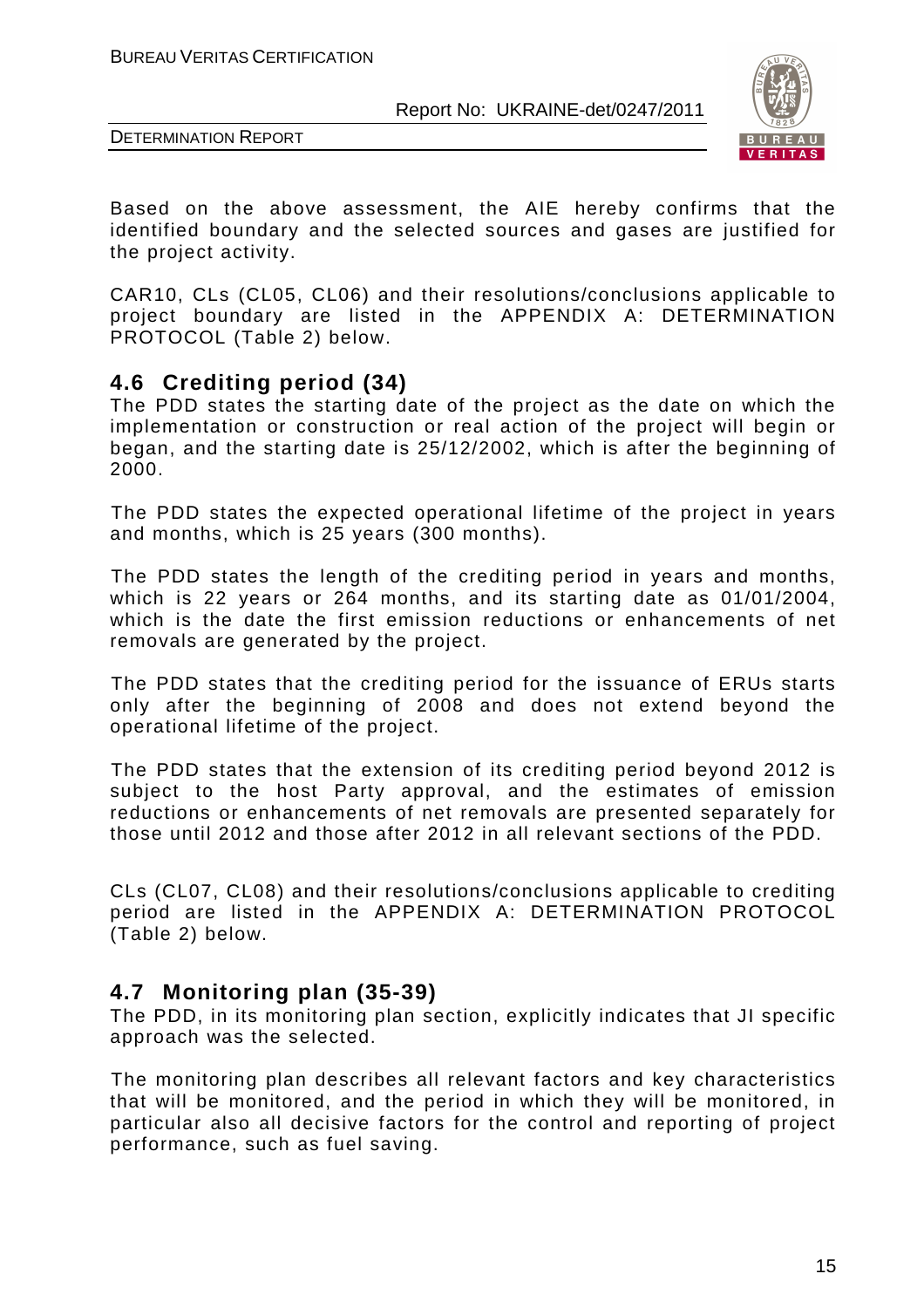



The monitoring plan specifies the indicators, constants and variables that are reliable (i.e. provide consistent and accurate values), valid (i.e. be clearly connected with the effect to be measured), and that provide a transparent picture of the emission reductions or enhancements of net removals to be monitored such as:

- 1. Actual receiving of electricity to the grid
- 2. Total reduction of technical power losses
- 3. CO2 emission factor for Ukranian Grid

The monitoring plan draws on the list of standard variables contained in appendix B of "Guidance on criteria for baseline setting and monitoring" developed by the JISC, such as  $PE_v$ ;  $BE_v$ ;  $CEF_v$ .

The monitoring plan explicitly and clearly distinguishes:

(i) Data and parameters that are not monitored throughout the crediting period, but are determined only once (and thus remain fixed throughout the crediting period), and that are available already at the stage of determination, such as: N/A.

(ii) Data and parameters that are monitored throughout the crediting period, such as:  $PE_v$ ;  $BE_v$ ;  $CEF_v$ ,  $V_v$ .

The monitoring plan describes the methods employed for data monitoring (including its frequency) and recording depending on its kind. It is provided in comprehensive manner in Tables for the key-parameters in Section B.1. of the PDD.

The monitoring plan elaborates all algorithms and formulae used for the estimation/calculation of baseline emissions and project emissions/removals or direct monitoring of emission reductions from the project, leakage, as appropriate, such as:

#### **Project emissions**

The mission reduction will be achieved by reducing power losses in the company's power grids which in its turn will be achieved as a result of the project implementation.

Since the baseline emissions are calculated based on difference between of power loss before and after the project implementation, consequently the project emission will equal zero.

$$
PE_{y} = 0
$$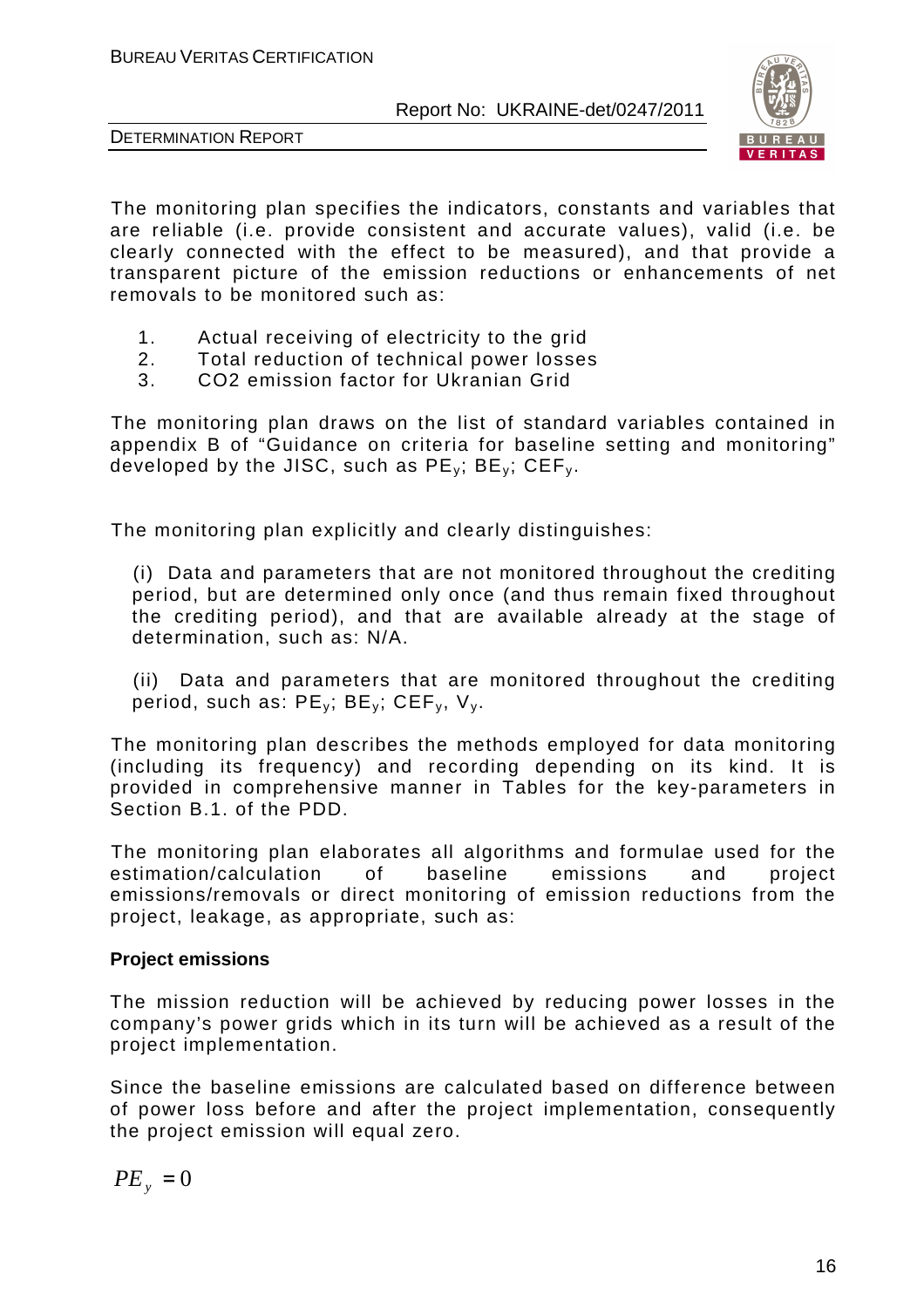#### **Baseline emissions**

Baseline emissions are defined by the following equation:

$$
BE_y = V_y \cdot CEF_y, \tag{1}
$$

where

 $BE<sub>v</sub>$  = baseline emissions (tCO2e);

 $V_v$  = total technical loss reduction in the power distribution system during the period y of the project scenario compared with the baseline, MWh;

 $CEF<sub>v</sub> = CO<sub>2</sub>$  emission factor in UPS of Ukraine for the the power replacement projects in the year y,  $tCO<sub>2</sub>e/MWh$ ;

 $v =$  the year for which estimates are made.

#### **Emission reduction**

Emissions reductions are defined by the following equation:

$$
ER_y = BE_y - (PE_y + LE_y), \qquad (2)
$$

Where:

 $ER_y$  = emission reduction during the year y, t CO2e;<br> $BE_y$  = baseline emission of the greenhouse gases  $=$  baseline emission of the greenhouse gases in the year y, t CO2e;  $PE<sub>v</sub>$  = greenhouse gases emission caused by the project activity in the year y, t CO2e;  $LE<sub>v</sub>$  = escape emission in the year y, t CO2e.

The monitoring plan presents the quality assurance and control procedures for the monitoring process. This includes, as appropriate, information on calibration and on how records on data and/or method validity and accuracy are kept and made available on request.

Data monitored and required for verification are to be kept for two years after the last transfer of ERUs for the project.

The monitoring plan clearly identifies the responsibilities and the authority regarding the monitoring activities. The roles and responsibilities of the persons involved to monitoring process are described in full in section D.3 of PDD and vividely demonstrated on the Scheme of data collection for Monitoring Report.

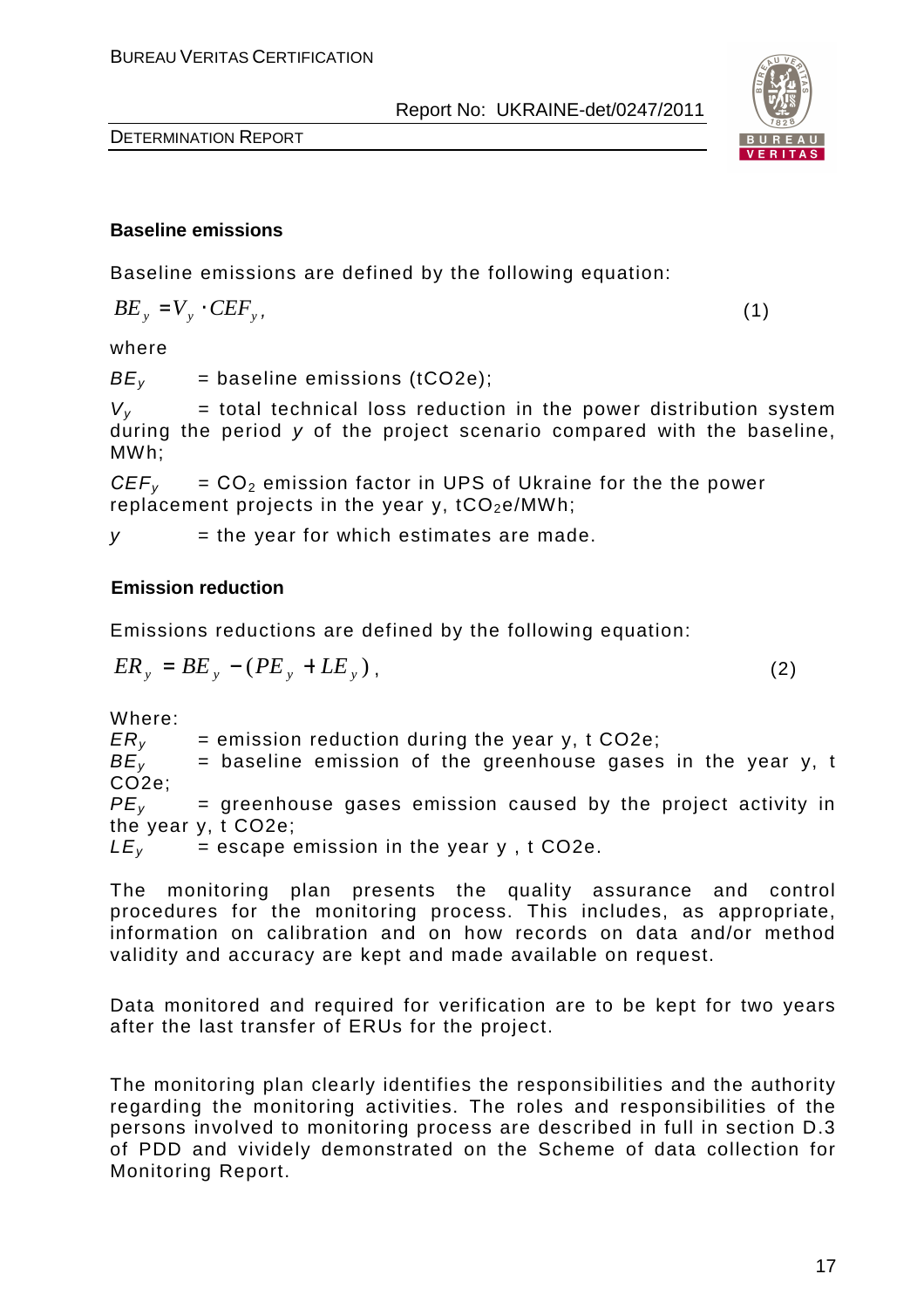



On the whole, the monitoring report reflects good monitoring practices appropriate to the project type.

The monitoring plan provides, in tabular form, a complete compilation of the data that need to be collected for its application, including data that are measured or sampled and data that are collected from other sources (e.g. official statistics, IPCC, commercial and scientific literature etc.) but not including data that are calculated with equations.

The monitoring plan indicates that the data monitored and required for verification are to be kept for two years after the last transfer of ERUs for the project.

CARs (CAR11-CAR15), CLs (CL09, CL10) and their resolutions/conclusions applicable to monitoring plan are listed in the APPENDIX A: DETERMINATION PROTOCOL (Table 2) below.

#### **4.8 Leakage (40-41)**

The PDD appropriately describes an assessment of the potential Indirect external leakage of CO2, СН4, N2O generated by fuel production and its transportation and appropriately explains that they are neglected.

#### **4.9 Estimation of emission reductions or enhancements of net removals (42-47)**

The PDD indicates assessment of emissions in the baseline scenario and in the project scenario as the approach chosen to estimate the emission reductions generated by the project.

The PDD provides the ex ante estimates of:

(a) Emissions for the project scenario (within the project boundary), which are:

The mission reduction will be achieved by reducing power losses in the company's power grids which in its turn will be achieved as a result of the project implementation.

Since the baseline emissions are calculated based on difference between of power loss before and after the project implementation, consequently the project emission will equal zero.

$$
PE_{y} = 0
$$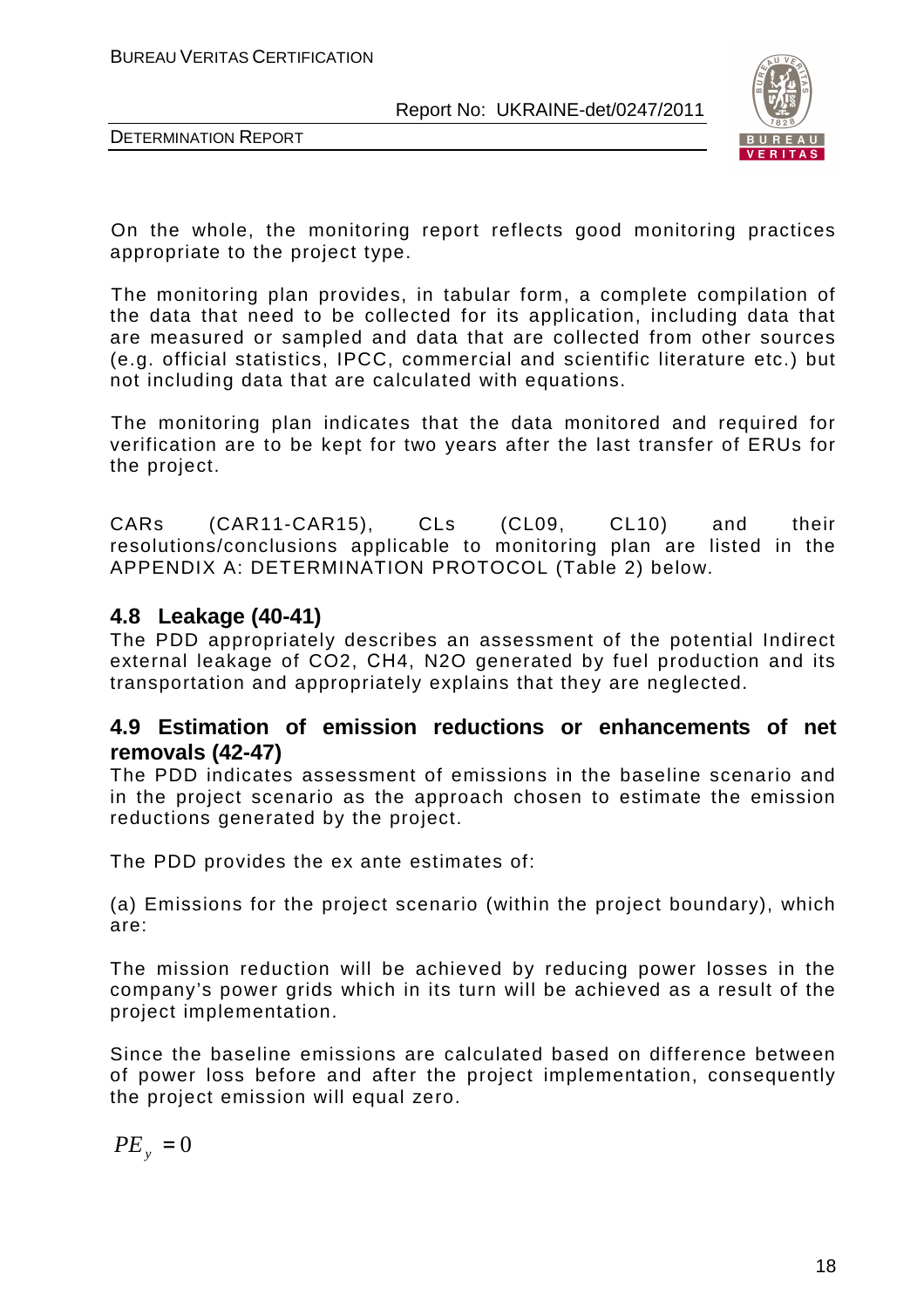

- (b) No leakage is expected during the project activity;
- (c) Emissions for the baseline scenario (within the project boundary), which are:

|                            | Greenhouse gases baseline  |
|----------------------------|----------------------------|
|                            | emission                   |
| Year                       | (tonnes of CO2 equivalent) |
| 2004                       | 203409                     |
| 2005                       | 150455                     |
| 2006                       | 261833                     |
| 2007                       | 248119                     |
| <b>Total 2004-2007:</b>    | 863817                     |
| Average number of baseline |                            |
| emission 2004-2007:        | 215954                     |
| 2008                       | 385202                     |
| 2009                       | 392835                     |
| 2010                       | 415190                     |
| 2011                       | 397595                     |
| 2012                       | 397595                     |
| Total 2008-2012:           | 1988418                    |
| Average number of baseline |                            |
| emission 2008-2012:        | 397684                     |
| 2013                       | 397595                     |
| 2014                       | 397595                     |
| 2015                       | 397595                     |
| 2016                       | 397595                     |
| 2017                       | 397595                     |
| 2018                       | 397595                     |
| 2019                       | 397595                     |
| 2020                       | 397595                     |
| 2021                       | 397595                     |
| 2022                       | 397595                     |
| 2023                       | 397595                     |
| 2024                       | 397595                     |
| 2025                       | 397595                     |
| Total 2013-2025:           | 5168737                    |
| Average number of baseline |                            |
| emission 2013-2025:        | 397595                     |
| Total 2004-2025:           | 8020941                    |
| Average number of baseline |                            |
| emission 2004-2025:        | 364590                     |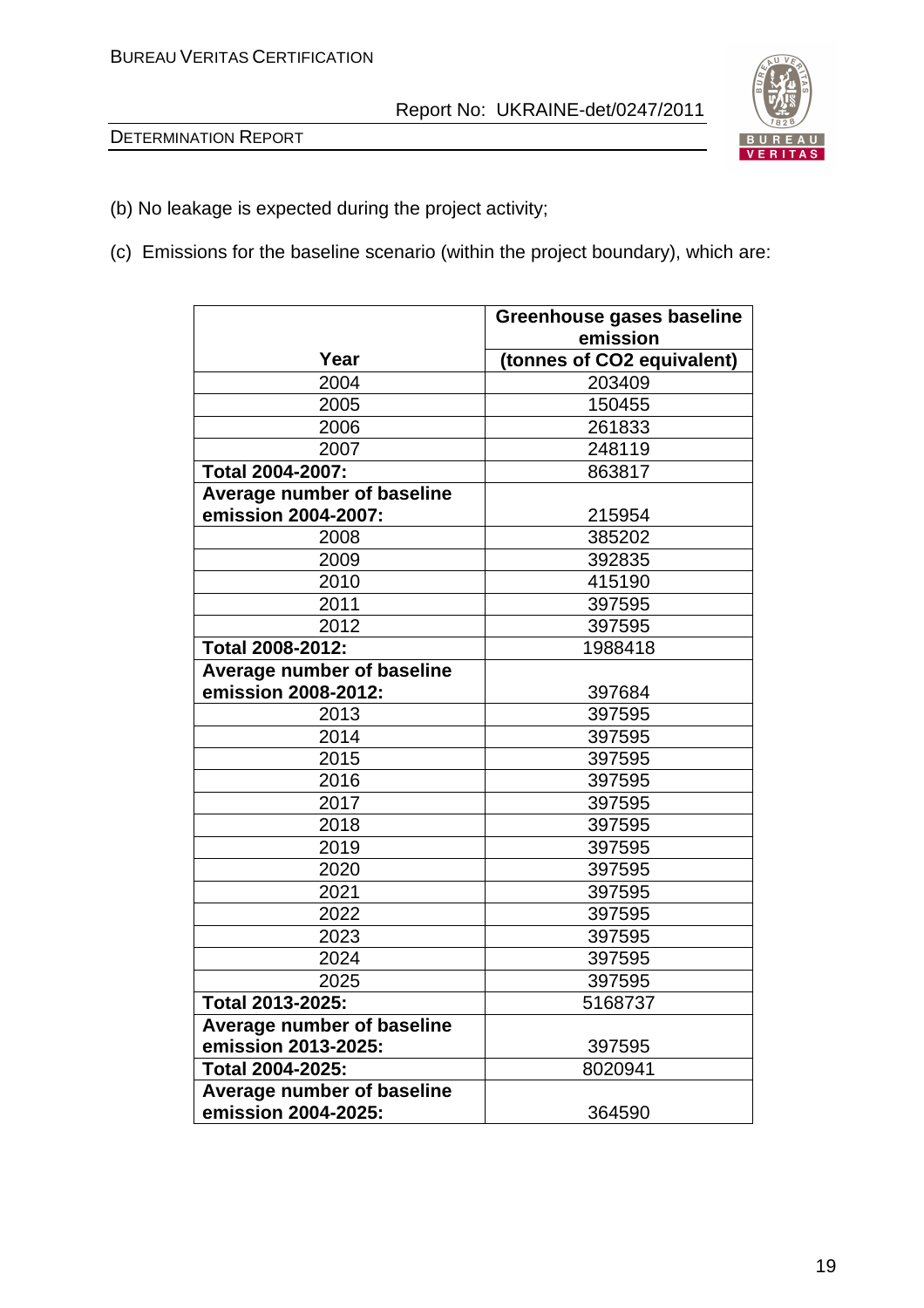



#### (d) Emission reductions adjusted by leakage (based on (a)-(c) above), which are:

|                             | <b>Estimated emission</b>  |
|-----------------------------|----------------------------|
|                             | reductions                 |
| Year                        | (tonnes of CO2 equivalent) |
| 2004                        | 203409                     |
| 2005                        | 150455                     |
| 2006                        | 261833                     |
| 2007                        | 248119                     |
| Total 2004-2007:            | 863817                     |
| Average number of reduction |                            |
| 2004-2007:                  | 215954                     |
| 2008                        | 385202                     |
| 2009                        | 392835                     |
| 2010                        | 415190                     |
| 2011                        | 397595                     |
| 2012                        | 397595                     |
| Total 2008-2012:            | 1988418                    |
| Average number of reduction |                            |
| 2008-2012:                  | 397684                     |
| 2013                        | 397595                     |
| 2014                        | 397595                     |
| 2015                        | 397595                     |
| 2016                        | 397595                     |
| 2017                        | 397595                     |
| 2018                        | 397595                     |
| 2019                        | 397595                     |
| 2020                        | 397595                     |
| 2021                        | 397595                     |
| 2022                        | 397595                     |
| 2023                        | 397595                     |
| 2024                        | 397595                     |
| 2025                        | 397595                     |
| Total 2013-2025:            | 5168737                    |
| Average number of reduction |                            |
| 2013-2025:                  | 397595                     |
| Total 2004-2025:            | 8020971                    |
| Average number of reduction |                            |
| 2004-2025:                  | 364590                     |

For ease of calculation of emission reductions in the Excel file «KRYM-1БТВЕ-2002-2010-01-11-2011-km-ok-КП», all the values with the quotient of one hundred are rounded to integers. Therefore, when summing the values of ERUs, which are listed in Tables (c), (d) there may be minor differences.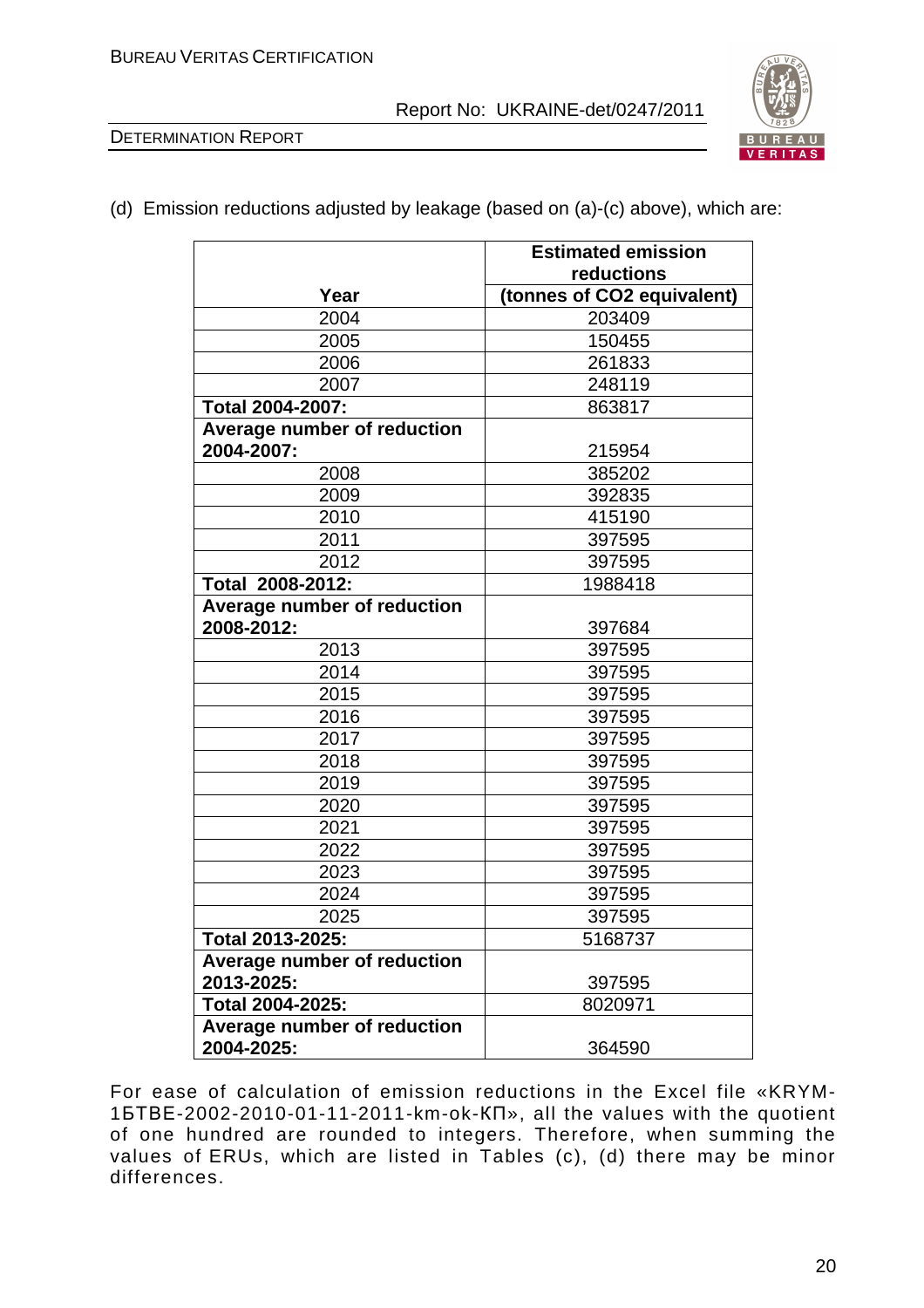



Emission reductions estimation after the first commitment period

The estimates referred to above are given:

- (a) On a periodic basis;
- (b) From 01/01/2004 to 31/12/2025, covering the whole crediting period;
- (c) On a source-by-source basis;
- (d) For CO2

(e) In tonnes of CO2 equivalent, using global warming potentials defined by decision 2/CP.3 or as subsequently revised in accordance with Article 5 of the Kyoto Protocol;

The formula used for calculating the estimates referred above, which is

$$
ER_{y} = BE_{y} - (PE_{y} + LE_{y}),
$$

де

 $ER<sub>v</sub>$  = emission reduction for year y, t CO<sub>2</sub>e;

 $BE<sub>v</sub>$  = baseline emissions for year y, t CO<sub>2</sub>e;

- $PE<sub>v</sub>$  = project emissions for year y, t CO<sub>2</sub>e;
- $LE<sub>v</sub>$  = leakages for year y, t CO<sub>2</sub>e

is consistent throughout the PDD.

Data sources used for calculating the estimates referred to above, are clearly identified, reliable and transparent.

The estimation referred to above is based on conservative assumptions and the most plausible scenarios in a transparent manner.

The estimates referred to above are consistent throughout the PDD.

No issues applicable to estimation of emission reductions or enhancements of net removals were found.

#### **4.10 Environmental impacts (48)**

EIA was not elaborated for this project.

Rescompryroda AR of the Crimea inspectorate controls observation by the Company of environmental legislation of Ukraine requirements. The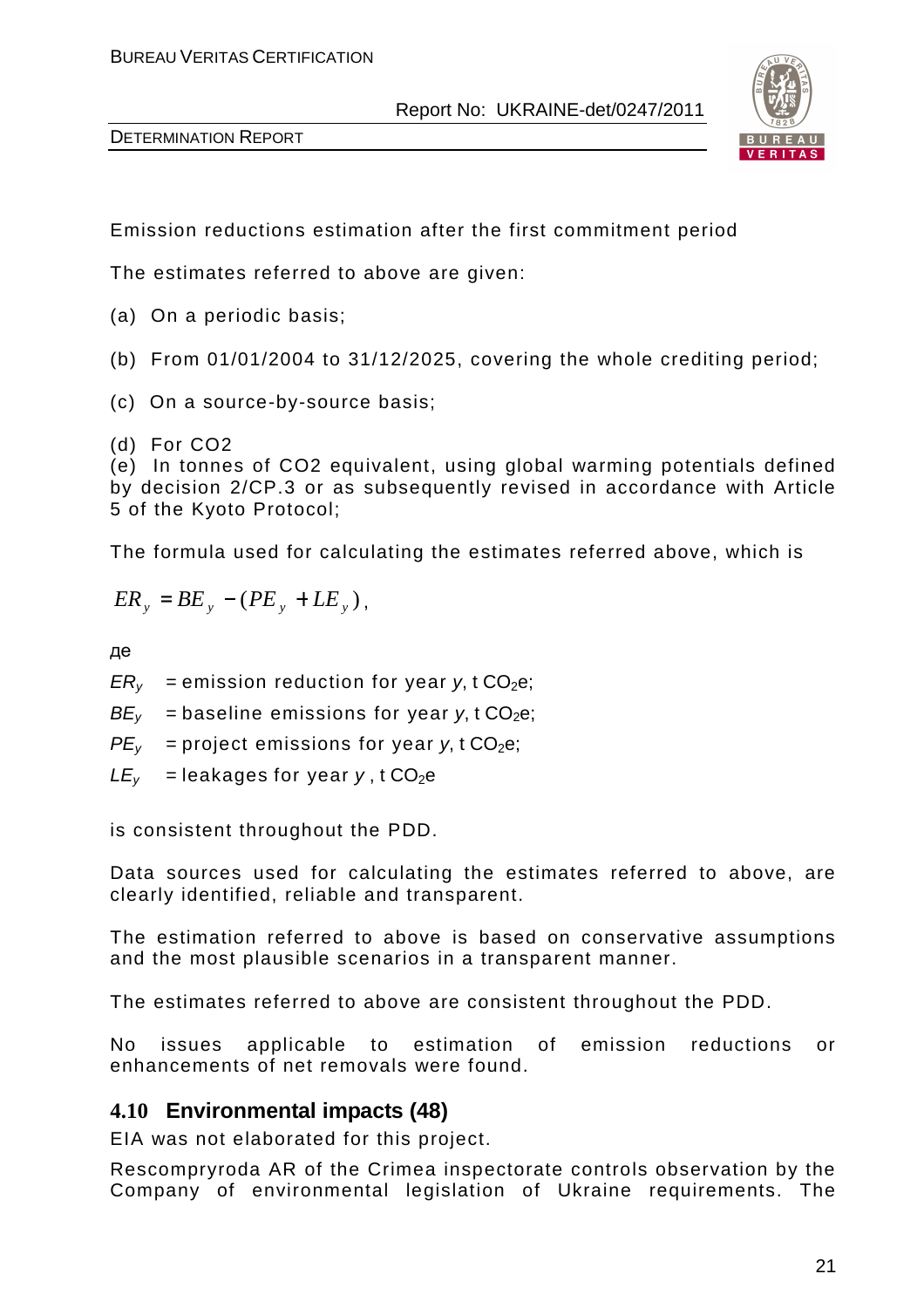



places of temporal by-products conservation, atmospheric emissions sources, treating facility documentation, ventilating pipes, sewers schemes are being examined during the verification. All the reports, waste products control registers, atmospheric emissions measurement results, regulations observation of by-products conservation, waste products certificates, land documents were the structural subunit is located, and a line of other nature-oriented documents, are also being inspected.

 PJSC «Crimenergo» company provides the following reporting on the environmental protection:

- Notherm " Treatment of the by- products" to the public statistics body, to the NAK " EKU" and to the Rescompryroda AR of the Crimea once a year;
- 2-TP form " Atmosphere protection report", to the public statistics body, to the NAK " EKU" and to the Rescompryroda AR of the Crimea quarterly;
- №1 form ecological expenses "Environmental protection expenses and ecological payments" to the public statistics body and to the NAK " EKU" once a year;
- PJSC «Crimenergo» water resources application reporting to the NAK " EKU" twice a year.

The project will not result in significant environmental impacts in addition to reducing greenhouse gas emissions.

The project activities will not have transboundary environmental impacts.

During the reconstruction sets up the elegass switchers instead the oil one. There exists the instruction on their usage, which contains the list of actions the staff has to do in the case of emergency.

During the Crimenergo PJSC labour activity process, the following waste products are formed: used fluorescent lamps, used capacitors, used accumulators, used electrolyte, technical and transformer lubricants waste, used oil filters, contaminated with the mazout soil, oiled rags, used oiled silicagel, packing from varnish and paint products, used automobile tyres, carbide, waste that contains asbestos, car wash mud, abrasive, black and nonferrous scrap metal waste, used ceramic insulators, office equipment, waste paper, wood waste, glass waste.

According to the covenants, the Company passes over, all the aforementioned waste, for the recovery to the organizations, which possess the appropriate license.

The suggested project will generally have the positive influence on the environment in comparison with the already existing state, since the reconstructions will improve the use of power resources and will reduce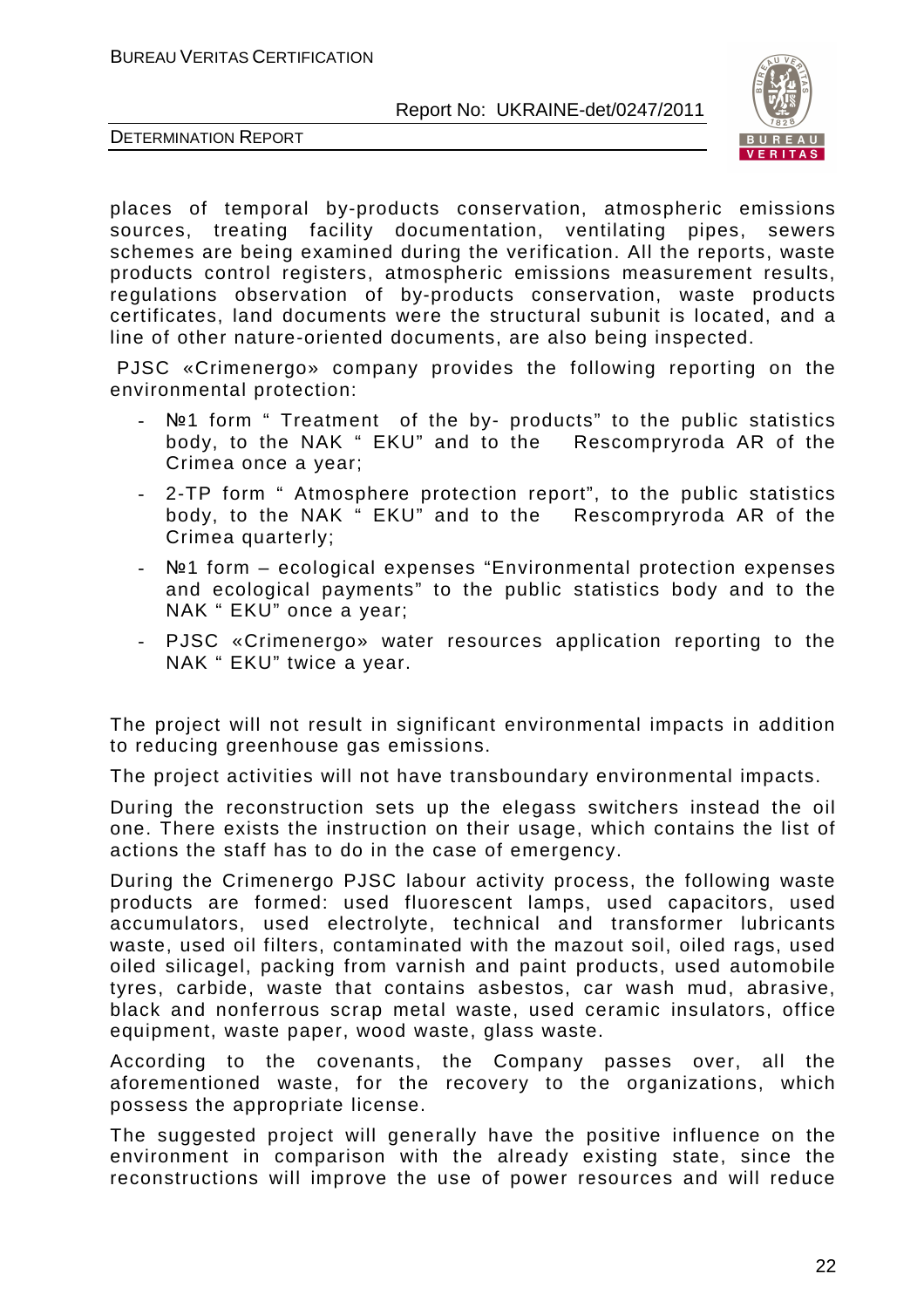

DETERMINATION REPORT

the pollutants emission into the air and into the Black Sea. Therefore in general the influence of the reconstruction is inconsiderable.

CAR16 and its resolution/conclusion applicable to environmental impacts are listed in the APPENDIX A: DETERMINATION PROTOCOL (Table 2) below.

#### **4.11 Stakeholder consultation (49)**

No stakeholders' comments were received.

#### **4.12 Determination regarding small scale projects (50-57)**

Not applicable

**4.13 Determination regarding land use, land-use change and forestry (LULUCF) projects (58-64)** 

Not applicable

**4.14 Determination regarding programmes of activities (65-73)**  Not applicable

#### **5 SUMMARY AND REPORT OF HOW DUE ACCOUNT WAS TAKEN OF COMMENTS RECEIVED PURSUANT TO PARAGRAPH 32 OF THE JI GUIDELINES**

No comments, pursuant to paragraph 32 of the JI Guidelines, were received.

## **6 DETERMINATION OPINION**

Bureau Veritas Certification has performed a determination of the "Reduction of Process Losses in Power Lines Crimenergo PJSC" located in Autonomous Republic of the Crimea, Ukraine. The determination was performed on the basis of UNFCCC criteria and host country criteria and also on the criteria given to provide for consistent project operations, monitoring and reporting.

The determination consisted of the following three phases: i) a desk review of the project design and the baseline and monitoring plan; ii) follow-up interviews with project stakeholders; iii) the resolution of outstanding issues and the issuance of the final Determination report and opinion.

Project participant/s used the latest "Combined tool to identify the baseline scenario and demonstrate additionality". In line with this tool, the PDD provides barrier analysis, investment analysis and common practice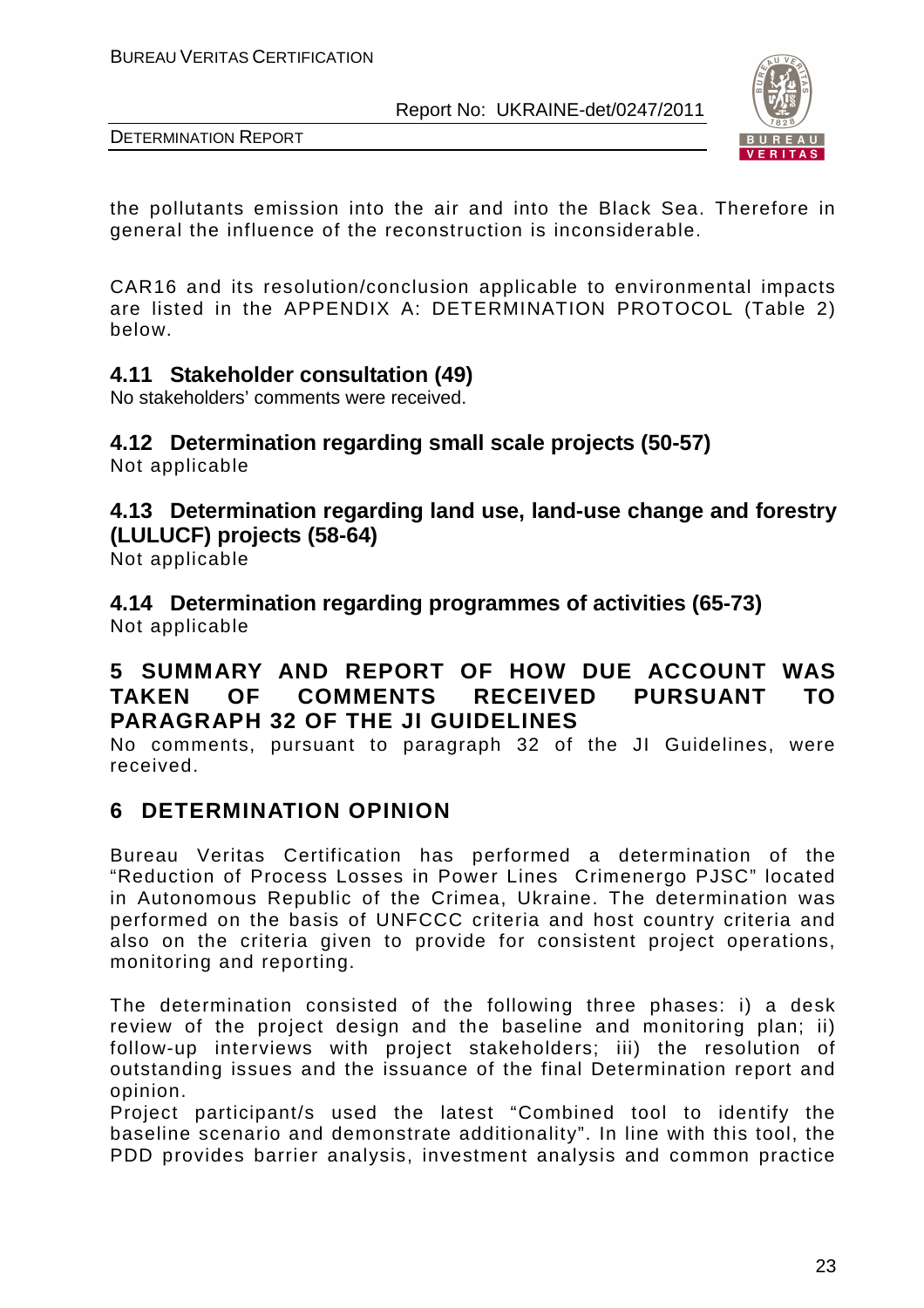

DETERMINATION REPORT

analysis, to determine that the project activity itself is not the baseline scenario.

Emission reductions attributable to the project are hence additional to any that would occur in the absence of the project activity. Given that the project is implemented and maintained as designed, the project is likely to achieve the estimated amount of emission reductions.

The determination revealed pending issue related to the current determination stage of the project: the issue of the written approval of the project and the authorization of the project participant by the host Party. If the written approval and the authorization by the host Party are awarded, it is our opinion that the project as described in the Project Design Document, Version 3.0 meets all the relevant UNFCCC requirements for the determination stage and the relevant host Party criteria.

The review of the project design documentation (version 3.0) and the subsequent follow-up interviews have provided Bureau Veritas Certification with sufficient evidence to determine the fulfillment of stated criteria. In our opinion, the project correctly applies and meets the relevant UNFCCC requirements for the JI and the relevant host country criteria.

The determination is based on the information made available to us and the engagement conditions detailed in this report.

## **7 REFERENCES**

#### **Category 1 Documents:**

Documents provided by Crimenergo PJSC that relate directly to the GHG components of the project.

- /1/ PDD "Reduction of Process Losses in Power Lines Crimenergo PJSC" version 1.0 dated 25/10/2010
- /2/ PDD "Reduction of Process Losses in Power Lines Crimenergo PJSC" version 2.0 dated 18/09/2011
- /3/ PDD "Reduction of Process Losses in Power Lines Crimenergo PJSC" version 3.0 dated 09/11/2011
- /4/ Emission reduction calculation excel file KRYM-1БТВЕ-2002- 2010-18-09-2011-km-ok-КП
- /5/ Emission reduction calculation excel file KRYM-1БТВЕ-2002- 2010-01-11-2011-km-ok-КП
- /6/ Letter of Approval DZKiOApek-350-2/21167/11/TK dated 11/05/2011 issued by Ministry of the Environment of Poland
- /7/ Letter of Endorsement #3228/23/7 dated 04/11/2011 issued by State Environmental Investment Agency of Ukraine

#### **Category 2 Documents:**

Background documents related to the design and/or methodologies employed in the design or other reference documents.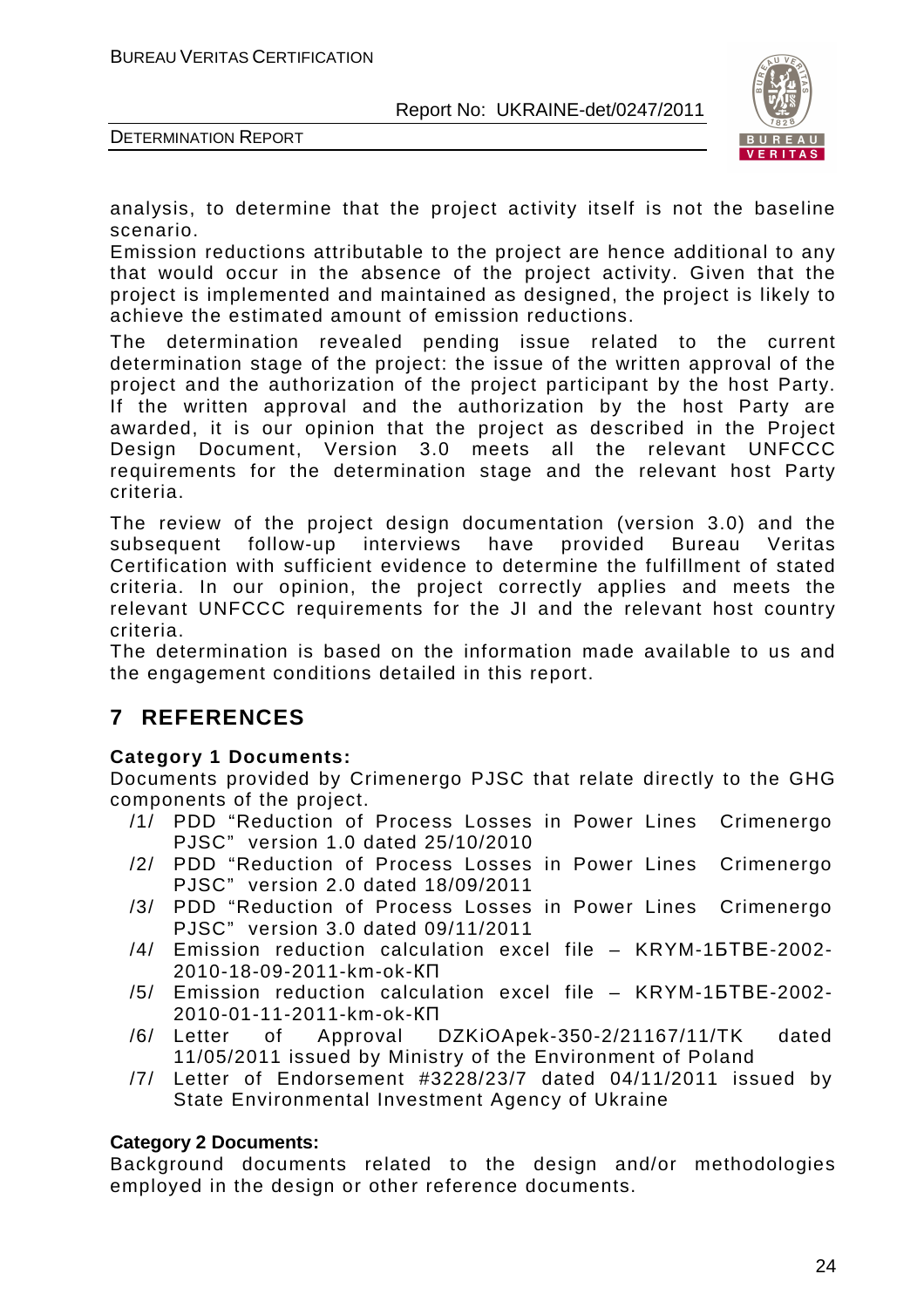



- /1/ Decree of Cabinet of Ministers of Ukraine #206, dated 22/02/2006
- /2/ Joint Implementation Project Design Document Form, version 01
- /3/ Guidelines for Users of the Joint Implementation Project Design Document Form/Version 04, JISC.
- /4/ JISC Guidance on criteria for baseline setting and monitoring. Version 02.
- /5/ "Combined tool to identify the baseline scenario and demonstrate additionality" (Version 03.0.0)
- /6/ Glossary of Joint Implementation Terms, Version 03.
- /7/ Decree #43 on approval of indexes of specific carbon dioxide emissions in the year 2010 issued by NEIA dated 28.03.2011.
- /8/ Decree #62 on approval of indexes of specific carbon dioxide emissions in the year 2008 issued by NEIA dated 15.04.2011.
- /9/ Decree #63 on approval of indexes of specific carbon dioxide emissions in the year 2009 issued by NEIA dated 15.04.2011.
- /10/ Decree #75 on approval of indexes of specific carbon dioxide emissions in the year 2011 issued by NEIA dated 12.05.2011.
- /11/ The methodology of technical power losses amount determination, in 150-0,38 kV tension power grids power supply company for the indirect carbon dioxide emissions estimation
- /12/ Additional agreement №1-34/25 dated 23.07.2010 to the contract №34/92 dated 11.03.2010
- /13/ Additional agreement №34/12 dated 01.04.2010 to the contract №34/229 dated 11.04.2007
- /14/ Additional agreement №34/129 dated 31.12.2008 to the contract №34/229 dated 11.04.2007
- /15/ Additional agreement №34/27 dated 31.12.2010 to the contract №34/92 dated 11.03.2010
- /16/ Additional agreement №34/76 dated 31.12.2010 to the contract №34/442 dated 09.09.2010
- /17/ Calibration certificate #121on meter type ЦЭ6806П-01, serial #110336, valid till 24/01/2008, issued by Dniprostandartmetrolohia State Enterprise
- /18/ Calibration certificate #122 on meter type ЦЭ6806П-01, serial #160371, valid till 24/01/2008, issued by Dniprostandartmetrolohia State Enterprise
- /19/ Calibration certificate #1703 on meter type ЦЭ6806П-01, serial #000260, valid till 25/10/2006, issued by Dniprostandartmetrolohia State Enterprise
- /20/ Certificate #11-00/75 dated 29/05/2008 on state metrological attestation of three-phase standard power meter type HC3100, serial #0712346, issued by Ukrmetrteststandart State Enterprise
- /21/ Certificate #11-П/064, valid till April 2011, on calibration of threephase standard power meter BX-14, serial #056, issued by Ukrmetrteststandart State Enterprise
- /22/ Certificate #11-П/302, valid till April 2011, on calibration of threephase standard power meter type HC3100, serial #0712346, issued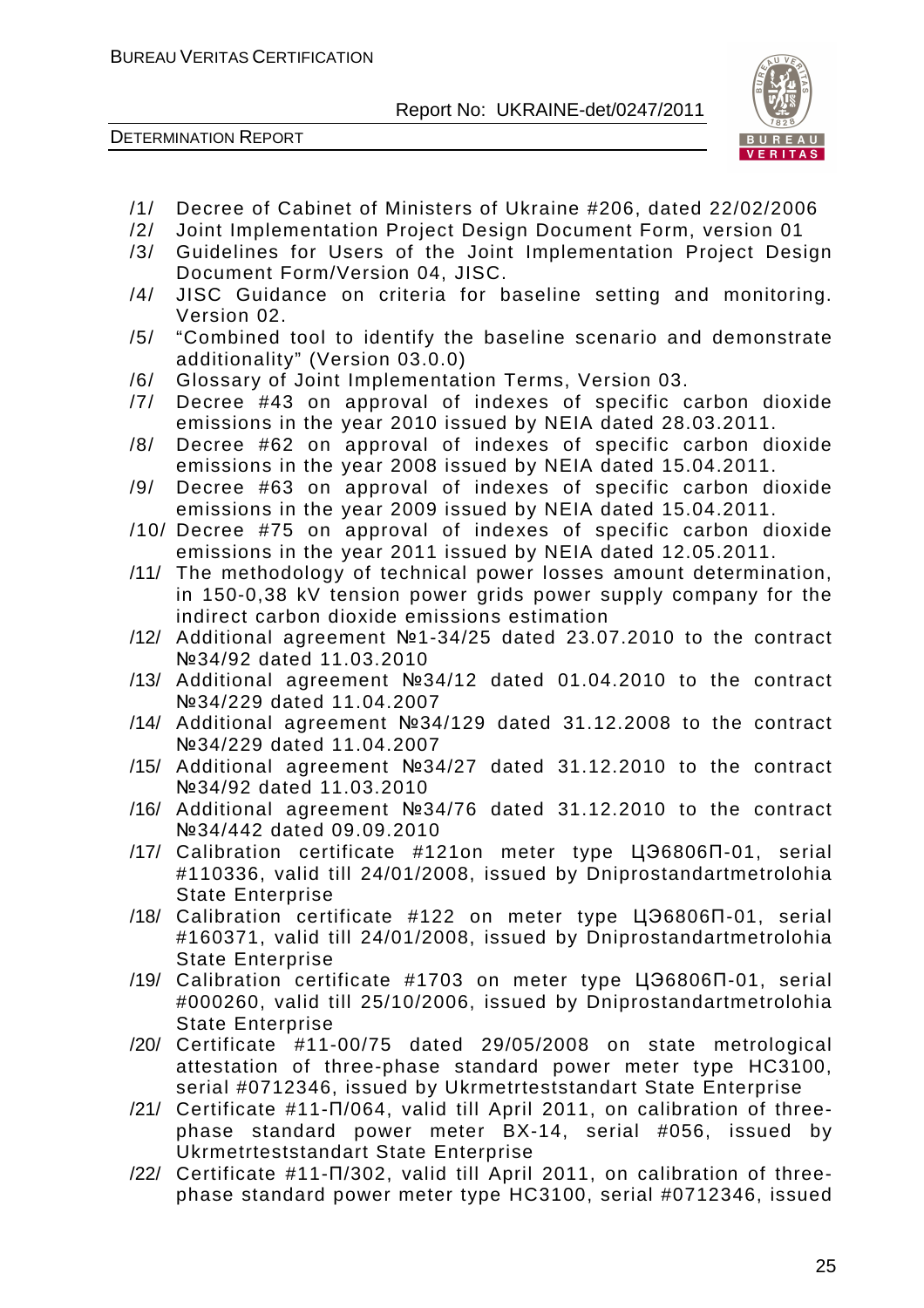



by Ukrmetrteststandart State Enterprise

- /23/ Certificate #25-03/5183, valid till 04/08/2011, on calibration of three-phase and one-phase active and reactive power meters calibration unit RTS-8320M, serial #0801670, issued by Ukrmetrteststandart State Enterprise
- /24/ Certificate #25-03/А-337 dated 21/08/2008 on state metrological attestation of three-phase and one-phase active and reactive power meters calibration unit RTS-8320M, serial #0801670, issued by Ukrmetrteststandart State Enterprise
- /25/ Certificate #274-10-22 of Oleksandr Medvediev
- /26/ Certificate #655, valid till 19/04/2005 on calibration of meter ЦЭ6806П-01, serial #000260, issued by Ukrmetrteststandart State Enterprise
- /27/ Certificate #№10/2/1 dated 09/10/2009 on fire safety training of Oleksandr Medvediev
- /28/ Certificate of state metrological certification №11-00/29 dated 06.03.2008. standard one-phase counter-wattmeter НС 3801 Reg.№0710090
- /29/ Certificate of state metrological certification №25-03/А-156 dated 02.04.2008. Facility for regulation and verification of electric power meters НS 6103 Reg.№0711590
- /30/ Certificate on competence #ПК005-2009 dated 09/06/2009, valid till 09/06/2014, issued by the State Committee of Ukraine for Technical Regulation and Consumer Policy
- /31/ Certificate on purchasing Oracle Database Standard Edition by Crimenergo OJSC, order #SU-SU-160709-00215-MT/UA
- /32/ Certificate on state metrological attestation С 8.371-2009 #045 dated 22/12/2009
- /33/ Certificate sample
- /34/ Certificate Series A #005502 dated 06/08/2009 on measuring equipment type confirmation #UA-MI/I-2495-2009, issued by the State Committee of Ukraine for Technical Regulation and Consumer Policy
- /35/ Collected book of legal acts on energy, oil and gas sector of Ukraine, issued by the Ministry of Fuel and Energy of Ukraine, 2000
- /36/ Collection of regulatory acts related to power industry and oil and gas complex of Ukraine, issued by the Ministry of Fuel and Energy of Ukraine
- /37/ Conclusion #02/341 dated 31/03/08 on educational establishment premises, material and technical base conformity to established safety requirements, standards and regulations, issued by the Autonomous Republic of Crimea and Sevastopol City Derzhhirpromnahliad Territorial Office
- /38/ Contract for supply №34/229 dated 11.04.2007
- /39/ Contract №34/442 on commodity purchase and sale dated 09.09.2010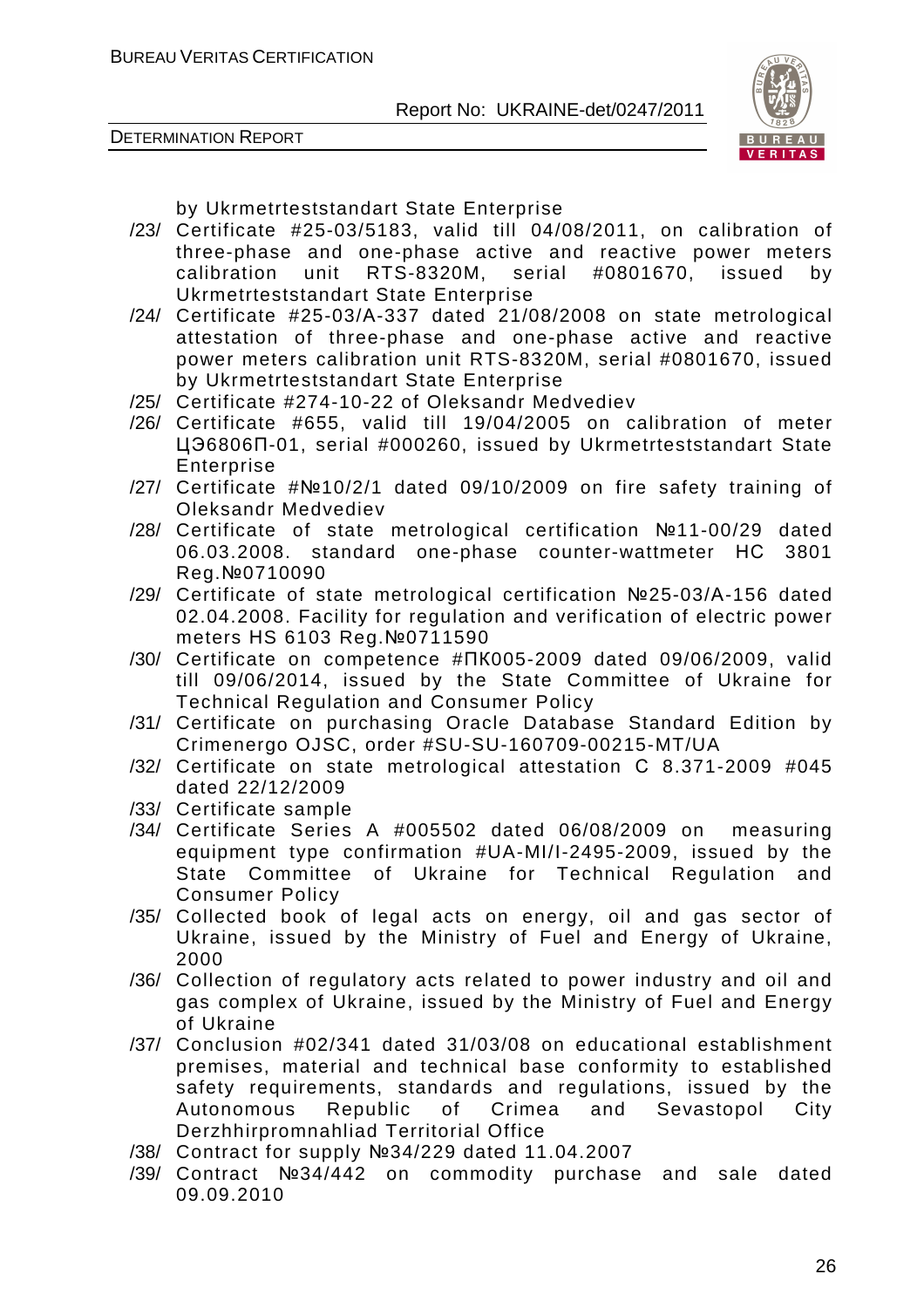

- /40/ Contract №34/92 dated 11.03.2010
- /41/ Detailed report for performance of development plan of OJSC "Krymenergo" for 2005
- /42/ Educational programme for substation maintenance electrician professional development training, approved 08/01/2009
- /43/ Educational schedule for substation maintenance electrician professional development training, approved 08/01/2009
- /44/ Elecrtic power meter ЦЭ 6807А. Middle repair manual ЛИМГ 411151.001ЗС
- /45/ Elecrtic power meter ЦЭ 6807А. Middle repair manual ЛИМГ 411151.001РС
- /46/ Elecrtic power meter ЦЭ 6807А. Standards for spare parts loses for middle repair 411151.001 ЗС
- /47/ Elecrtic power meter ЦЭ 6807А. ЛИМГ.411151.001 ИЗ
- /48/ Elecrtic power meter ЦЭ6807А. Catalogue of details and collapsible units. 411152.001 КД
- /49/ Elecrtic power meter ЦЭ6807А. Standards for materials loses for middle repair 411152.001 МС
- /50/ Electric power meter ЦЭ 6803В. Reg.№3722449. Passport ИНЕС 411152.028ПС.
- /51/ Electric power meter ЦЭ 6803В. Verification manual 411152.028ИЗ
- /52/ Electric power meter ЦЭ 6807В. Verification manual МИХН 411152.030ИЗ
- /53/ Electricity supply networks of Simferopil. Continuous current scheme of substation "Tsentralna"
- /54/ Electronic meter of active current "Energia-8". Reg.№0142. Passport
- /55/ Electronic multifunctional electric power meter SL 700 Smart. Passport
- /56/ Electronic three-phase electric power meter EMT. Operational manual
- /57/ Information statement of NCREPS dated 10/10/2010, issued by the National Commission for Regulation of the Electric Power Sector of Ukraine
- /58/ Information statement of NCREPS dated 11/11/2010, issued by the National Commission for Regulation of the Electric Power Sector of Ukraine
- /59/ Information statement of NCREPS dated 12/12/2010, issued by the National Commission for Regulation of the Electric Power Sector of Ukraine
- /60/ Instruction dated 09/09/1997 on writing and proving reports, and analyzing data of departmental report form 1Б-ТВЕ "Balance structure of power and power technological consumption for electricity network transition", issued by the Ministry of Fuel and Energy of Ukraine
- /61/ Instructions #07/32-209 dated 18/09/98, issued by the Ministry of Fuel and Energy of Ukraine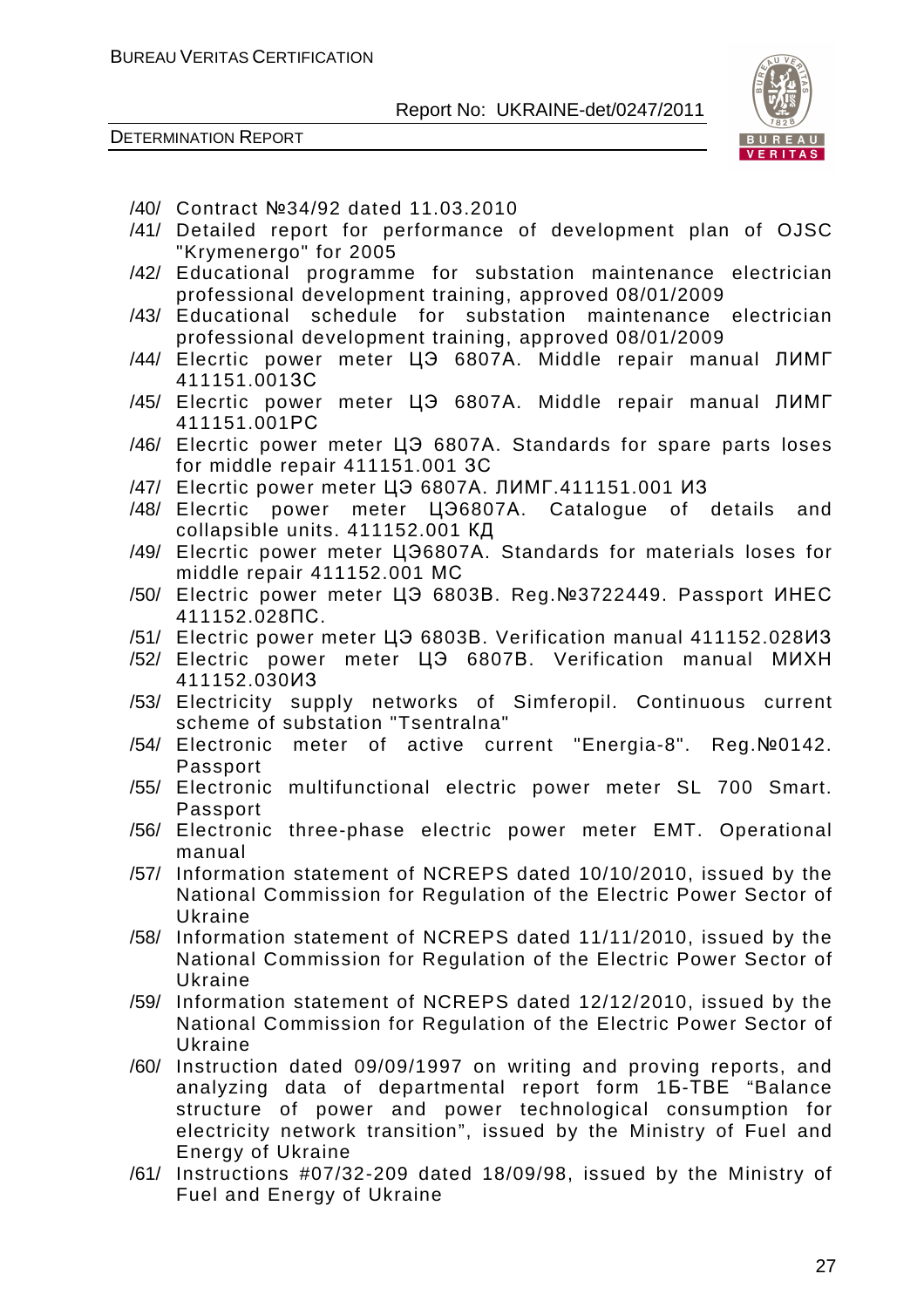



- /62/ Investment program of OJSC "Krymenergo" for 2003
- /63/ Investment program of OJSC "Krymenergo" for 2004 2008
- /64/ Investment program of OJSC "Krymenergo" for 2005 2009
- /65/ Investment program of OJSC "Krymenergo" for 2006 2010
- /66/ Investment program of OJSC "Krymenergo" for 2007 2011 /67/ Investment program of OJSC "Krymenergo" for 2009 - 2013
- 
- /68/ Investment program of OJSC "Krymenergo" for 2010 2014
- /69/ Letter №15/02-03/147 dated 02.04.08
- /70/ Letter №15/02-03/217 dated 27.04.09
- /71/ Letter №15/02-03/25 dated 25.01.2011
- /72/ Letter №15/02-17/06 dated 27.01.10
- /73/ Letter №17/61 dated 01.03.07
- /74/ Letter №3224 dated 29.11.2010
- /75/ Letter on report and correction of investment program for 2004 dated 14.02.2005 №15/02-17/15
- /76/ Letter on report and correction of investment program for 2005 dated 20.01.2006 №15/02-17/15
- /77/ Letter on report and correction of investment program for 2006 dated 18.01.2007 №15/02-17/19
- /78/ License Series AB #552138, valid from 17/12/2009 till 17/12/2012, issued by the Ministry of Education and Science of Ukraine
- /79/ Liha:Zakon computerized legislation database
- /80/ Logbook # ТА-5уч of acts on technical calibration, started 29/05/07
- /81/ Logbook №3 of electric power meters, received from cleaning section. 2009
- /82/ Logbook of accounting of emergency shutdowns in the networks of OJSC "Krymenergo"
- /83/ Logbook of accounting of RECON indicators in networks while shutdowns VL-110 kV OJSC "Krymenergo"
- /84/ Logbook of acts on calibration label undamaged condition, technical calibration (substitution) of power energy calculation measurement equipment, started 01/11/2010
- /85/ Logbook of deviation from normal scheme in network of accounting 110 kV OJSC "Krymenergo"
- /86/ Logbook of electric power meters acceptance from distribution zones
- /87/ Logbook on issuing certificates for 2007, Crimenergo OJSC educational training centre
- /88/ Logbook on issuing certificates for 2008, Crimenergo OJSC educational training centre
- /89/ Logbook on issuing certificates for 2009, Crimenergo OJSC educational training centre
- /90/ Logbook on issuing certificates for 2010, Crimenergo OJSC educational training centre
- /91/ Logbook on issuing certificates for 2011, Crimenergo OJSC educational training centre
- /92/ Logbook on registration of issuing acts on calibration label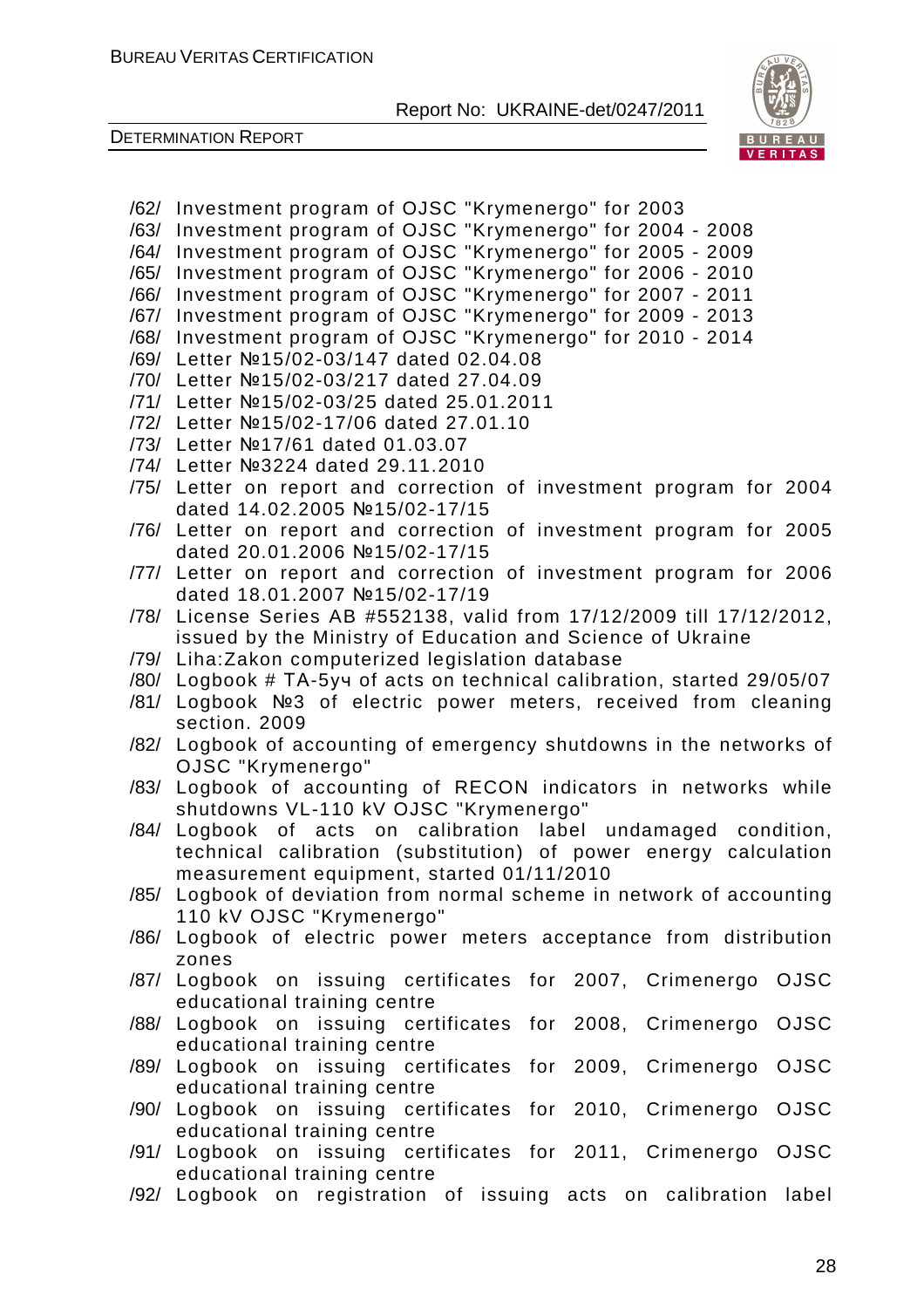



undamaged condition, technical calibration (substitution) of power energy calculation measurement equipment

- /93/ Logbook. Bakhchisaraisiy distribution zone. Meters income to TsRPU SP "Energooblik" OJSC "Krymenergo"
- /94/ Logbook. Chornomorskyy distribution zone. Meters income to TsRPU SP "Energooblik" OJSC "Krymenergo"
- /95/ Manual for energy supply companies and energy control service on work with energy consumers and electricity stealing, issued by the Ministry of Fuel and Energy of Ukraine, 2003
- /96/ Methodology on compliance of electricity power balance at 0,380- 120 kV electricity networks, analysis of its components and power technological expenses standardization (SRD 34.09.104-2003), issued by the Ministry of Fuel and Energy of Ukraine, 2004
- /97/ Multifunctional electric power meters "Alfa". Principles of verification МПУ 017/08-2003
- /98/ Multitariff electronic meters of electric power EMS. Principles of verification РМ-1039597-03:2001
- /99/ Multitariff meters of active and reactive electric power LZQM. Principles of verification РМ-2022939-59-97
- /100/ Normal scheme of main network electrical connections 110 kV dated 01/01/2011
- /101/ Normal scheme of main network electrical connections 35 FVREM dated 01/01/2010
- /102/ Notice # Л-101 dated 03/11/2008
- /103/ Operative logbook №2 TsDS OJSC "Krymenergo" started 22.02.2011
- /104/ Order #03 dated 06/01/2009
- /105/ Order #04 dated 06/01/2009
- /106/ Order #14 dated 09/01/2008
- /107/ Order #184 dated 27/03/2007
- /108/ Order #184 dated 27/03/2007
- /109/ Order #212 dated 26/04/2005
- /110/ Order #256 dated 28/12/2007
- /111/ Order #28 dated 18/01/2011
- /112/ Order #29 dated 18/01/2011
- /113/ Order #30 dated 18/01/2011
- /114/ Order #315 dated 26/09/2003
- /115/ Order #433 dated 15/09/2008
- /116/ Order #436 dated 22/09/2008
- /117/ Order #60 dated 02/02/2004
- /118/ Order #631 dated 08/11/2006
- /119/ Order #639 dated 25/12/2009
- /120/ Order #Ф-52 dated 26/04/2005
- /121/ Order №11-3 dated 04.02 2011
- /122/ Order №12 dated 16.02.2011
- /123/ Order №8п dated 27.12.2011
- /124/ Performance of development plan of OJSC "Krymenergo" for 2003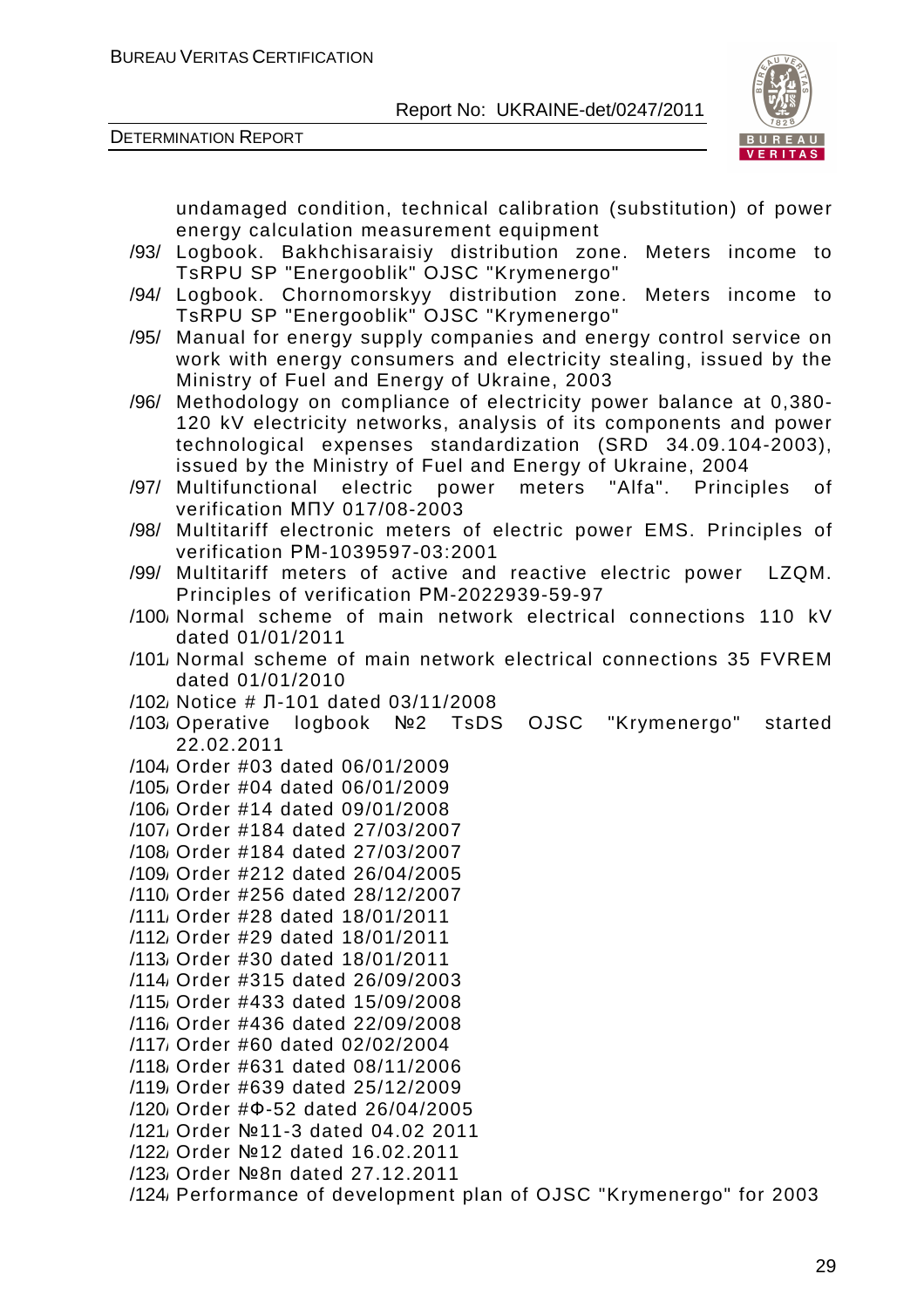

- /125/ Performance of development plan of OJSC "Krymenergo" for 2004
- /126/ Permit #ЄВ-708 dated 14/12/2007 on work performance start, issued by the Ministry of Emergencies of Ukraine Chief Administration Ievpatoria City Administration
- /127/ Plan dated 01/09/2008 for 2009 on educational groups forming for workers and specialists training at Crimenergo OJSC ETC
- /128/ Plan dated 08/09/2009 for 2010 on educational groups forming for workers and specialists training at Crimenergo OJSC ETC
- /129/ Plan dated 31/07/2006 for 2007 on educational groups forming for workers and specialists training at Crimenergo OJSC ETC
- /130/ Plan dated 31/10/2007 for 2008 on educational groups forming for workers and specialists training at Crimenergo OJSC ETC
- /131/ Plan for 2011 on educational groups forming for workers and specialists training at Crimenergo OJSC ETC
- /132/ Power and heat energy supply and its calculations at Crimenergo OJSC for February 2011
- /133/ Power and heat energy supply and its calculations at Crimenergo OJSC for the period from the beginning of the year till February 2011
- /134/ Protocol #10/2 dated 09/10/2009 of expert commission session on checking the fire safety knowledge with the right to teach and assess personnel
- /135/ Protocol #167Д dated 25/10/2005 on calibration of meter ЦЭ6806П-01, serial #000260
- /136/ Protocol #280 dated 06/12/2007 on calibration of meter ЦЭ6806П-01, serial #000260
- /137/ Protocol about concordence of agreed price №34/229 dated 11.04.2007
- /138/ Protocol №000871 of administrative violation dated 16.02.2011
- /139/ Protocol №003958 of administrative violation dated 14.12.2010
- /140/ Protocol №1 to the contract №34/92 dated 11.03.2010 about concordence of agreed price
- /141/ Protocol №120 of electric power meters verification. Three-phase standard counter-wattmeter НС3100 dated 26.01.2011
- /142/ Protocol №151 of electric power meters verification. Three-phase standard counter-wattmeter НС3100 dated 18.01.2011
- /143/ Protocol №171 of electric power meters verification. Three-phase standard counter-wattmeter НС3100 dated 30.01.2011
- /144/ Protocol №3958/42 of administrative violation dated 14.12.2010
- /145/ Protocol №А-156.
- /146/ Protocol №А-337 of state metrological certification. Facility for verification of three-phase and one-phase one-phase and threephase active and reactive electric power meters РТС-8320М Reg.№0801670 dated 21.08.2008
- /147/ Reactive power meter СТ-ЭР02Д. Operational manual ИЯЕВ.411152.031 КЕ
- /148/ Record sheet on daily capacity on SGES for February 2011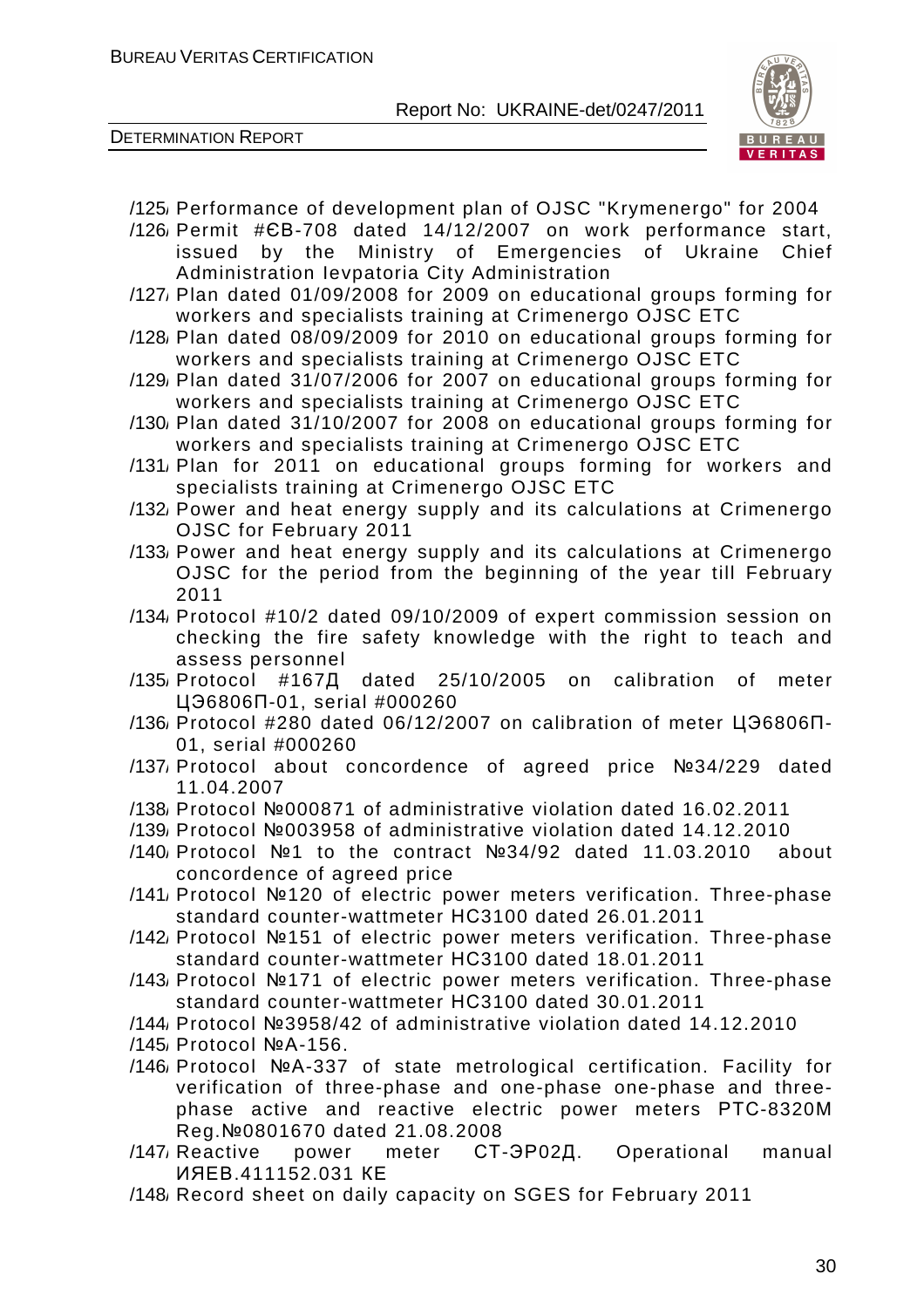

| /149, Record sheet on daily capacity on SGES for January<br>/150 Register of Crimenergo OJSC substation maintenance electricians                                                         |
|------------------------------------------------------------------------------------------------------------------------------------------------------------------------------------------|
| of 05/04/2011                                                                                                                                                                            |
| /151/ Register of orders on students admission to Crimenergo OJSC<br>08/01/2008.<br>training centre, started<br>educational<br>finished<br>19/12/2008                                    |
| /152 Register of orders on students admission to Crimenergo OJSC<br>09/01/2007, finished<br>educational<br>training<br>centre, started<br>03/12/2007                                     |
| /153 Register of orders on students admission to Crimenergo OJSC<br>10/01/2011, finished<br>training centre, started<br>educational<br>05/12/2011                                        |
| orders on students admission to Crimenergo OJSC<br>/154 <sub>/</sub> Register of<br>11/01/2010, finished<br>educational<br>training<br>centre, started<br>06/12/2010                     |
| orders on students admission to Crimenergo OJSC<br>/155 <sub>/</sub> Register of<br>12/01/2009,<br>educational<br>centre, started<br>finished<br>training<br>07/12/2009                  |
| orders on students expel from Crimenergo OJSC<br>/156 Register of<br>educational<br>centre, started<br>04/02/2010,<br>finished<br>training<br>24/12/2010                                 |
| orders on students expel from Crimenergo OJSC<br>/157 Register of<br>centre, started 04/02/2011,<br>educational<br>finished<br>training<br>16/12/2011                                    |
| orders on students expel from Crimenergo OJSC<br>/158 <sub>/</sub> Register of<br>educational<br>training<br>started<br>08/01/2007, finished<br>centre,<br>21/12/2007                    |
| orders on students expel from Crimenergo OJSC<br>/159 Register of<br>centre, started 08/01/2008, finished<br>educational<br>training<br>19/12/2008                                       |
| /160 Register of<br>orders on students expel from Crimenergo OJSC<br>educational<br>12/01/2009.<br>finished<br>training<br>centre,<br>started<br>25/12/2009                              |
| /161/ Regulation on control calibration station of Krymstandartmetrolohia<br>State Enterprise at Crimenergo OJSC Enerhooblik structural<br>department                                    |
| /162 Report on energy consumption calculations for February 2011                                                                                                                         |
| /163 Rules on energy consumption dated 07/05/2010, issued by the<br>National Commission for Regulation of the Electric Power Sector of<br>Ukraine                                        |
| /164 Rules on energy consumption for the public, issued by the National<br>Commission for Regulation of the Electric Power Sector of Ukraine,<br>2002                                    |
| /165/ Sectoral regulatory document (SRD 34.09.204-2004), issued by the                                                                                                                   |
| Ministry of Fuel and Energy of Ukraine, 2004<br>/166 State sanitary and epidemiological expert conclusion #1413 dated<br>29/10/2010, issued by State Sanitary and Epidemiological Office |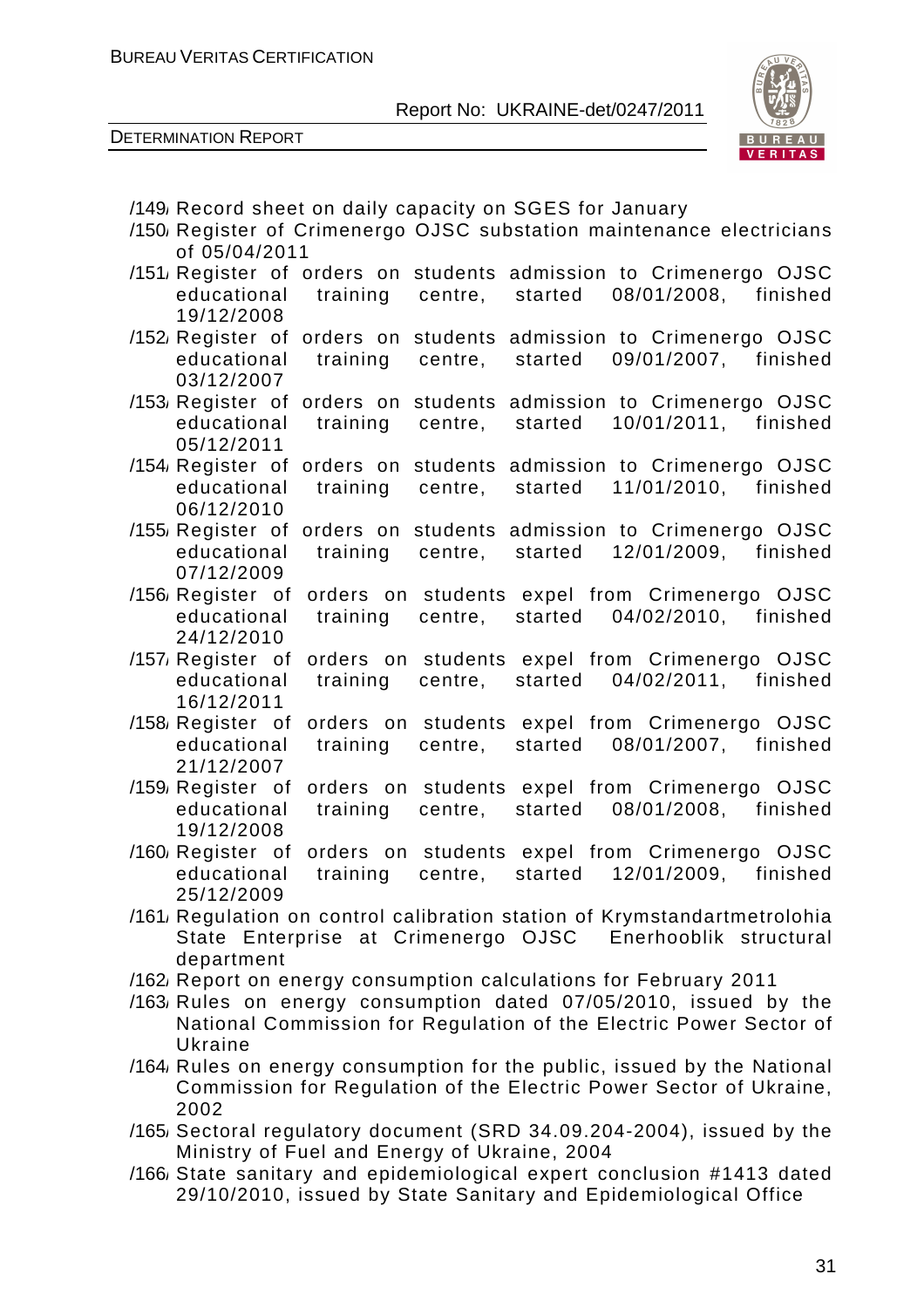

- /167/ Statement #92 dated 24/12/2010
- /168/ Statement dated 21/10/2009 on educational training centre Crimenergo OJSC
- /169/ Statement on the verification of meeting the requirements of environmental regulations dated 04.02.2011
- /170/ Statement on the verification of meeting the requirements of environmental regulations dated 16.02.2011
- /171/ Statement on the verification of meeting the requirements of environmental regulations dated 19.11.2010
- /172/ Statement on the verification of meeting the requirements of environmental regulations dated 23.11.2010
- /173/ Statement on the verification of meeting the requirements of environmental regulations dated 23-24.12.2010
- /174/ Table of fixed earth connections №3/11
- /175/ Tariff electric power meter НІК 2303. Operational manual ААШХ.411152.010 РЭ
- /176/ Technical and economic basis (ТЕB). Reconstruction of electric supply networks with voltage 0,4 - 110 kV and substation OJSC "Krymenergo". Estimation of the effect on environment. Tom 4
- /177/ Three-phase electric power meters ЕМТ. Principles of verification РМ-110395970-15:2004
- /178/ Three-phase electronic active electric power meter СТ-ЭА05Д. Operational manual ИЯЕФ 411152.025КЕ
- /179/ Three-phase electronic active electric power meter СТ-ЭА08Д. Operational manual ИЯЕВ 411152.026 КЕ
- /180/ Three-phase electronic multifunctional meters of electric power ET. Operational manual. Passport 24260059.002ПС-013d
- /181/ Typical educational programme of Labour Safety subject for professional technical students. Issued by the Ministry of Education and Science of Ukraine Scientific and Methodological Centre of Professional Technical Education, 2005
- /182/ Typical educational schedules and programmes for professional technical training of workers (training and professional development). Cable network repair and installation electrician (2- 7 categories). Issued by Dnipropetrovs'k State Institute of Technical Education, 2005
- /183/ Typical educational schedules and programmes for professional technical training of workers (training and professional development). Cable network repair and installation electrician (2- 7 categories). Issued by the Ministry of Education and Science of Ukraine, approved 26/08/2005
- /184/ Typical educational schedules and programmes for professional technical training of workers (training and professional development). Distribution device units repair electric fitter (2-7 categories). Issued by the Ministry of Education and Science of Ukraine, approved 09/06/2008
- /185/ Typical educational schedules and programmes for professional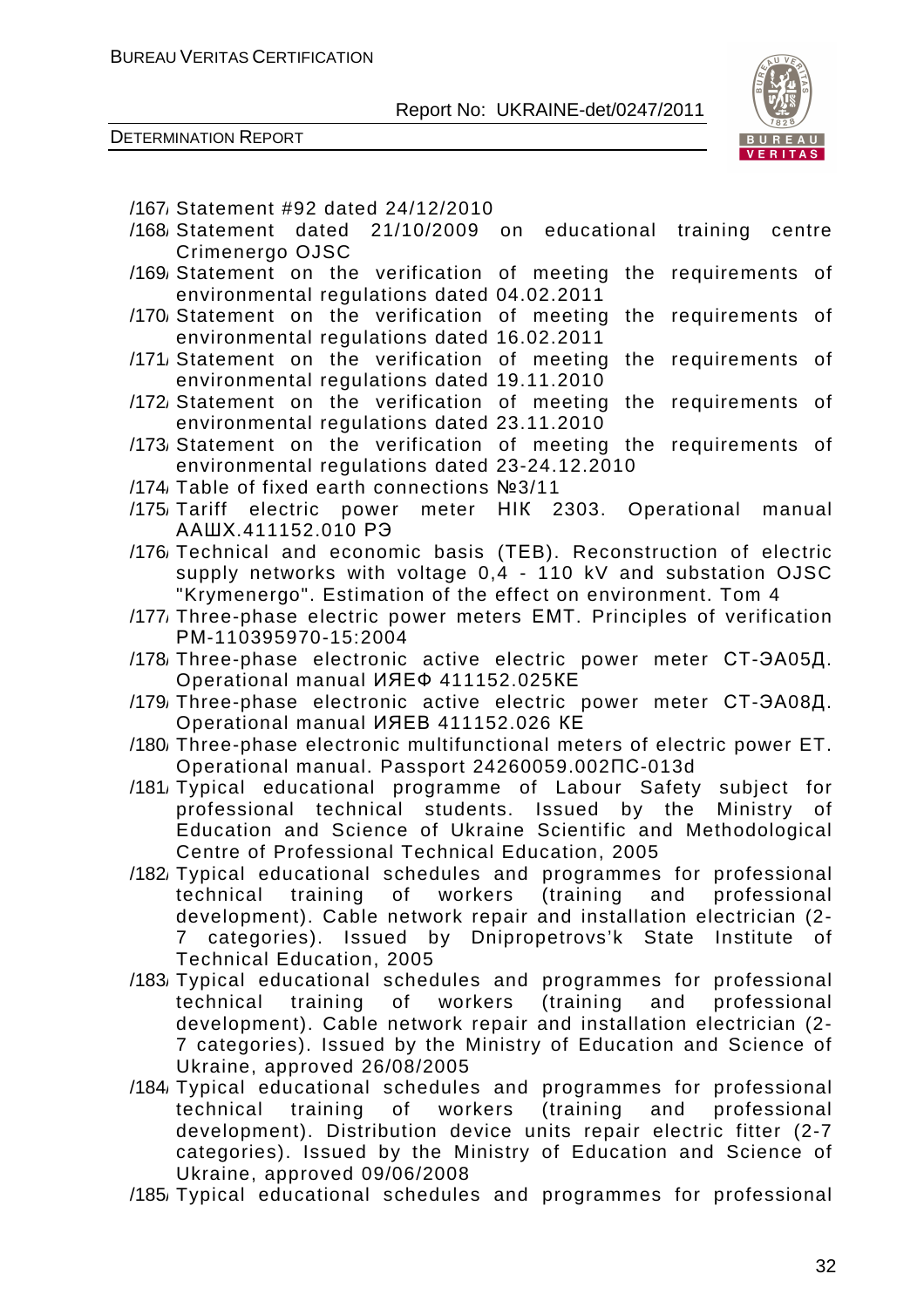



technical training of workers (training and professional development). Distribution system operation electrician (II-V groups). Issued by Dnipropetrovs'k State Institute of Technical Education, 2005

- /186/ Typical educational schedules and programmes for professional technical training of workers (training and professional development). Distribution system operation electrician (II-V groups). Issued by the Ministry of Education and Science of Ukraine, approved 26/08/2005
- /187/ Typical educational schedules and programmes for professional technical training of workers (training and professional development). Electric substation electrician (III-VII groups). Issued by the Ministry of Education and Science of Ukraine
- /188/ Typical educational schedules and programmes for professional technical training of workers (training and professional development). Energy supervision controller (I-III groups). Issued by Dnipropetrovs'k State Institute of Technical Education, 2005
- /189/ Typical educational schedules and programmes for professional technical training of workers (training and professional development). Energy supervision controller (I-III groups). Issued by the Ministry of Education and Science of Ukraine, approved 26/08/2005
- /190/ Typical educational schedules and programmes for professional technical training of workers (training and professional development). Field service team electrician (I-VI groups). Issued by Dnipropetrovs'k State Institute of Technical Education, 2003
- /191/ Typical educational schedules and programmes for professional technical training of workers (training and professional development). Field service team electrician (I-VI groups). Issued by the Ministry of Education and Science of Ukraine, approved 26/12/2003
- /192/ Typical educational schedules and programmes for professional technical training of workers (training and professional development). Overhead electric line repair electrician (2-6 categories). Issued by Dnipropetrovs'k State Institute of Technical Education, 2005
- /193/ Typical educational schedules and programmes for professional technical training of workers (training and professional development). Overhead electric line repair electrician (2-6 categories). Issued by the Ministry of Education and Science of Ukraine, approved 26/08/2005
- /194/ Typical educational schedules and programmes for professional technical training of workers (training and professional development). Slinger (2-6 categories). Issued by Dnipropetrovs'k State Institute of Technical Education, 2003
- /195/ Typical educational schedules and programmes for professional technical training of workers (training and professional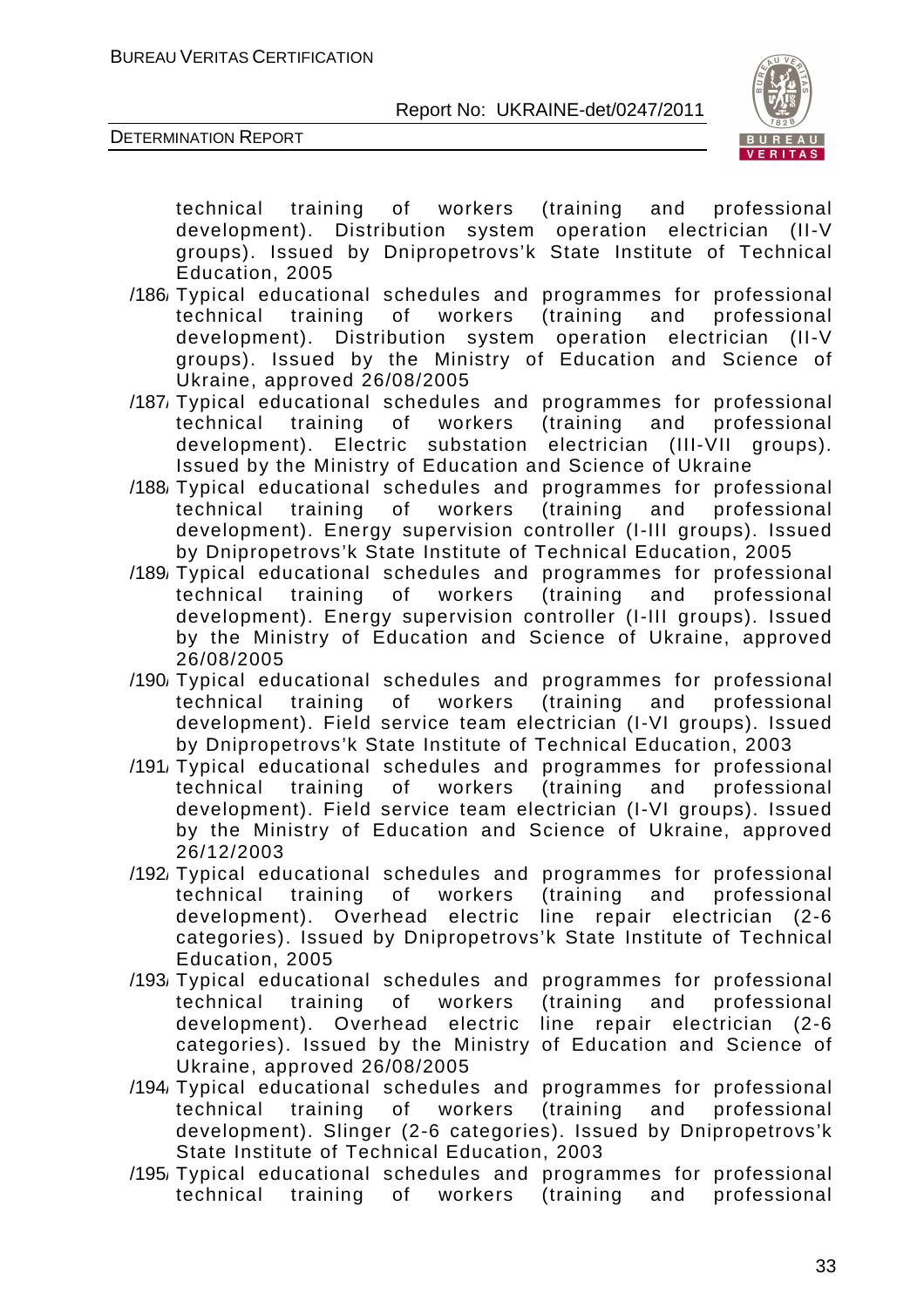

DETERMINATION REPORT

development). Slinger (2-6 categories). Issued by Dnipropetrovs'k State Institute of Technical Education, 2007

- /196/ Typical educational schedules and programmes for professional technical training of workers (training and professional development). Slinger (2-6 categories). Issued by the Ministry of Education and Science of Ukraine, approved 02/07/2007
- /197/ Verification certificate for standart metre №007667. Facility for regulation and verification of electric power meters УРПС-1Ф-18У Reg.№026 dated 16.07.2010
- /198/ Verification certificate for standart metre №11-П/064. Standard three-phase counter-wattmeter ВХ-14 Reg.№056 dated 16.04.2010
- /199/ Verification certificate for standart metre №11-П/302 standard three-phase counter-wattmeter НС-3100 Reg.№0712346 dated 28.04.2010
- /200/ Verification certificate for standart metre №11-П/701 standard three-phase counter-wattmeter СТО-1Y7E Reg.№081 dated 29.07.2009
- /201/ Verification certificate for standart metre №25-03/5183. Facility for verification of three-phase and one-phase one-phase and threephase active and reactive electric power meters Reg.№0801670 dated 04.08.2010
- /202/ 1B-TVE Form for 2002
- /203/ 1B-TVE Form for 2003
- /204/ 1B-TVE Form for 2004
- /205/ 1B-TVE Form for 2005
- /206/ 1B-TVE Form for 2006
- /207/ 1B-TVE Form for 2007
- /208/ 1B-TVE Form for 2008
- /209/ 1B-TVE Form for 2009
- /210/ 1B-TVE Form for 2010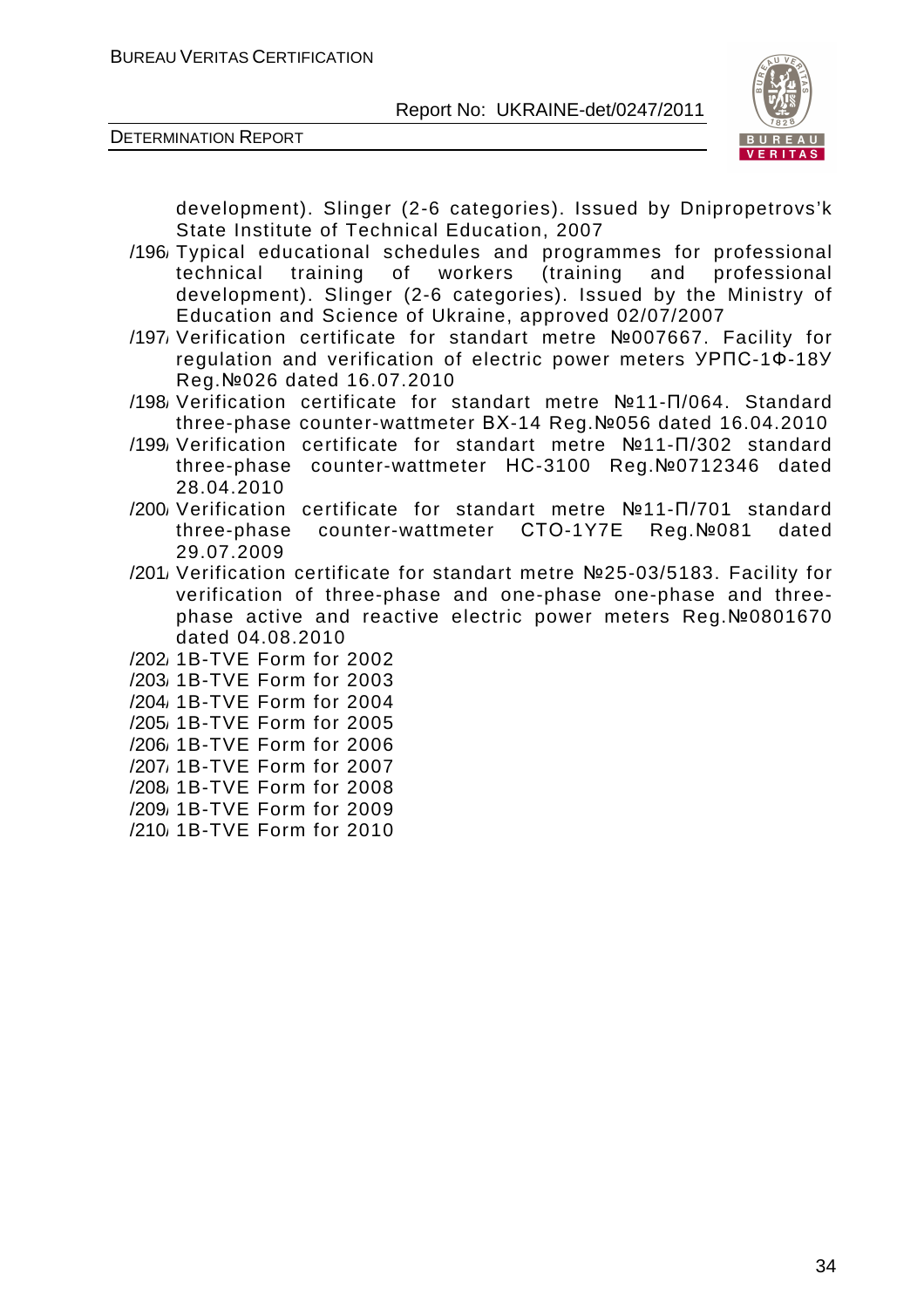



#### **Persons interviewed:**

List persons interviewed during the determination or persons that contributed with other information that are not included in the documents listed above.

- $/1/$  Oleksandr Medvedev director of educational-course complex
- $/2/$  Tetiana Kovalenko secretary on investment program implementation and organozation
- /3/ Viktor Kalashnikov deputy technical director
- /4/ Olena Burlaka deputy head of the board
- $/5/$  Petro Kravchenko deputy head of the board technical director
- $/6/$  Igor Len electricity supply department director
- $/7/$  Alla Chekalina electricity supply department deputy director
- $/8/$  Viktor Osadchyy electricity supply department mode deputy director
- $/9/$  Mykhaylo Markin chief of balances and modes department
- $/10/$  Iryna Chemerychko deputy head of informational-consalting center of working with electric power consumers Volodymyr Belamar - lead engineer programmer of the group of
- /11/ implementation and support of comuter systems service program systems
- <sup>/12/</sup> Valeriy Sergeev Deputy chief of SD "Energooblik"<br><sup>/13/</sup> Andriu Ducklew shief of SD "Energooblik"
- Andriy Rychkov chief of SD "Energooblik"
- /14/ Maryna Kolesnikova Deputy chief of SD "Energooblik"
- /15/ Abliamyt Gromov chief of PTS
- /16/ Taras Lazebnyy lead engineer of PTS
- /17/ Yiriy Zverev chief of central dispetching service
- /18/ Oleksandr Tsvetkov chief of Symferopil high-voltage distribution zone
- /19/ Prots R. representative of Ltd «ЕЕS»

o0o -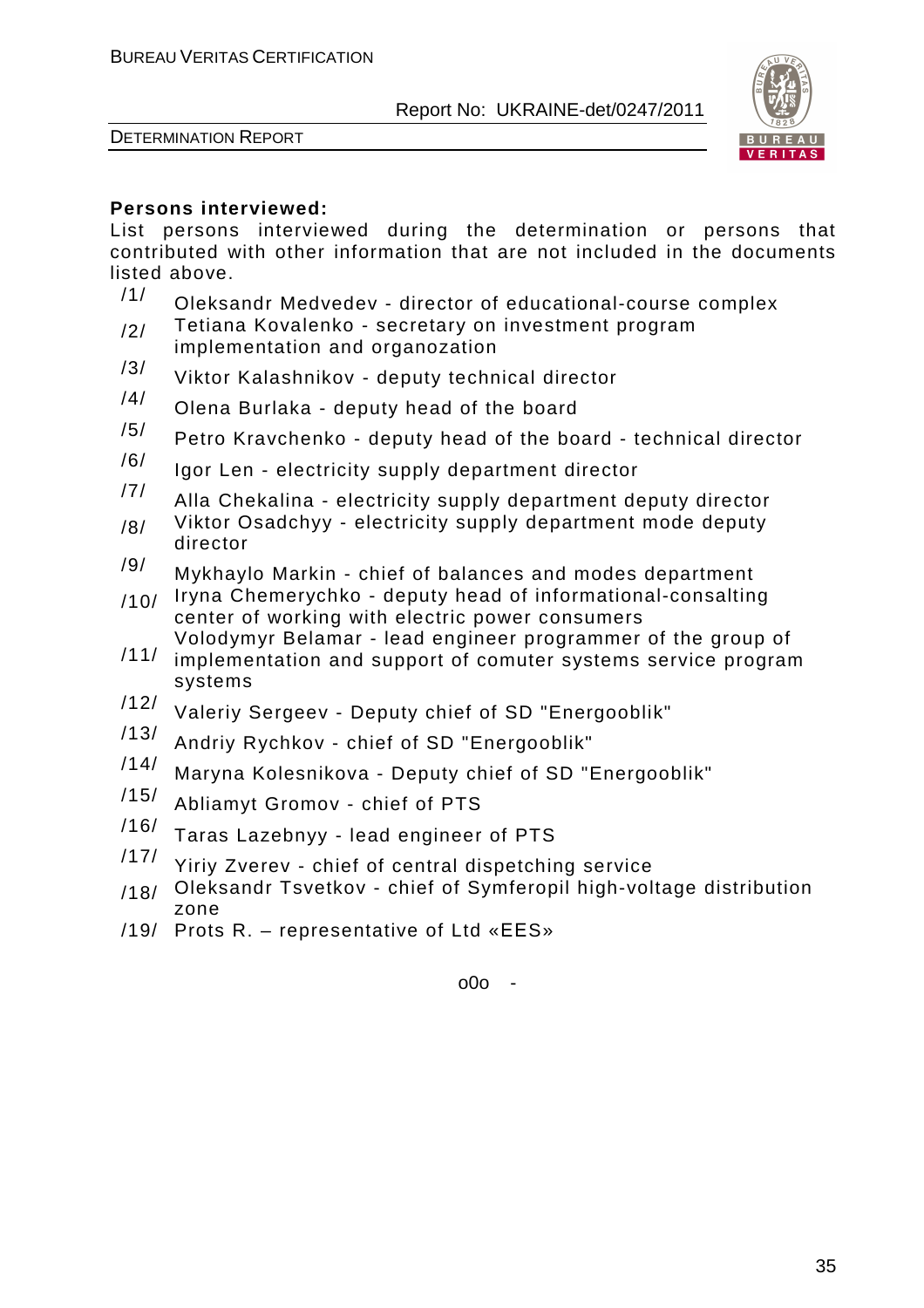

#### DETERMINATION REPORT

#### **APPENDIX A: DETERMINATION PROTOCOL**

**Table 1 Check list for determination, according JOINT IMPLEMENTATION DETERMINATION AND VERIFICATION MANUAL (Version 01)** 

| <b>DVM</b><br>Paragraph     | <b>Check Item</b>                                                                                                                                                                                                                                                                                        | <b>Initial finding</b>                                                                                                                                                                | <b>Draft</b><br><b>Conclusion</b> | <b>Final</b><br><b>Conclusion</b> |
|-----------------------------|----------------------------------------------------------------------------------------------------------------------------------------------------------------------------------------------------------------------------------------------------------------------------------------------------------|---------------------------------------------------------------------------------------------------------------------------------------------------------------------------------------|-----------------------------------|-----------------------------------|
|                             | <b>General description of the project</b>                                                                                                                                                                                                                                                                |                                                                                                                                                                                       |                                   |                                   |
| Title of the project        |                                                                                                                                                                                                                                                                                                          |                                                                                                                                                                                       |                                   |                                   |
|                             | Is the title of the project presented?                                                                                                                                                                                                                                                                   | Reduction of Process Losses in Power Lines Crimenergo<br><b>PJSC</b>                                                                                                                  | OK                                | OK                                |
| $\sim$                      | Is the sectoral scope to which the project<br>pertains presented?                                                                                                                                                                                                                                        | Sectoral Scope: (2) Energy Distribution                                                                                                                                               | OK                                | OK                                |
|                             | Is the current version number of the document<br>presented?                                                                                                                                                                                                                                              | PDD version number: 2.0                                                                                                                                                               | OK                                | OK                                |
| $\sim$                      | Is the date when the document was completed<br>presented?                                                                                                                                                                                                                                                | Data of Completion: 18/09/2011                                                                                                                                                        | OK.                               | OK                                |
|                             | <b>Description of the project</b>                                                                                                                                                                                                                                                                        |                                                                                                                                                                                       |                                   |                                   |
|                             | Is the purpose of the project included with a<br>concise, summarizing explanation (max. 1-2<br>pages) of the:<br>a) Situation existing prior to the starting date of<br>the project;<br>b) Baseline scenario; and<br>Project scenario (expected<br>outcome,<br>C)<br>including a technical description)? | Corrective Action Request (CAR) 01:<br>Please use in the PDD font size provided «JOINT<br><b>DESIGN</b><br><b>DOCUMENT</b><br><b>IMPLEMENTATION</b><br>PROJECT<br>FORM» - version 01. | CAR01                             | OK                                |
| $\sim$                      | Is the history of the project (incl. its JI<br>component) briefly summarized?                                                                                                                                                                                                                            | Corrective Action Request (CAR) 02:<br>Please provide brief description of the project history.                                                                                       | CAR <sub>02</sub>                 | <b>OK</b>                         |
| <b>Project participants</b> |                                                                                                                                                                                                                                                                                                          |                                                                                                                                                                                       |                                   |                                   |
|                             | Are project participants and Party(ies) involved<br>in the project listed?                                                                                                                                                                                                                               | Project participants and parties listed in the table in section<br>A.3 of PDD.<br>Parties Project: Ukraine (host country), Poland.                                                    |                                   |                                   |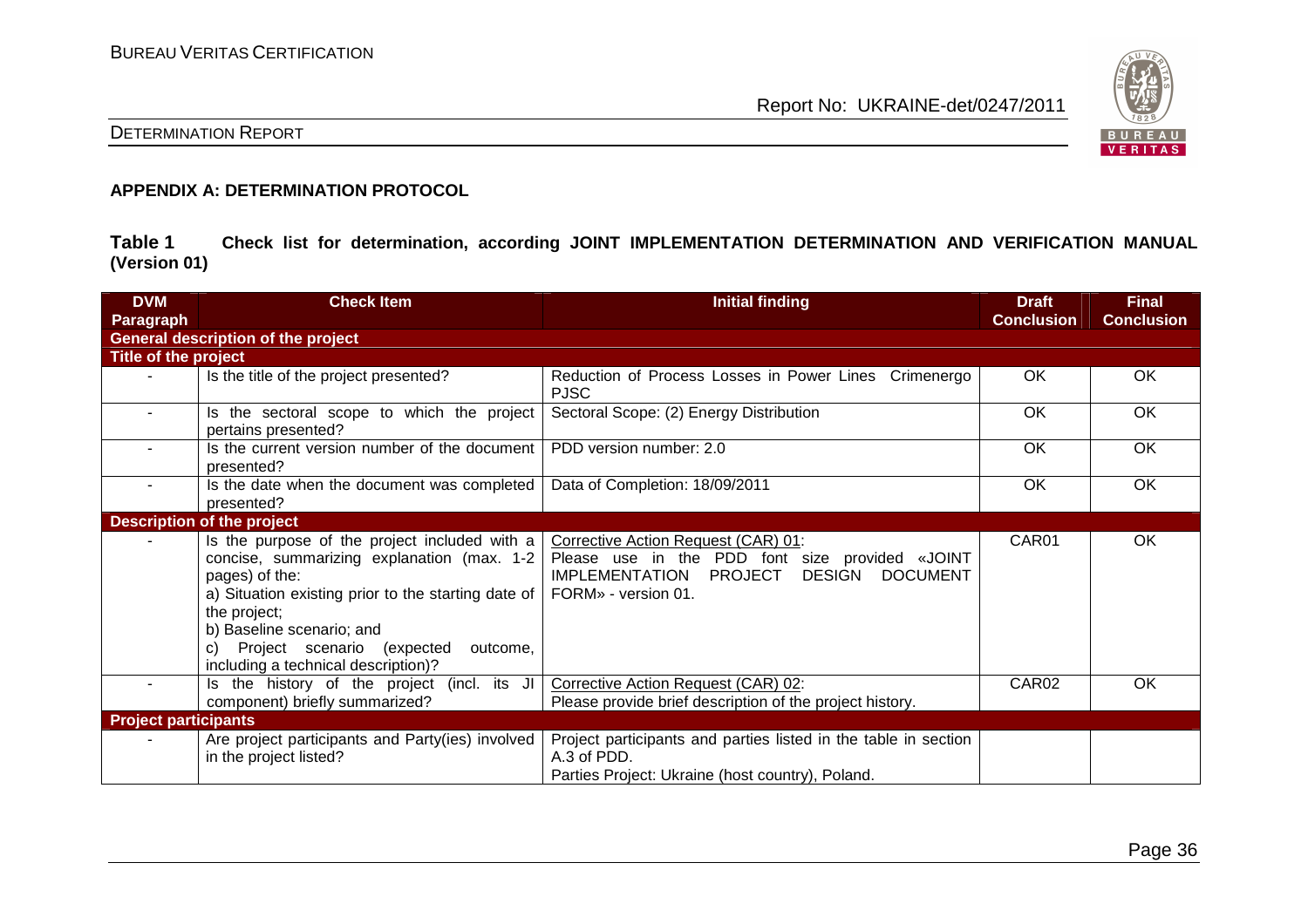



| <b>DVM</b><br>Paragraph        | <b>Check Item</b>                                                                                                                                            | <b>Initial finding</b>                                                                                                                                                                                                                                                                                                                                                                                                                                                                                                                                                                                                                                                                                                                                                                                           | <b>Draft</b><br><b>Conclusion</b> | <b>Final</b><br><b>Conclusion</b> |
|--------------------------------|--------------------------------------------------------------------------------------------------------------------------------------------------------------|------------------------------------------------------------------------------------------------------------------------------------------------------------------------------------------------------------------------------------------------------------------------------------------------------------------------------------------------------------------------------------------------------------------------------------------------------------------------------------------------------------------------------------------------------------------------------------------------------------------------------------------------------------------------------------------------------------------------------------------------------------------------------------------------------------------|-----------------------------------|-----------------------------------|
|                                |                                                                                                                                                              | Corrective Action Request (CAR) 03:<br>Please provide brief information about the company "Imex<br>Energo", sp. z o. o. in section A.3, and relevant information<br>about this company in Annex 1.                                                                                                                                                                                                                                                                                                                                                                                                                                                                                                                                                                                                               | CAR03                             | OK                                |
|                                | Is the data of the project participants presented<br>in tabular format?                                                                                      | Corrective Action Request (CAR) 04:<br>Table A.3 in the PDD must be submitted in a format that<br>provided in the version 04 of the "Guidelines for users of the<br>JI PDD form".                                                                                                                                                                                                                                                                                                                                                                                                                                                                                                                                                                                                                                | CAR04                             | OK                                |
|                                | Is contact information provided in Annex 1 of<br>the PDD?                                                                                                    | Contact information on project participants listed in Annex 1<br>to PDD.                                                                                                                                                                                                                                                                                                                                                                                                                                                                                                                                                                                                                                                                                                                                         | <b>OK</b>                         | OK                                |
|                                | Is it indicated, if it is the case, if the Party<br>involved is a host Party?                                                                                | Yes, it is indicated, if it is the case, if the Party involved is a<br>host Party                                                                                                                                                                                                                                                                                                                                                                                                                                                                                                                                                                                                                                                                                                                                | OK                                | OK                                |
|                                | <b>Technical description of the project</b>                                                                                                                  |                                                                                                                                                                                                                                                                                                                                                                                                                                                                                                                                                                                                                                                                                                                                                                                                                  |                                   |                                   |
| <b>Location of the project</b> |                                                                                                                                                              |                                                                                                                                                                                                                                                                                                                                                                                                                                                                                                                                                                                                                                                                                                                                                                                                                  |                                   |                                   |
|                                | Host Party(ies)                                                                                                                                              | Ukraine                                                                                                                                                                                                                                                                                                                                                                                                                                                                                                                                                                                                                                                                                                                                                                                                          | OK                                | OK                                |
| $\blacksquare$                 | Region/State/Province etc.                                                                                                                                   | The project is located in the Autonomous Republic of the<br>Crimea, Ukraine                                                                                                                                                                                                                                                                                                                                                                                                                                                                                                                                                                                                                                                                                                                                      | OK                                | OK                                |
| $\blacksquare$                 | City/Town/Community etc.                                                                                                                                     | Autonomous Republic of the Crimea                                                                                                                                                                                                                                                                                                                                                                                                                                                                                                                                                                                                                                                                                                                                                                                | $\overline{OK}$                   | <b>OK</b>                         |
|                                | Detail of the physical location, including<br>information allowing the unique identification of<br>the project. (This section should not exceed<br>one page) | The Autonomous Republic of the Crimea - administrative<br>unit in the south of Ukraine, is located on the Crimea<br>peninsula between 4423' and 4695' North latitude, and<br>3229' and 36'39' East longitude. In the west and s outh it is<br>washed by the Black Sea, and in the east by the Sea of<br>Azov, both of which belong to the Atlantic Ocean basin. The<br>peninsula is approximately on the same distance from the<br>equator and North Pole. Tarkhankutsk peninsula form its<br>western cost, and Kerch Peninsula - eastern. In the North,<br>Crimea is connected with the neighboring Kherson region<br>with the seven kilometers - long Perekopsk isthmus, in the<br>south west, it borders on the city with the special status -<br>Sevastopol, on the sea it has eastern border with Krasnodar | CAR05                             | OK                                |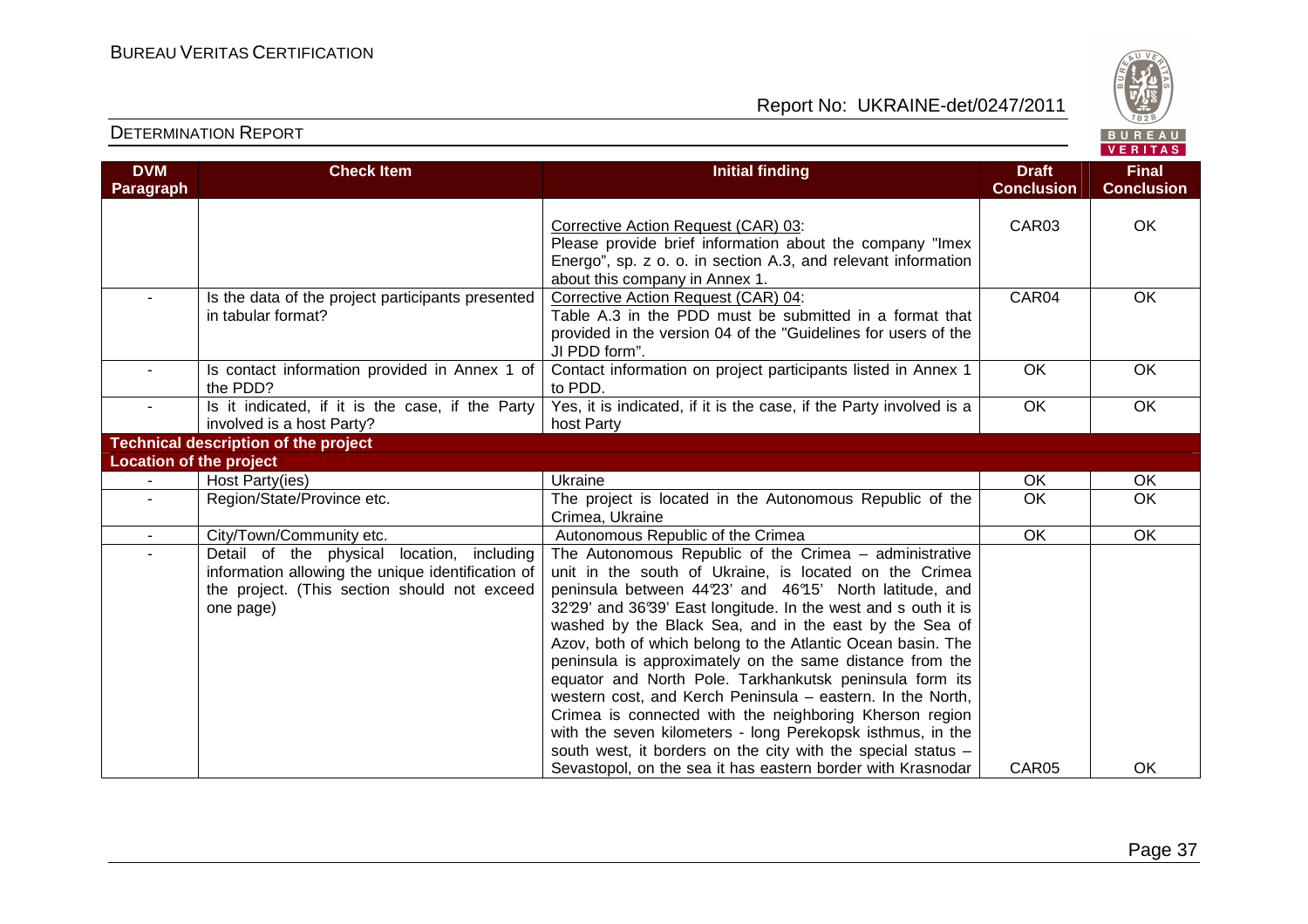

| <b>DVM</b>    | <b>Check Item</b>                                                                                | <b>Initial finding</b>                                                                                                                        | <b>Draft</b>      | <b>Final</b>      |
|---------------|--------------------------------------------------------------------------------------------------|-----------------------------------------------------------------------------------------------------------------------------------------------|-------------------|-------------------|
| Paragraph     |                                                                                                  |                                                                                                                                               | <b>Conclusion</b> | <b>Conclusion</b> |
|               |                                                                                                  | Krai of the Russian Federation. From the north to the south                                                                                   |                   |                   |
|               |                                                                                                  | the peninsula stretches on 200 km, and from the west to the                                                                                   |                   |                   |
|               |                                                                                                  | east on 325 km. On the autonomous republic territory, lays                                                                                    |                   |                   |
|               |                                                                                                  | the state boundary of Ukraine that measures 821 km. The                                                                                       |                   |                   |
|               |                                                                                                  | capital of the Autonomous Republic of the Crimea is                                                                                           |                   |                   |
|               |                                                                                                  | Simferopol (coordinates of main office: 346'22.62" eastern                                                                                    |                   |                   |
|               |                                                                                                  | longitude 44°57'43.57" northern latitude).                                                                                                    |                   |                   |
|               |                                                                                                  | Also see. Section A.4.1.4 PDD.                                                                                                                |                   |                   |
|               |                                                                                                  | Corrective Action Request (CAR) 05:                                                                                                           |                   |                   |
|               |                                                                                                  | Section A.4.1.4 more than 1 page.                                                                                                             |                   |                   |
|               | Technologies to be employed, or measures, operations or actions to be implemented by the project |                                                                                                                                               |                   |                   |
|               | Are the technology(ies) to be employed, or                                                       | The project include implementing program of technology                                                                                        |                   |                   |
|               | measures, operations or actions to be                                                            | power consumption reduction in Crimenergo PJSC power                                                                                          |                   |                   |
|               | implemented by the project, including all                                                        | networks which includes a number of technical and                                                                                             |                   |                   |
|               | relevant technical data and the implementation                                                   | organizational measures listed in section A.4.2 PDD.                                                                                          |                   |                   |
|               | schedule described?                                                                              |                                                                                                                                               |                   |                   |
|               |                                                                                                  | Corrective Action Request (CAR) 06:                                                                                                           | CAR06             | <b>OK</b>         |
|               |                                                                                                  | Implementation schedule is not described.                                                                                                     |                   |                   |
|               |                                                                                                  | Brief explanation of how the anthropogenic emissions of greenhouse gases by sources are to be reduced by the proposed JI project, including   |                   |                   |
|               |                                                                                                  | why the emission reductions would not occur in the absence of the proposed project, taking into account national and/or sectoral policies and |                   |                   |
| circumstances |                                                                                                  |                                                                                                                                               |                   |                   |
|               | Is it stated how anthropogenic GHG emission                                                      | Reduction of technological losses of electricity in the power                                                                                 | OK                | <b>OK</b>         |
|               | reductions are to be achieved? (This section                                                     | network of the company has reduced CO2 emissions that                                                                                         |                   |                   |
|               | should not exceed one page)                                                                      | resulted due to the generation of lost electricity.                                                                                           |                   |                   |
| $\sim$        | Is it provided the estimation of emission                                                        | Clarification Request (CL) 01:                                                                                                                | CL <sub>01</sub>  | <b>OK</b>         |
|               | reductions over the crediting period?                                                            | Please include in this section refer to the corresponding                                                                                     |                   |                   |
|               |                                                                                                  | «Excel» file with the calculations.                                                                                                           |                   |                   |
|               |                                                                                                  | Clarification Request (CL) 02:                                                                                                                | CL <sub>02</sub>  | OK                |
|               |                                                                                                  | Please number the tables with information of the estimates                                                                                    |                   |                   |
|               |                                                                                                  | (calculations) of emission reductions.                                                                                                        |                   |                   |
|               |                                                                                                  |                                                                                                                                               |                   |                   |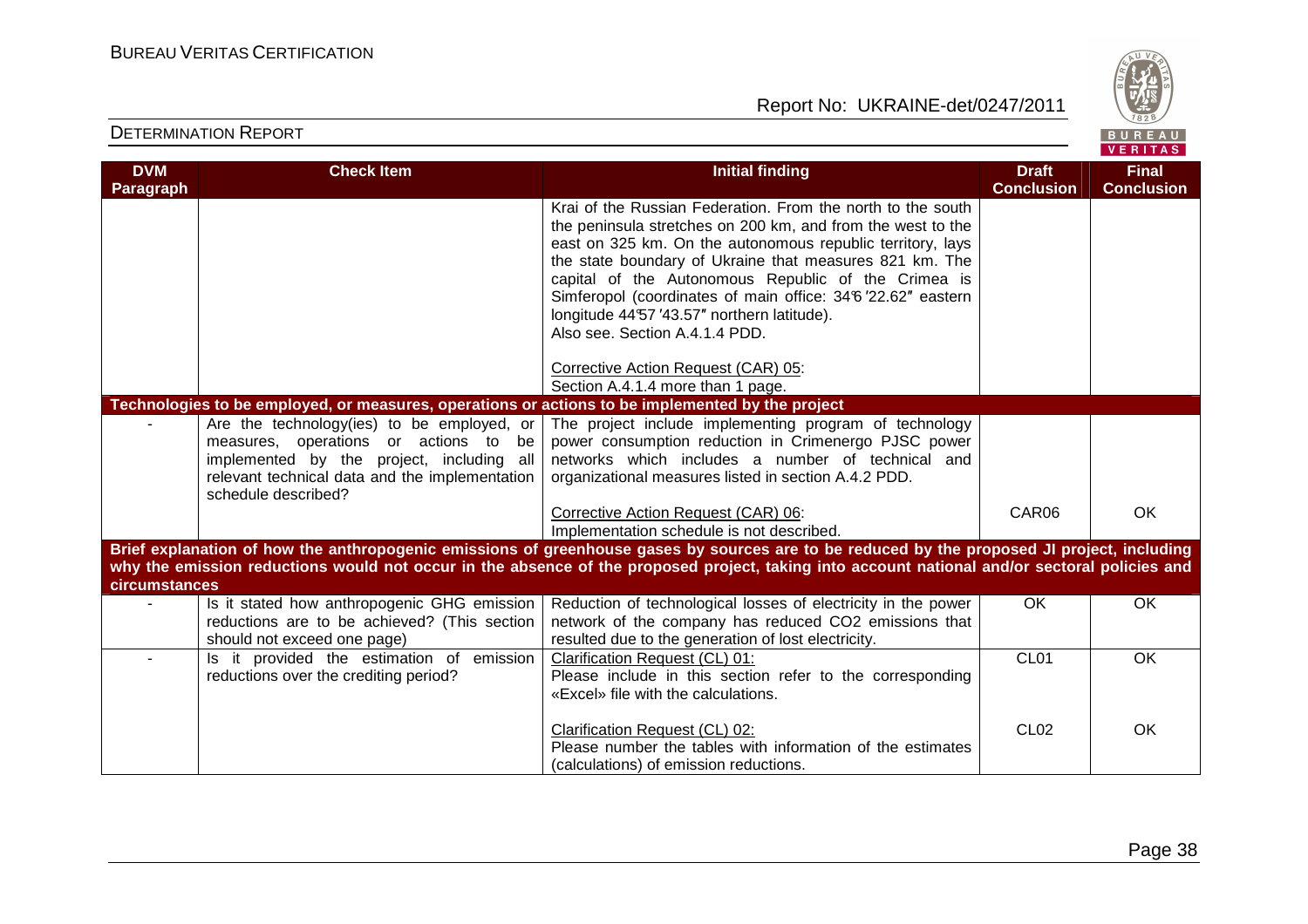

| <b>DVM</b><br><b>Paragraph</b> | <b>Check Item</b>                                                                                                                                                                                                                                                                                                                                                                                           | <b>Initial finding</b>                                                                                                                                 | <b>Draft</b><br><b>Conclusion</b> | <b>Final</b><br><b>Conclusion</b> |
|--------------------------------|-------------------------------------------------------------------------------------------------------------------------------------------------------------------------------------------------------------------------------------------------------------------------------------------------------------------------------------------------------------------------------------------------------------|--------------------------------------------------------------------------------------------------------------------------------------------------------|-----------------------------------|-----------------------------------|
|                                | Is it provided the estimated annual reduction for<br>the chosen credit period in tCO2e?                                                                                                                                                                                                                                                                                                                     | Yes, the estimated annual reduction for the chosen credit<br>period in tCO2e is provided.                                                              | OK                                | OK                                |
| $\sim$                         | Are the data from questions above presented in<br>tabular format?                                                                                                                                                                                                                                                                                                                                           | Yes.                                                                                                                                                   | $\overline{OK}$                   | $\overline{OK}$                   |
|                                | Estimated amount of emission reductions over the crediting period                                                                                                                                                                                                                                                                                                                                           |                                                                                                                                                        |                                   |                                   |
|                                | Is the length of the crediting period Indicated?                                                                                                                                                                                                                                                                                                                                                            | Yes, leight of crediting period is 22 years (264 months).                                                                                              | OK                                | OK                                |
| $\sim$                         | Are estimates of total as well as annual and<br>average annual emission reductions in tonnes<br>of CO2 equivalent provided?                                                                                                                                                                                                                                                                                 | Yes, estimates of total as well as annual and average annual<br>emission reductions in tonnes of CO2 equivalent provided in<br>section A.4.3.1 of PDD. | OK                                | OK                                |
|                                | <b>Project approvals by Parties</b>                                                                                                                                                                                                                                                                                                                                                                         |                                                                                                                                                        |                                   |                                   |
| 19                             | Have the DFPs of all Parties listed as "Parties<br>involved" in the PDD provided written project<br>approvals?                                                                                                                                                                                                                                                                                              | Clarification Request (CL) 03:<br>Section A.5 PDD must specify the name DFPs (parties<br>involved) that will approve the project.                      | CL <sub>03</sub>                  | OK                                |
| $\overline{19}$                | Does the PDD identify at least the host Party<br>as a "Party involved"?                                                                                                                                                                                                                                                                                                                                     | Yes, Ukraine is the Host Party.                                                                                                                        | OK                                | OK                                |
| $\overline{19}$                | Has the DFP of the host Party issued a written<br>project approval?                                                                                                                                                                                                                                                                                                                                         | Corrective Action Request (CAR) 07:<br>No Letter of Aapproval of the project issued by the sponsor<br>party.                                           | CAR07                             | Pending                           |
| $\overline{20}$                | Are all the written project approvals by Parties<br>involved unconditional?                                                                                                                                                                                                                                                                                                                                 | See CAR07 above.                                                                                                                                       | OK                                | OK                                |
|                                | Authorization of project participants by Parties involved                                                                                                                                                                                                                                                                                                                                                   |                                                                                                                                                        |                                   |                                   |
| 21<br><b>Baseline setting</b>  | Is each of the legal entities listed as project<br>participants in the PDD authorized by a Party<br>involved, which is also listed in the PDD,<br>through:<br>- A written project approval by a Party<br>involved, explicitly indicating the name of the<br>legal entity? or<br>- Any other form of project participant<br>authorization in writing, explicitly indicating the<br>name of the legal entity? | See CAR07 above.                                                                                                                                       | OK                                | OK                                |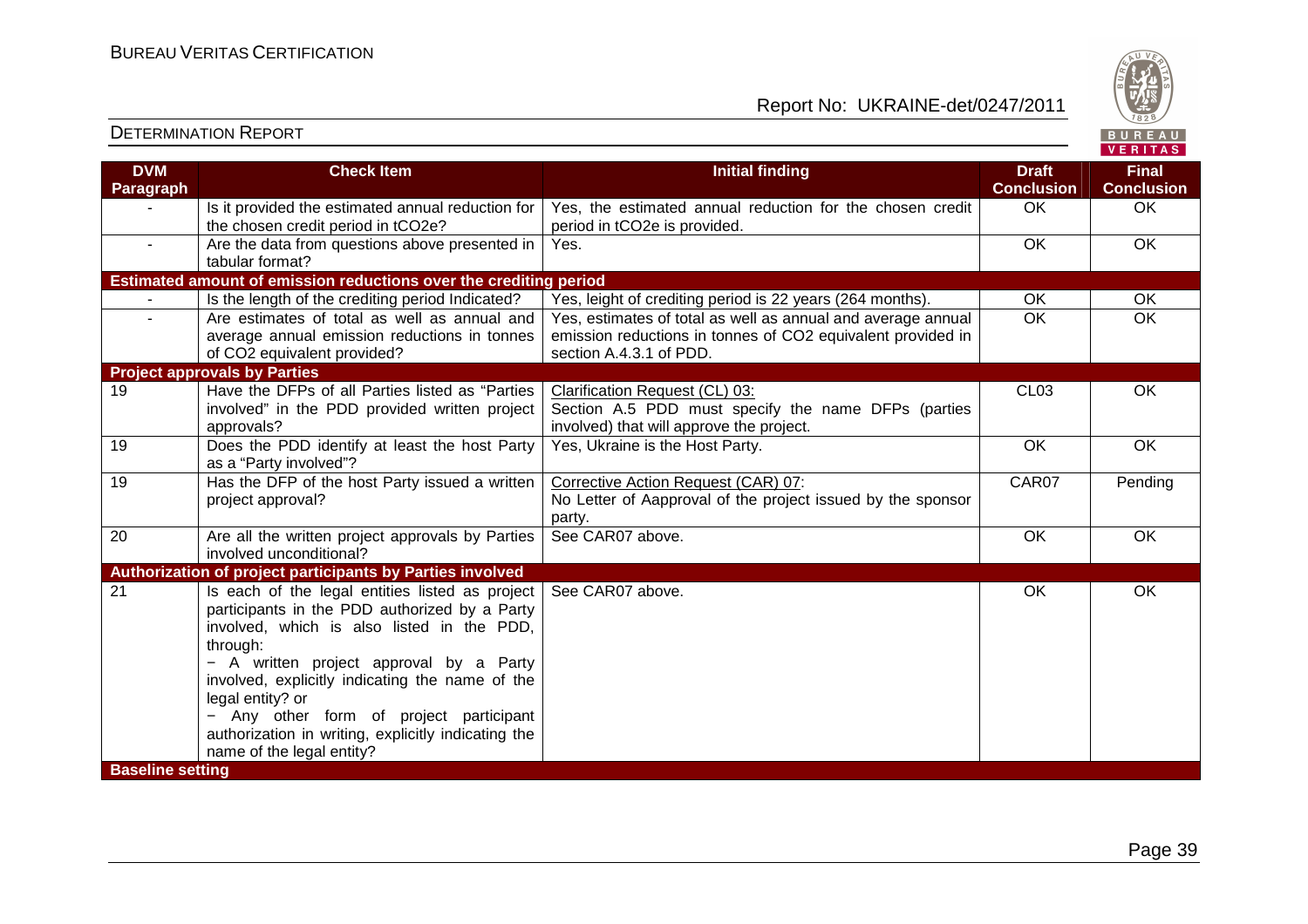

| <b>DVM</b> | <b>Check Item</b>                                                                                                                                                                                                                                                                                                                                                                                                                                                                                                                                                                                                                                                                                                                                                                                                                    | <b>Initial finding</b>                                                                                                                                                                                                                                             | <b>Draft</b>      | <b>Final</b>      |
|------------|--------------------------------------------------------------------------------------------------------------------------------------------------------------------------------------------------------------------------------------------------------------------------------------------------------------------------------------------------------------------------------------------------------------------------------------------------------------------------------------------------------------------------------------------------------------------------------------------------------------------------------------------------------------------------------------------------------------------------------------------------------------------------------------------------------------------------------------|--------------------------------------------------------------------------------------------------------------------------------------------------------------------------------------------------------------------------------------------------------------------|-------------------|-------------------|
| Paragraph  |                                                                                                                                                                                                                                                                                                                                                                                                                                                                                                                                                                                                                                                                                                                                                                                                                                      |                                                                                                                                                                                                                                                                    | <b>Conclusion</b> | <b>Conclusion</b> |
| 22         | Does the PDD explicitly indicate which of the<br>following approaches is used for identifying the<br>baseline?<br>- JI specific approach<br>- Approved CDM methodology approach                                                                                                                                                                                                                                                                                                                                                                                                                                                                                                                                                                                                                                                      | Clarification Request (CL) 04:<br>Please specify which approach was used to identify the<br>baseline scenario and additionality:<br>• JI specific approach<br>• Approved CDM methodology approach.                                                                 | CL <sub>04</sub>  | OK                |
|            |                                                                                                                                                                                                                                                                                                                                                                                                                                                                                                                                                                                                                                                                                                                                                                                                                                      | Corrective Action Request (CAR) 08:<br>Please provide date of baseline setting according required<br>format DD/MM/YYYY.                                                                                                                                            | CAR08             | <b>OK</b>         |
|            | JI specific approach only                                                                                                                                                                                                                                                                                                                                                                                                                                                                                                                                                                                                                                                                                                                                                                                                            |                                                                                                                                                                                                                                                                    |                   |                   |
| 23         | Does the PDD provide a detailed theoretical<br>description in a complete and transparent<br>manner?                                                                                                                                                                                                                                                                                                                                                                                                                                                                                                                                                                                                                                                                                                                                  | Yes, the PDD provide a detailed theoretical description in a<br>complete and transparent manner.                                                                                                                                                                   | OK                | OK                |
| 23         | Does the PDD provide justification that the<br>baseline is established:<br>(a) By listing and describing plausible future<br>scenarios on the basis of conservative<br>assumptions and selecting the most plausible<br>one?<br>(b) Taking into account relevant national and/or<br>sectoral policies and circumstance?<br>- Are key factors that affect a baseline taken<br>into account?<br>(c) In a transparent manner with regard to the<br>approaches,<br>assumptions,<br>choice<br>0f<br>methodologies, parameters, date sources and<br>key factors?<br>(d) Taking into account of uncertainties and<br>using conservative assumptions?<br>(e) In such a way that ERUs cannot be earned<br>for decreases in activity levels outside the<br>project or due to force majeure?<br>(f) By drawing on the list of standard variables | In the PDD in a reasonable way showed that the baseline<br>was determined by compiling a listing and description of real<br>scenarios of future scenarios based on conservative<br>assumptions and subsequent selection the most attractive of<br>these scenarios. | $\overline{OK}$   | OK                |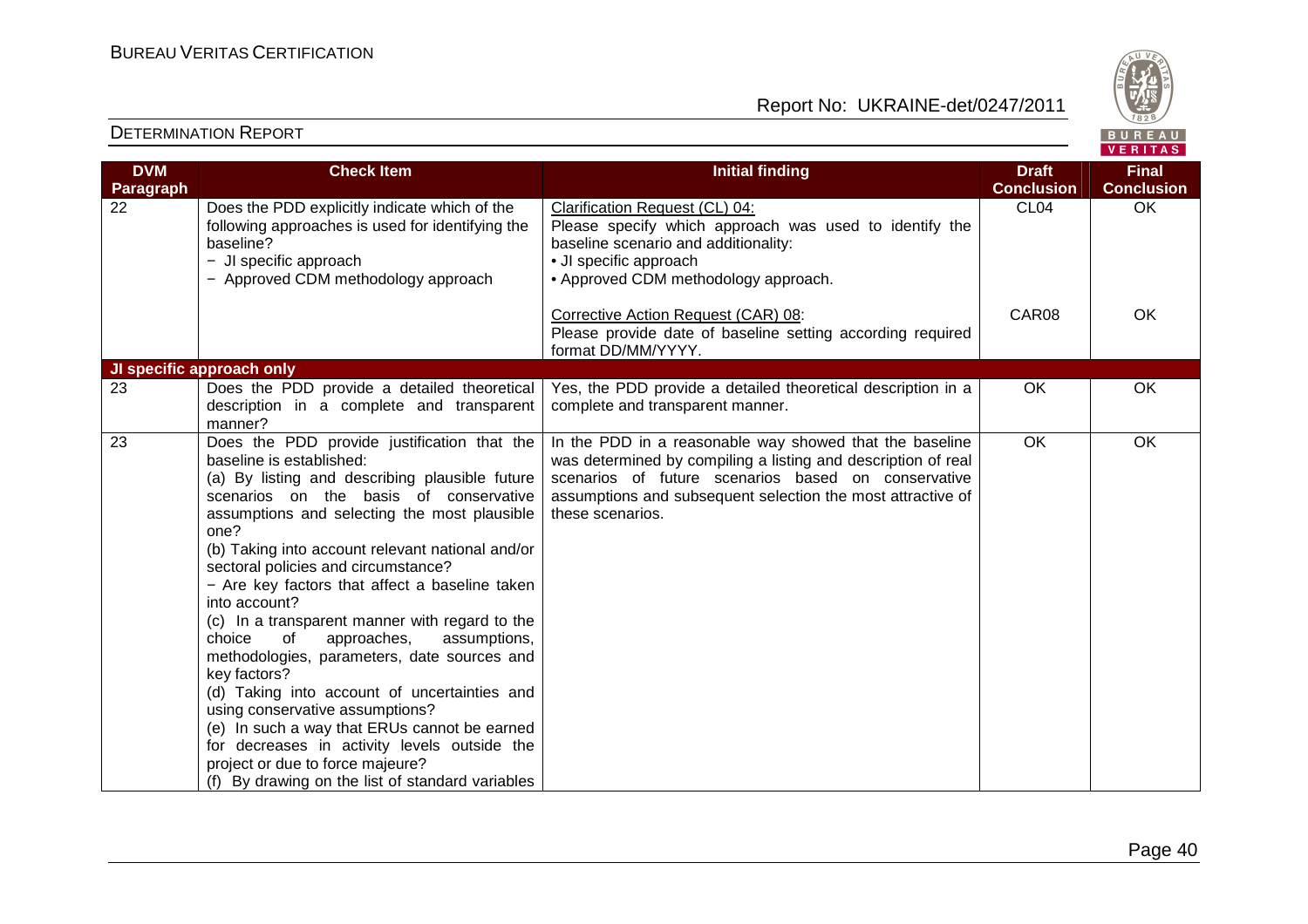

| <b>DVM</b><br><b>Paragraph</b> | <b>Check Item</b>                                                                                                                                                                                                                                                                                                             | <b>Initial finding</b>                                                                                                                                                                                                           | <b>Draft</b><br><b>Conclusion</b> | <b>Final</b><br><b>Conclusion</b> |
|--------------------------------|-------------------------------------------------------------------------------------------------------------------------------------------------------------------------------------------------------------------------------------------------------------------------------------------------------------------------------|----------------------------------------------------------------------------------------------------------------------------------------------------------------------------------------------------------------------------------|-----------------------------------|-----------------------------------|
|                                | contained in appendix B to "Guidance on<br>criteria for baseline setting and monitoring", as<br>appropriate?                                                                                                                                                                                                                  |                                                                                                                                                                                                                                  |                                   |                                   |
| 24                             | elements or combinations<br>If selected<br>of<br><b>CDM</b><br>methodologies<br>approved<br>or<br>methodological tools for baseline setting are<br>the selected<br>elements<br>are<br>used.<br>or<br>combinations together with the elements<br>supplementary developed by the project<br>participants in line with 23 above? | To determine the baseline scenario and demonstrate<br>additionality used "Combined tool to identify the baseline<br>scenario and demonstrate additionality" (Version 03.0.0).                                                    | <b>OK</b>                         | OK                                |
| 25                             | If a multi-project emission factor is used, does<br>the PDD provide appropriate justification?                                                                                                                                                                                                                                | For baseline emissions calculations were used<br>CO <sub>2</sub><br>emission factor for the projects of reducing electricity<br>consumption for it transmission by Ukrainian electricity<br>networks. All factors are justified. | $\overline{OK}$                   | <b>OK</b>                         |
|                                | <b>Approved CDM methodology approach only</b>                                                                                                                                                                                                                                                                                 |                                                                                                                                                                                                                                  |                                   |                                   |
| 26(a)                          | Does the PDD provide the title, reference<br>number and version of the approved CDM<br>methodology used?                                                                                                                                                                                                                      | N/A                                                                                                                                                                                                                              | <b>OK</b>                         | OK                                |
| 26(a)                          | Is the approved CDM methodology the most<br>recent valid version when the PDD is submitted<br>for publication? If not, is the methodology still<br>within the grace period (was the methodology<br>revised to a newer version in the past two<br>months)?                                                                     | N/A                                                                                                                                                                                                                              | <b>OK</b>                         | <b>OK</b>                         |
| 26(b)                          | Does the PDD provide a description of why the<br>approved CDM methodology is applicable to<br>the project?                                                                                                                                                                                                                    | N/A                                                                                                                                                                                                                              | <b>OK</b>                         | <b>OK</b>                         |
| 26(c)                          | Are all explanations, descriptions and analyses<br>pertaining to the baseline in the PDD made in<br>accordance with the referenced<br>approved CDM methodology?                                                                                                                                                               | N/A                                                                                                                                                                                                                              | <b>OK</b>                         | OK                                |
| $26$ (d)                       | Is the baseline identified appropriately as a                                                                                                                                                                                                                                                                                 | N/A                                                                                                                                                                                                                              | OK                                | OK                                |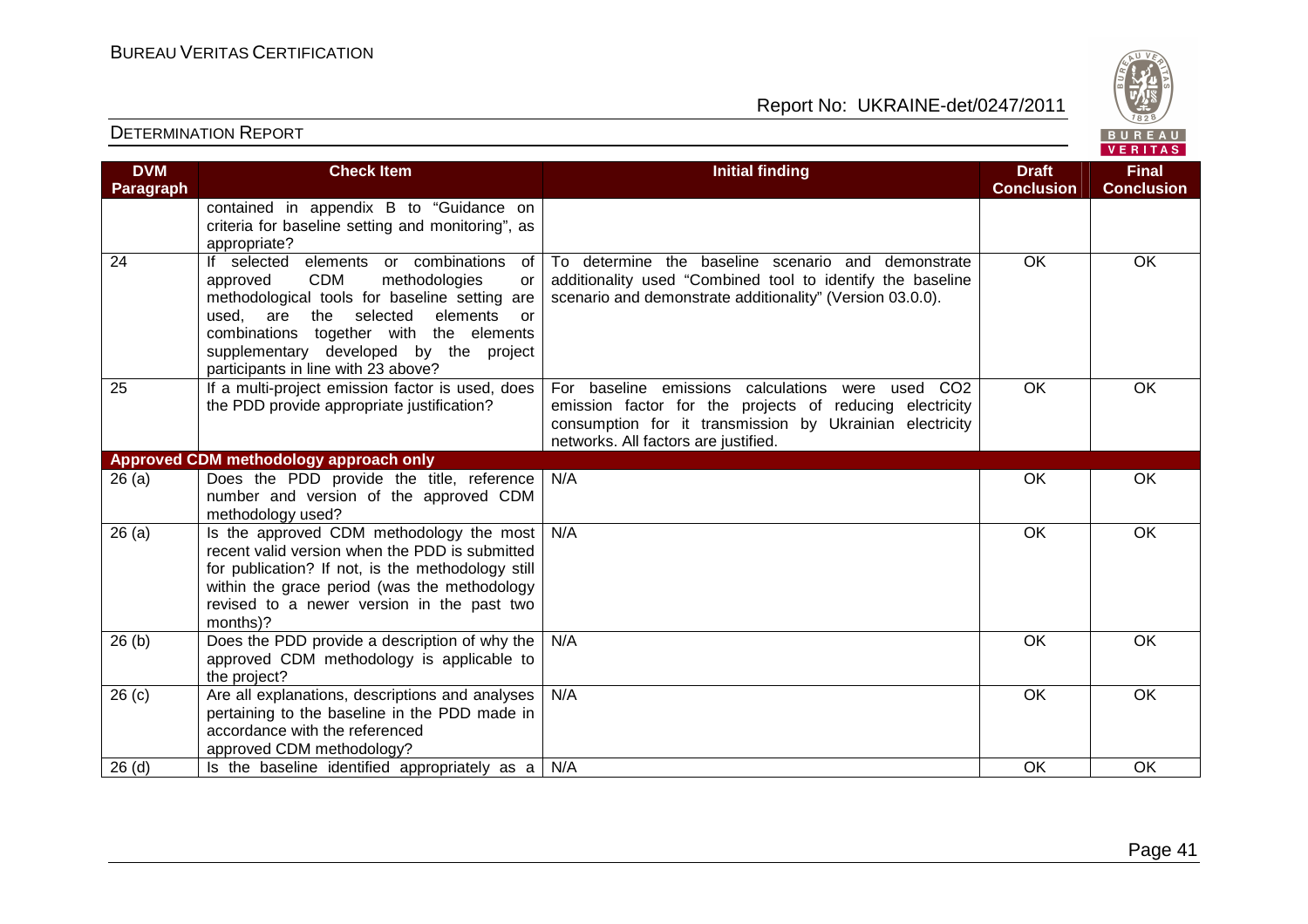

| <b>DVM</b>           | <b>Check Item</b>                                                                                                                                                                                                                                                                                                                                                                                                                                                                                                                                                                                                                                                                                                                                                                                                                                                                                               | <b>Initial finding</b>                                                                                                                                                                                                                                                                                                                                                                                                                                                                                       | <b>Draft</b>      | <b>Final</b>      |
|----------------------|-----------------------------------------------------------------------------------------------------------------------------------------------------------------------------------------------------------------------------------------------------------------------------------------------------------------------------------------------------------------------------------------------------------------------------------------------------------------------------------------------------------------------------------------------------------------------------------------------------------------------------------------------------------------------------------------------------------------------------------------------------------------------------------------------------------------------------------------------------------------------------------------------------------------|--------------------------------------------------------------------------------------------------------------------------------------------------------------------------------------------------------------------------------------------------------------------------------------------------------------------------------------------------------------------------------------------------------------------------------------------------------------------------------------------------------------|-------------------|-------------------|
| Paragraph            |                                                                                                                                                                                                                                                                                                                                                                                                                                                                                                                                                                                                                                                                                                                                                                                                                                                                                                                 |                                                                                                                                                                                                                                                                                                                                                                                                                                                                                                              | <b>Conclusion</b> | <b>Conclusion</b> |
|                      | result?                                                                                                                                                                                                                                                                                                                                                                                                                                                                                                                                                                                                                                                                                                                                                                                                                                                                                                         |                                                                                                                                                                                                                                                                                                                                                                                                                                                                                                              |                   |                   |
| <b>Additionality</b> |                                                                                                                                                                                                                                                                                                                                                                                                                                                                                                                                                                                                                                                                                                                                                                                                                                                                                                                 |                                                                                                                                                                                                                                                                                                                                                                                                                                                                                                              |                   |                   |
|                      | JI specific approach only                                                                                                                                                                                                                                                                                                                                                                                                                                                                                                                                                                                                                                                                                                                                                                                                                                                                                       |                                                                                                                                                                                                                                                                                                                                                                                                                                                                                                              |                   |                   |
| 28                   | Does the PDD indicate which of the following<br>approaches for demonstrating additionality is<br>used?<br>(a) Provision of traceable and transparent<br>information showing the baseline was identified<br>on the basis of conservative assumptions, that<br>the project scenario is not part of the identified<br>baseline scenario and that the project will lead<br>to emission reductions or enhancements of<br>removals;<br>(b) Provision of traceable and transparent<br>information that an AIE has already positively<br>determined that a comparable project (to be)<br>implemented under comparable circumstances<br>has additionality;<br>(c) Application of the most recent version of<br>the "Tool for the demonstration and<br>assessment of additionality. (allowing for a two-<br>month grace period) or any other method for<br>proving additionality approved by the CDM<br>Executive Board". | Section B.1 of the PDD the analysis of project additionality,<br>which aims to demonstrate that the project scenario is not<br>part of the specified baseline, and that the project will<br>achieve GHG emissions reductions against to baseline. The<br>analysis was performed based on the latest version of<br>"Combined tool to identify the baseline scenario and<br>demonstrate additionality" (Version 03.0.0), which was<br>approved by the CDM Executive Board and fully applied to JI<br>projects. | OK.               | <b>OK</b>         |
| 29(a)                | Does the PDD provide a justification of the<br>applicability of the approach with a clear and<br>transparent description?                                                                                                                                                                                                                                                                                                                                                                                                                                                                                                                                                                                                                                                                                                                                                                                       | Barriers analysis and common practice which applied<br>considered are good practice of additionality demonstration<br>of the project activity.                                                                                                                                                                                                                                                                                                                                                               | OK                | <b>OK</b>         |
| 29(b)                | Are additionality proofs provided?                                                                                                                                                                                                                                                                                                                                                                                                                                                                                                                                                                                                                                                                                                                                                                                                                                                                              | Corrective Action Request (CAR) 09:<br>In the PDD does not specify how the registration of this<br>project as JI project will help overcome identified<br>technological barriers.                                                                                                                                                                                                                                                                                                                            | CAR09             | <b>OK</b>         |
| 29 <sub>(c)</sub>    | Is the additionality demonstrated appropriately                                                                                                                                                                                                                                                                                                                                                                                                                                                                                                                                                                                                                                                                                                                                                                                                                                                                 | See CAR09 above.                                                                                                                                                                                                                                                                                                                                                                                                                                                                                             | OK                | OK                |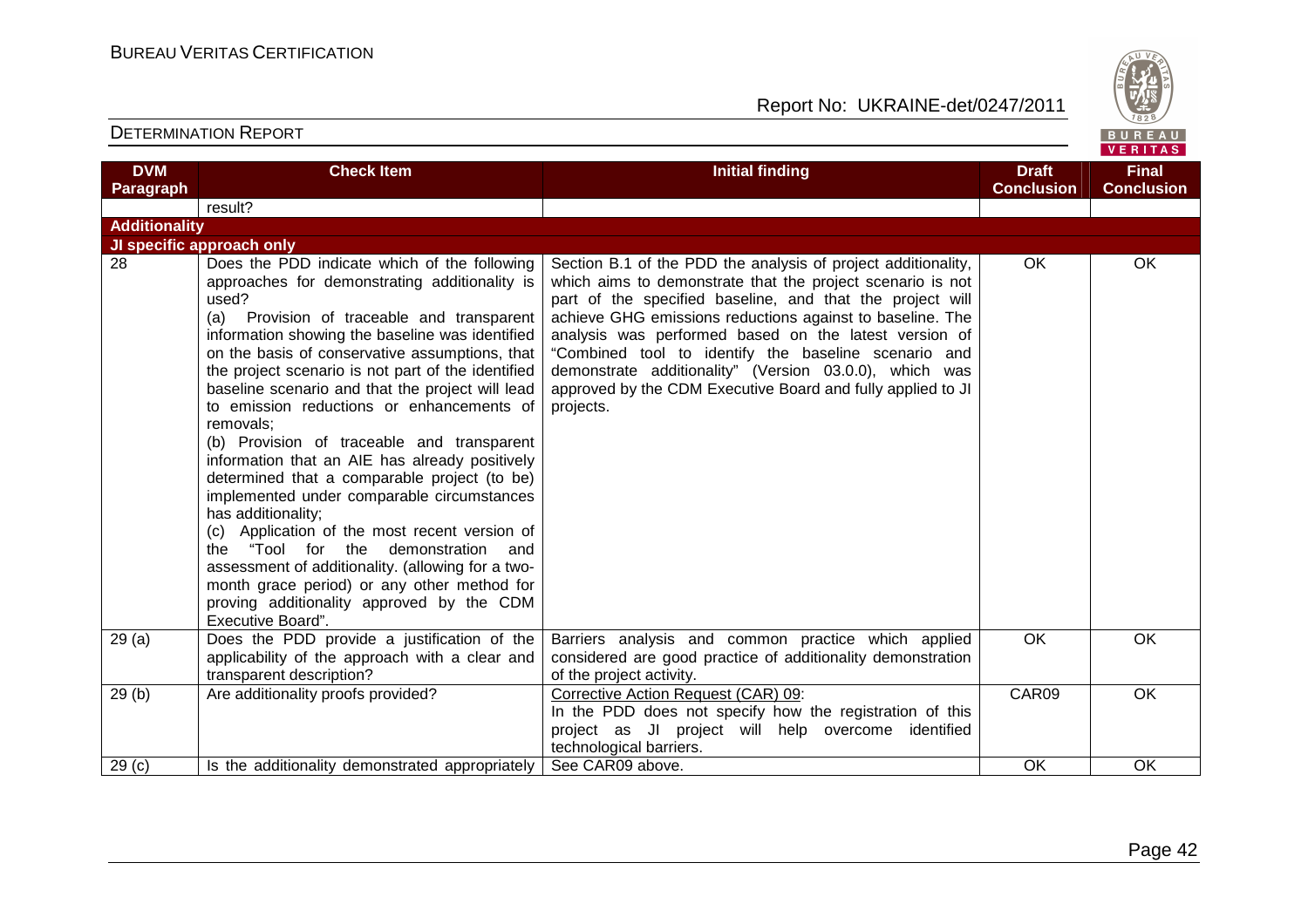| <b>DETERMINATION REPORT</b> |  |
|-----------------------------|--|
|-----------------------------|--|

| <b>DETERMINATION REPORT</b>    |                                                                                                                                                                                                                                                         |                                                                                                                                             | BUREAU<br><b>VERITAS</b>          |                                   |
|--------------------------------|---------------------------------------------------------------------------------------------------------------------------------------------------------------------------------------------------------------------------------------------------------|---------------------------------------------------------------------------------------------------------------------------------------------|-----------------------------------|-----------------------------------|
| <b>DVM</b><br><b>Paragraph</b> | <b>Check Item</b>                                                                                                                                                                                                                                       | <b>Initial finding</b>                                                                                                                      | <b>Draft</b><br><b>Conclusion</b> | <b>Final</b><br><b>Conclusion</b> |
|                                | as a result?                                                                                                                                                                                                                                            |                                                                                                                                             |                                   |                                   |
| 30                             | If the approach 28 (c) is chosen, are all<br>explanations, descriptions and analyses made<br>in accordance with the selected tool or<br>method?                                                                                                         | N/A                                                                                                                                         | OK                                | <b>OK</b>                         |
|                                | Approved CDM methodology approach only                                                                                                                                                                                                                  |                                                                                                                                             |                                   |                                   |
| 31(a)                          | Does the PDD provide the title, reference<br>number and version of the approved CDM<br>methodology used?                                                                                                                                                | N/A                                                                                                                                         | OK                                | <b>OK</b>                         |
| 31 <sub>(b)</sub>              | Does the PDD provide a description of why and<br>referenced<br><b>CDM</b><br>the<br>approved<br>how<br>methodology is applicable to the project?                                                                                                        | N/A                                                                                                                                         | $\overline{OK}$                   | OK                                |
| 31 <sub>(c)</sub>              | Are all explanations, descriptions and analyses<br>with regard to additionality made in accordance<br>with the selected methodology?                                                                                                                    | N/A                                                                                                                                         | OK                                | <b>OK</b>                         |
| 31 <sub>(d)</sub>              | Are additionality proofs provided?                                                                                                                                                                                                                      | N/A                                                                                                                                         | <b>OK</b>                         | <b>OK</b>                         |
| 31(e)                          | Is the additionality demonstrated appropriately<br>as a result?                                                                                                                                                                                         | N/A                                                                                                                                         | <b>OK</b>                         | $\overline{OK}$                   |
|                                | Project boundary (applicable except for JI LULUCF projects)                                                                                                                                                                                             |                                                                                                                                             |                                   |                                   |
|                                | JI specific approach only                                                                                                                                                                                                                               |                                                                                                                                             |                                   |                                   |
| 32(a)                          | Does the project boundary defined in the PDD<br>encompass all anthropogenic emissions<br>by sources of GHGs that are:<br>Under the control of the project<br>(i)<br>participants?<br>(ii) Reasonably attributable to the project?<br>(iii) Significant? | Yes, the project boundary defined in line with all presented<br>requirements.                                                               | <b>OK</b>                         | <b>OK</b>                         |
| 32(b)                          | Is the project boundary defined on the basis of<br>a case-by-case assessment with regard to the<br>criteria referred to in 32 (a) above?                                                                                                                | Yes, the project boundary defined on the basis of a case-by-<br>case assessment with regard to the criteria referred to in 32<br>(a) above. | OK                                | OK                                |
| 32(c)                          | Are the delineation of the project boundary and<br>the gases and sources included appropriately                                                                                                                                                         | Yes, project boundary represented the scheme form on Fig.<br>3a and 3b and in tabular form in Table 4.                                      | OK                                | OK                                |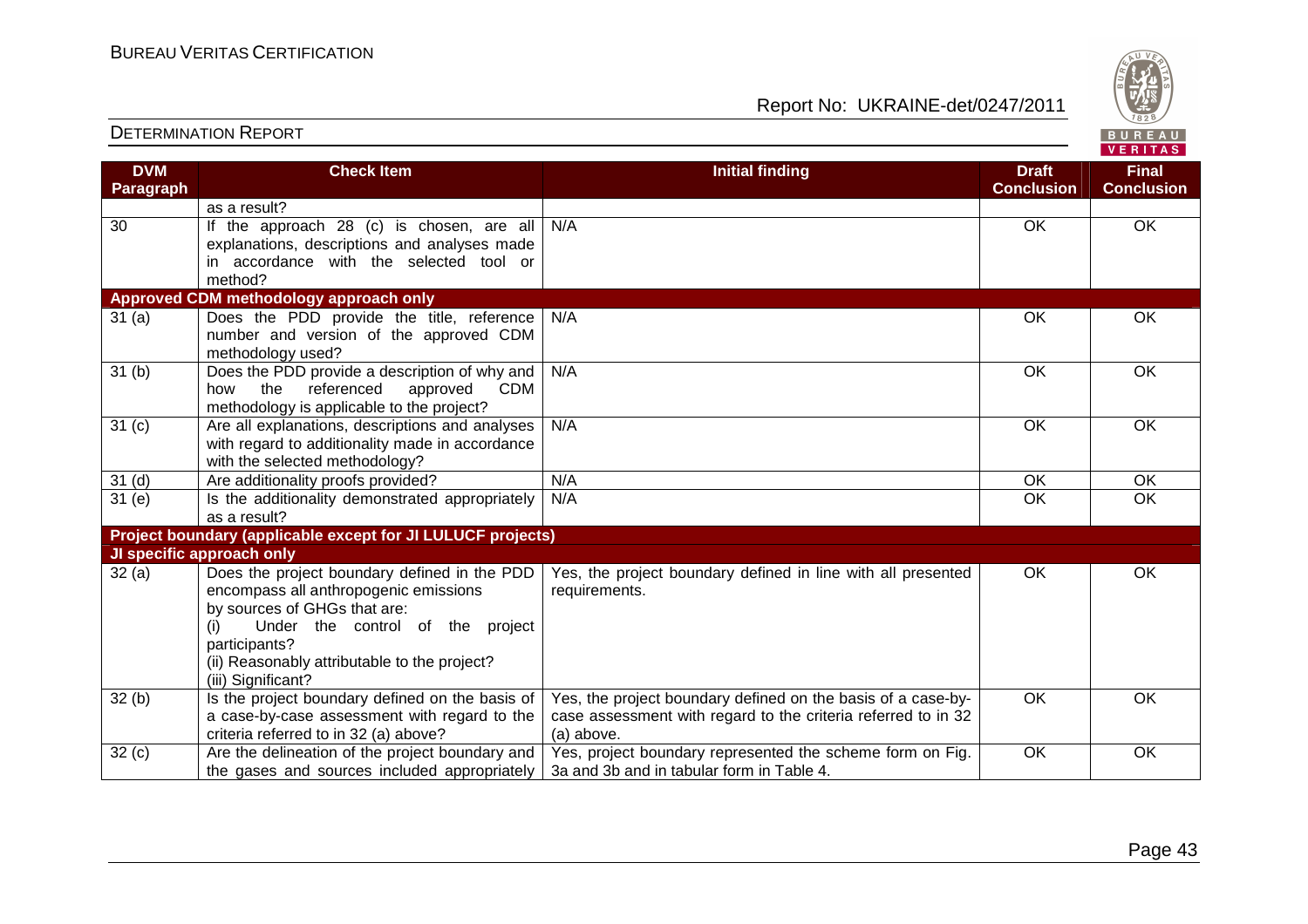

| <b>DVM</b>              | <b>Check Item</b>                                                                                                                                                             | <b>Initial finding</b>                                                                                                                                                                                                                                                                                          | <b>Draft</b>      | <b>Final</b>      |
|-------------------------|-------------------------------------------------------------------------------------------------------------------------------------------------------------------------------|-----------------------------------------------------------------------------------------------------------------------------------------------------------------------------------------------------------------------------------------------------------------------------------------------------------------|-------------------|-------------------|
| Paragraph               |                                                                                                                                                                               |                                                                                                                                                                                                                                                                                                                 | <b>Conclusion</b> | <b>Conclusion</b> |
|                         | described and justified in the PDD by using a<br>figure or flow chart as appropriate?                                                                                         |                                                                                                                                                                                                                                                                                                                 |                   |                   |
| 32 <sub>(d)</sub>       | Are all gases and sources included explicitly<br>stated, and the exclusions of any sources<br>related to the baseline or the project are<br>appropriately justified?          | Clarification Request (CL) 05:<br>Please change the title of fourth column Table 4 (Section B.3<br>PDD). Title "Included?"<br>recommend<br>changing<br>the<br>"Included/Excluded"                                                                                                                               | CL <sub>05</sub>  | OK                |
|                         |                                                                                                                                                                               | Clarification Request (CL) 06:<br>Precise figures numbering in the PDD.                                                                                                                                                                                                                                         | CL <sub>06</sub>  | OK                |
|                         |                                                                                                                                                                               | Corrective Action Request (CAR) 10:<br>During site visit to the company Crimenergo PJSC<br>determination team found that some equipment implemented<br>within project activities (eg circuit breakers) included<br>insulating gas (SF6). Please include the insulating gas to the<br>list of project emissions. | CAR10             | OK                |
|                         | Approved CDM methodology approach only                                                                                                                                        |                                                                                                                                                                                                                                                                                                                 |                   |                   |
| 33                      | Is the project boundary defined in accordance<br>with the approved CDM methodology?                                                                                           | N/A                                                                                                                                                                                                                                                                                                             | <b>OK</b>         | <b>OK</b>         |
| <b>Crediting period</b> |                                                                                                                                                                               |                                                                                                                                                                                                                                                                                                                 |                   |                   |
| 34(a)                   | Does the PDD state the starting date of the<br>project as the<br>date on<br>which the<br>implementation or construction or real action of<br>the project will begin or began? | 25/12/2002 - 2003 investment programme approval by the<br>NCPR decree of 25.12.2002 № 1444. That programme<br>includes the chapter "TPL reduction measures". This date is<br>the date the acceptance of this project as a JI project.                                                                           | <b>OK</b>         | OK                |
| 34(a)                   | Is the starting date after the beginning of 2000?                                                                                                                             | Yes.                                                                                                                                                                                                                                                                                                            | $\overline{OK}$   | $\overline{OK}$   |
| 34(b)                   | Does the PDD state the expected operational<br>lifetime of the project in years and months?                                                                                   | 25 years (300 months)                                                                                                                                                                                                                                                                                           | $\overline{OK}$   | $\overline{OK}$   |
| 34(c)                   | Does the PDD state the length of the crediting<br>period in years and months?                                                                                                 | 22 years (264 months)                                                                                                                                                                                                                                                                                           | OK                | OK                |
| 34(c)                   | Is the starting date of the crediting period on or<br>after the date of the first emission reductions or<br>enhancements of net removals generated by                         | Yes, starting date of the crediting period is after the date the<br>first emission reductions are generated.                                                                                                                                                                                                    | $\overline{OK}$   | $\overline{OK}$   |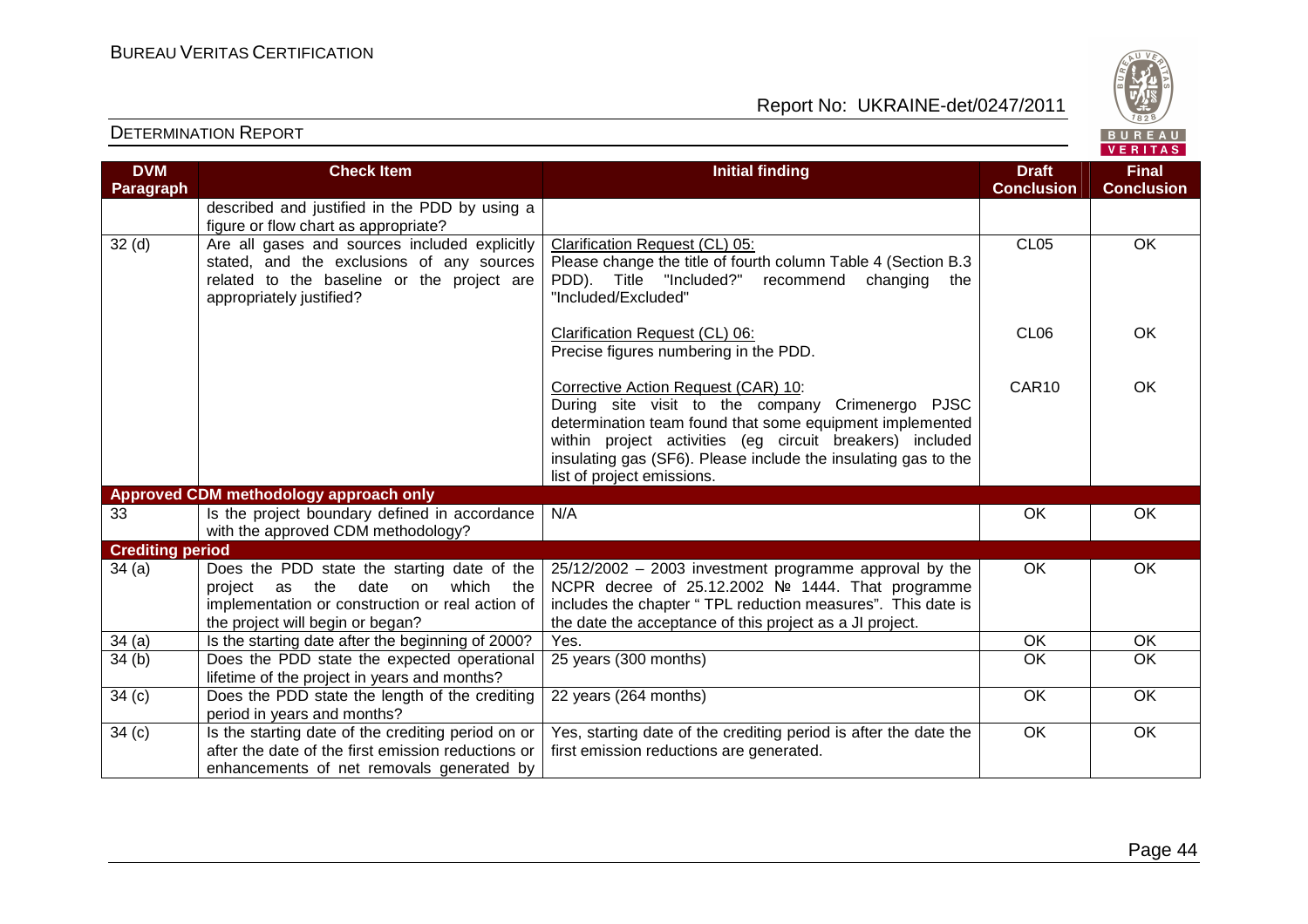

| <b>DVM</b>             | <b>Check Item</b>                                                                      | <b>Initial finding</b>                                                     | <b>Draft</b>      | <b>Final</b>      |
|------------------------|----------------------------------------------------------------------------------------|----------------------------------------------------------------------------|-------------------|-------------------|
| Paragraph              |                                                                                        |                                                                            | <b>Conclusion</b> | <b>Conclusion</b> |
|                        | the project?                                                                           |                                                                            |                   |                   |
| 34 <sub>(d)</sub>      | Does the PDD state that the crediting period for                                       | Clarification Request (CL) 07:                                             | CL <sub>07</sub>  | OK                |
|                        | issuance of ERUs starts only after the<br>beginning of 2008 and does not extend beyond | Please specify that the crediting period of ERUs generating                |                   |                   |
|                        | the operational lifetime of the project?                                               | started after the beginning of 2008 and continuing over the<br>life cycle. |                   |                   |
| 34 <sub>(d)</sub>      | If the crediting period extends beyond 2012,                                           | Clarification Request (CL) 08:                                             | CL <sub>08</sub>  | OK                |
|                        | does the PDD state that the extension is                                               | Please specify that crediting period extension beyond 2012                 |                   |                   |
|                        | subject to the host Party approval?                                                    | requires approval by the Host country.                                     |                   |                   |
|                        | Are the estimates of emission reductions or                                            |                                                                            |                   |                   |
|                        | enhancements of net removals presented                                                 |                                                                            |                   |                   |
|                        | separately for those until 2012 and those after                                        |                                                                            |                   |                   |
|                        | 2012?                                                                                  |                                                                            |                   |                   |
| <b>Monitoring plan</b> |                                                                                        |                                                                            |                   |                   |
| 35                     | Does the PDD explicitly indicate which of the                                          | Clarification Request (CL) 09:                                             | CL <sub>09</sub>  | <b>OK</b>         |
|                        | following approaches is used?                                                          | It seems that the in PDD used JI specific approach for                     |                   |                   |
|                        | - JI specific approach                                                                 | monitoring plan identification, but it is not explicitly indicated.        |                   |                   |
|                        | - Approved CDM methodology approach                                                    | Please clearly clarify in PDD what approach was used.                      |                   |                   |
|                        | JI specific approach only                                                              |                                                                            |                   |                   |
| 36(a)                  | Does the monitoring plan describe:                                                     | The approach of monitoring developed for this project                      |                   |                   |
|                        | - All relevant factors and key characteristics                                         | corresponds to assumptions and practices used in the                       |                   |                   |
|                        | that will be monitored?                                                                | baseline approach. This approach to monitoring requires                    |                   |                   |
|                        | - The period in which they will be monitored?                                          | monitoring and measurement of variables and parameters                     |                   |                   |
|                        | - All decisive factors for the control and                                             | necessary for quantitative determination of baseline and                   |                   |                   |
|                        | reporting of project performance?                                                      | project emission levels in transparent manner.                             |                   |                   |
|                        |                                                                                        | Clarification Request (CL) 10:                                             | <b>CL10</b>       | OK                |
|                        |                                                                                        | Please provide justification for choosing of the each used                 |                   |                   |
|                        |                                                                                        | parameters.                                                                |                   |                   |
| 36(b)                  | Does the monitoring plan specify the indicators,                                       | See CL10 above.                                                            | OK                | OK                |
|                        | constants and variables used that are reliable.                                        |                                                                            |                   |                   |
|                        | valid and provide transparent picture of the                                           |                                                                            |                   |                   |
|                        | emission reductions or enhancements of net                                             |                                                                            |                   |                   |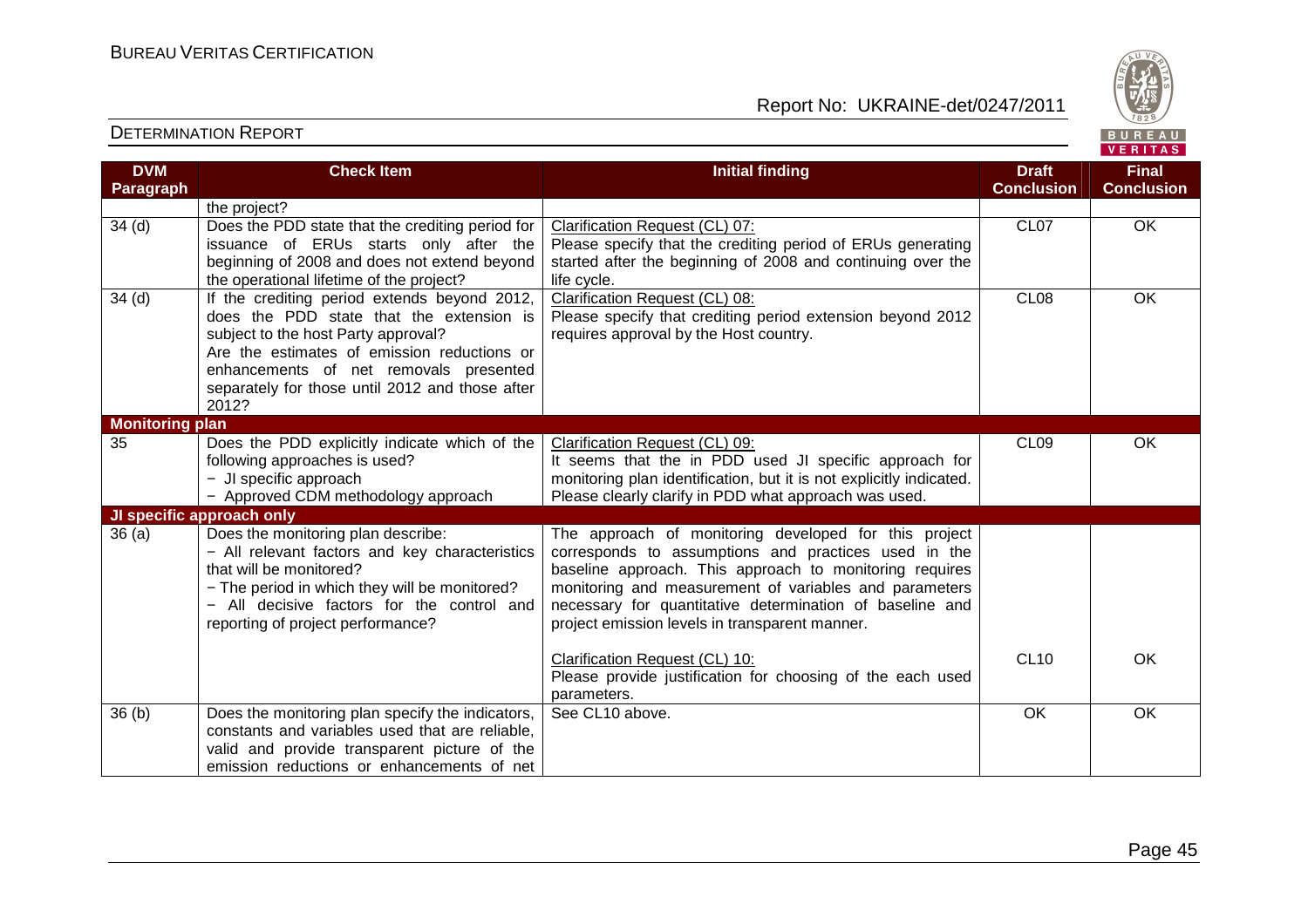

| <b>DVM</b>        | <b>Check Item</b>                                                                                                                                                                                                                                                                                                                                             | <b>Initial finding</b>                                                                                                                                                                                                                          | <b>Draft</b>      | <b>Final</b>      |
|-------------------|---------------------------------------------------------------------------------------------------------------------------------------------------------------------------------------------------------------------------------------------------------------------------------------------------------------------------------------------------------------|-------------------------------------------------------------------------------------------------------------------------------------------------------------------------------------------------------------------------------------------------|-------------------|-------------------|
| Paragraph         |                                                                                                                                                                                                                                                                                                                                                               |                                                                                                                                                                                                                                                 | <b>Conclusion</b> | <b>Conclusion</b> |
| 36 <sub>(b)</sub> | removals to be monitored?<br>If default values are used:<br>- Are accuracy and reasonableness carefully<br>balanced in their selection?<br>Do the default values originate from<br>recognized sources?<br>- Are the default values supported by statistical<br>analyses providing reasonable confidence<br>levels?<br>- Are the default values presented in a | Corrective Action Request (CAR) 11:<br>Used TPC rate include technical<br>and<br>commercial<br>consumption and losses. Commercial losses have no impact<br>on GHG emissions and must be excluded from calculations.                             | CAR11             | $\overline{OK}$   |
| 36 (b) (i)        | transparent manner?<br>For those values that are to be provided by the<br>project participants, does the monitoring plan<br>clearly indicate how the values are to be<br>selected and justified?                                                                                                                                                              | Yes. All procedures of selection and justification of<br>necessary values are described.                                                                                                                                                        | OK                | OK                |
| 36 (b) (ii)       | For other values,<br>- Does the monitoring plan clearly indicate the<br>precise references from which these values are<br>taken?<br>- Is the conservativeness of the values<br>provided justified?                                                                                                                                                            | Corrective Action Request (CAR) 12:<br>Please specify who is responsible for providing actual value<br>of CO2 emission factor for the projects of reducing electricity<br>consumption for it transmission by Ukrainian electricity<br>networks. | CAR <sub>12</sub> | $\overline{OK}$   |
| 36 (b) (iii)      | For all data sources, does the monitoring plan<br>specify the procedures to be followed if<br>expected data are unavailable?                                                                                                                                                                                                                                  | Corrective Action Request (CAR) 13:<br>Please indicate in PDD that the data monitored and required<br>for the project determination will be kept for two years after<br>the last transfer of ERUs the project.                                  | CAR13             | OK                |
| 36 (b) (iv)       | Are International System Unit (SI units) used?                                                                                                                                                                                                                                                                                                                | Yes.                                                                                                                                                                                                                                            | OK                | OK                |
| 36 (b) (v)        | Does the monitoring plan note any parameters,<br>coefficients, variables, etc. that are used to<br>calculate baseline emissions or net removals<br>but are obtained through monitoring?                                                                                                                                                                       | Yes, Emission factors for the projects of reducing electricity<br>consumption for it transmission by Ukrainian electricity<br>networks used to calculate baseline emissions but are<br>obtained through monitoring.                             | $\overline{OK}$   | $\overline{OK}$   |
| 36(b)(v)          | use of parameters, coefficients,<br>the<br>ls.<br>variables, etc. consistent between the baseline                                                                                                                                                                                                                                                             | Yes, use of parameters, coefficients, variables, etc. is<br>consistent between the baseline and monitoring plan.                                                                                                                                | OK                | OK                |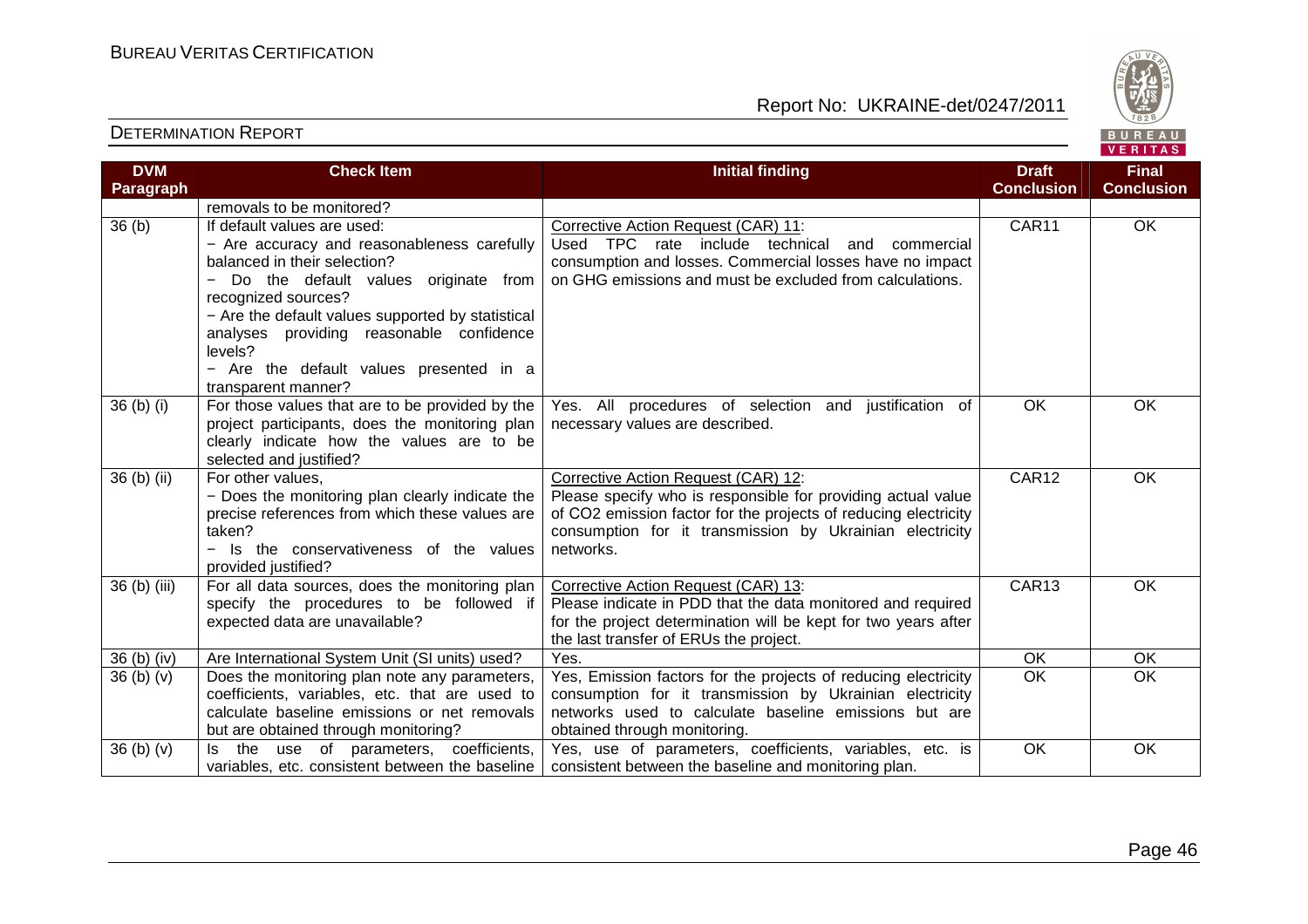

| <b>DVM</b><br>Paragraph | <b>Check Item</b>                                                                                                                                                                                                                                                                                                                                                                                                                                                                                                                                                                                                                                                 | <b>Initial finding</b>                                                                                                                                        | <b>Draft</b><br><b>Conclusion</b> | <b>Final</b><br><b>Conclusion</b> |
|-------------------------|-------------------------------------------------------------------------------------------------------------------------------------------------------------------------------------------------------------------------------------------------------------------------------------------------------------------------------------------------------------------------------------------------------------------------------------------------------------------------------------------------------------------------------------------------------------------------------------------------------------------------------------------------------------------|---------------------------------------------------------------------------------------------------------------------------------------------------------------|-----------------------------------|-----------------------------------|
|                         | and monitoring plan?                                                                                                                                                                                                                                                                                                                                                                                                                                                                                                                                                                                                                                              |                                                                                                                                                               |                                   |                                   |
| 36 <sub>(c)</sub>       | Does the monitoring plan draw on the list of<br>standard variables contained in appendix B of<br>"Guidance on criteria for baseline setting and<br>monitoring"?                                                                                                                                                                                                                                                                                                                                                                                                                                                                                                   | Yes monitoring plan developed in line with "Guidance on<br>criteria for baseline setting and monitoring".                                                     | <b>OK</b>                         | OK                                |
| 36 <sub>(d)</sub>       | Does the monitoring plan explicitly and clearly<br>distinguish:<br>(i) Data and parameters that are not monitored<br>throughout the crediting period, but are<br>determined only once (and thus remain fixed<br>throughout the crediting period), and that are<br>available already at the stage of determination?<br>(ii) Data and parameters that are not monitored<br>throughout the crediting period, but are<br>determined only once (and thus remain fixed<br>throughout the crediting period), but that are<br>not already available at the stage of<br>determination?<br>(iii) Data and parameters that are monitored<br>throughout the crediting period? | Yes, all relevant parameters are described (see section D.1)<br>of PDD).                                                                                      | $\overline{OK}$                   | OK                                |
| 36 (e)                  | Does the monitoring plan describe the methods<br>employed for data monitoring (including its<br>frequency) and recording?                                                                                                                                                                                                                                                                                                                                                                                                                                                                                                                                         | The table in section D.1.1 PDD defined time (regularity) of<br>monitoring and information sources with respect to all<br>parameters and data to be monitored. | <b>OK</b>                         | OK                                |
| 36(f)                   | Does the monitoring plan elaborate<br>all<br>and formulae used<br>algorithms<br>for the<br>estimation/calculation<br>of<br>baseline<br>emissions/removals<br>and<br>project<br>emissions/removals or direct monitoring of<br>emission reductions from the project, leakage,<br>as appropriate?                                                                                                                                                                                                                                                                                                                                                                    | In the PDD described and explained all the algorithms and<br>formulas used to calculating emissions for the baseline and<br>project scenarios.                | OK                                | OK                                |
| 36 (f) (i)              | the<br>rationale<br>underlying<br>for<br>the<br>ls.<br>algorithms/formulae explained?                                                                                                                                                                                                                                                                                                                                                                                                                                                                                                                                                                             | Yes, all necessary algorithms and formulae are clearly<br>described.                                                                                          | OK                                | OK                                |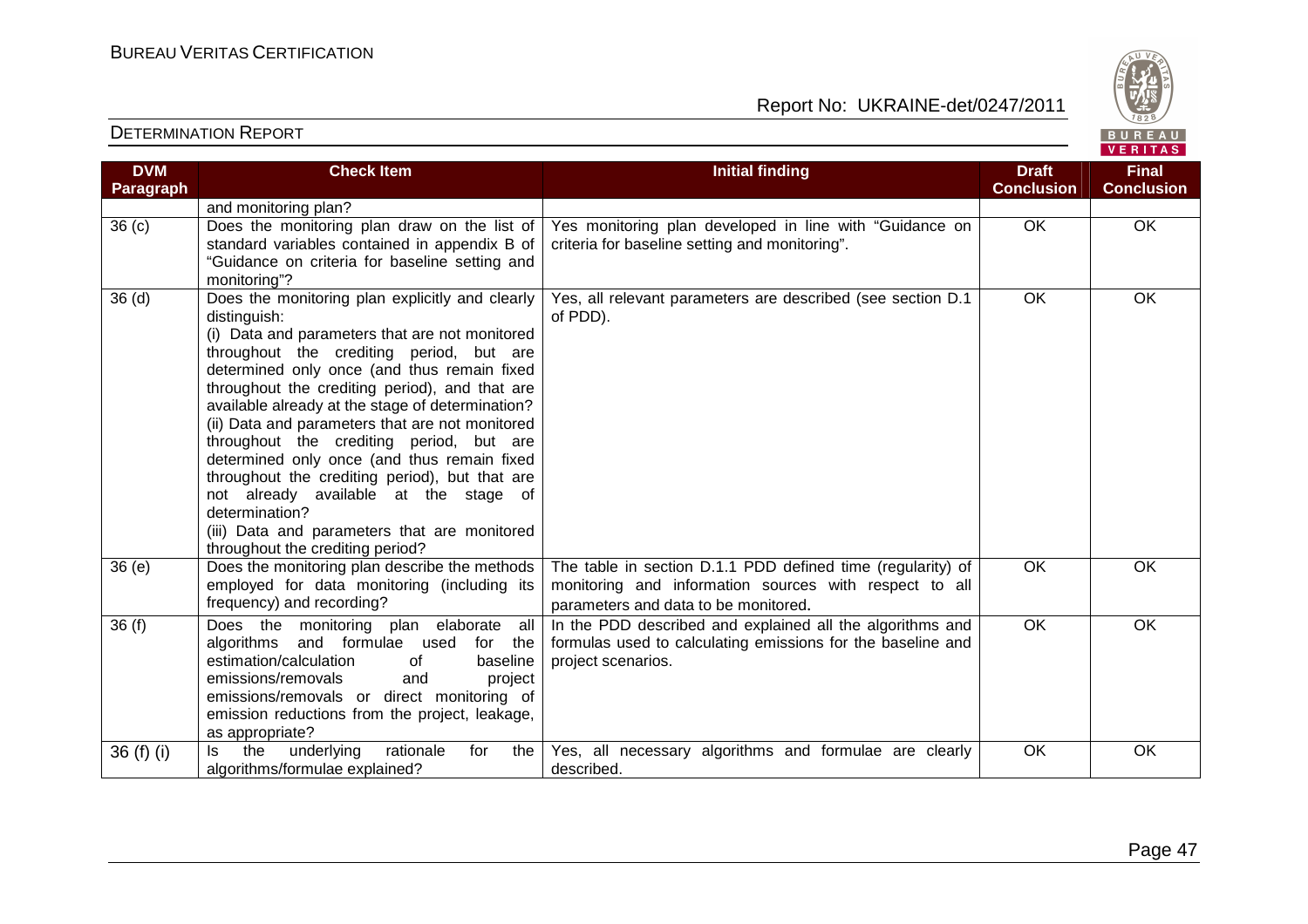

| <b>DVM</b>   | <b>Check Item</b>                                                                        | <b>Initial finding</b>                                                                                              | <b>Draft</b>      | <b>Final</b>      |
|--------------|------------------------------------------------------------------------------------------|---------------------------------------------------------------------------------------------------------------------|-------------------|-------------------|
| Paragraph    |                                                                                          |                                                                                                                     | <b>Conclusion</b> | <b>Conclusion</b> |
| 36 (f) (ii)  | Are consistent variables, equation formats,                                              | Yes, all variables, equation format, subscripts etc. used                                                           | <b>OK</b>         | OK                |
|              | subscripts etc. used?                                                                    | consistent.                                                                                                         |                   |                   |
| 36 (f) (iii) | Are all equations numbered?                                                              | Yes.                                                                                                                | OK                | <b>OK</b>         |
| 36 (f) (iv)  | Are all variables, with units indicated defined?                                         | Yes.                                                                                                                | OK                | OK                |
| 36 $(f)(v)$  | the<br>conservativeness<br>of<br>ls.<br>the                                              | See CAR11 above.                                                                                                    | OK                | OK                |
|              | algorithms/procedures justified?                                                         |                                                                                                                     |                   |                   |
| 36(f)(v)     | To the extent possible, are methods to<br>quantitatively account for uncertainty in key  | The level of uncertainty of data specified in the table of<br>quality control and quality assurance procedures (see | OK                | OK                |
|              | parameters included?                                                                     | Section D.2 of PDD).                                                                                                |                   |                   |
|              |                                                                                          | Taken into account that all used data and parameters are                                                            |                   |                   |
|              |                                                                                          | defined according to current and accepted standards and                                                             |                   |                   |
|              |                                                                                          | methods based on official data and results of measurements                                                          |                   |                   |
|              |                                                                                          | by calibrated measuring equipment with the relevant                                                                 |                   |                   |
|              |                                                                                          | accuracy their level of uncertainty is defined as low.                                                              |                   |                   |
| 36 (f) (vi)  | Is consistency between the elaboration of the<br>baseline scenario and the procedure for | Yes.                                                                                                                | OK                | OK                |
|              | calculating the emissions or net removals of the                                         |                                                                                                                     |                   |                   |
|              | baseline ensured?                                                                        |                                                                                                                     |                   |                   |
| 36 (f) (vii) | Are any parts of the algorithms or formulae that                                         | No, all algorithms and formulas clearly explained                                                                   | <b>OK</b>         | OK                |
|              | are not self-evident explained?                                                          |                                                                                                                     |                   |                   |
| 36 (f) (vii) | Is it justified that the procedure is consistent                                         | Yes.                                                                                                                | OK                | OK                |
|              | with standard technical procedures in the                                                |                                                                                                                     |                   |                   |
|              | relevant sector?                                                                         |                                                                                                                     |                   |                   |
| 36 (f) (vii) | Are references provided as necessary?                                                    | All necessary references provided.                                                                                  | <b>OK</b>         | OK                |
| 36 (f) (vii) | Are implicit and explicit key assumptions                                                | Yes, all implicit and explicit assumptions explained in a                                                           | <b>OK</b>         | OK                |
|              | explained in a transparent manner?                                                       | transparent manner.                                                                                                 |                   |                   |
| 36 (f) (vii) | Is it clearly stated which assumptions and                                               | Used assumptions and procedures not have significant                                                                | $\overline{OK}$   | $\overline{OK}$   |
|              | significant<br>have<br>procedures<br>uncertainty<br>associated                           | uncertainty.                                                                                                        |                   |                   |
|              | with them, and<br>how such<br>uncertainty is to be addressed?                            |                                                                                                                     |                   |                   |
| 36 (f) (vii) | Is the uncertainty of key parameters described                                           | Uncertainty range was defined as low.                                                                               | OK                | OK                |
|              |                                                                                          |                                                                                                                     |                   |                   |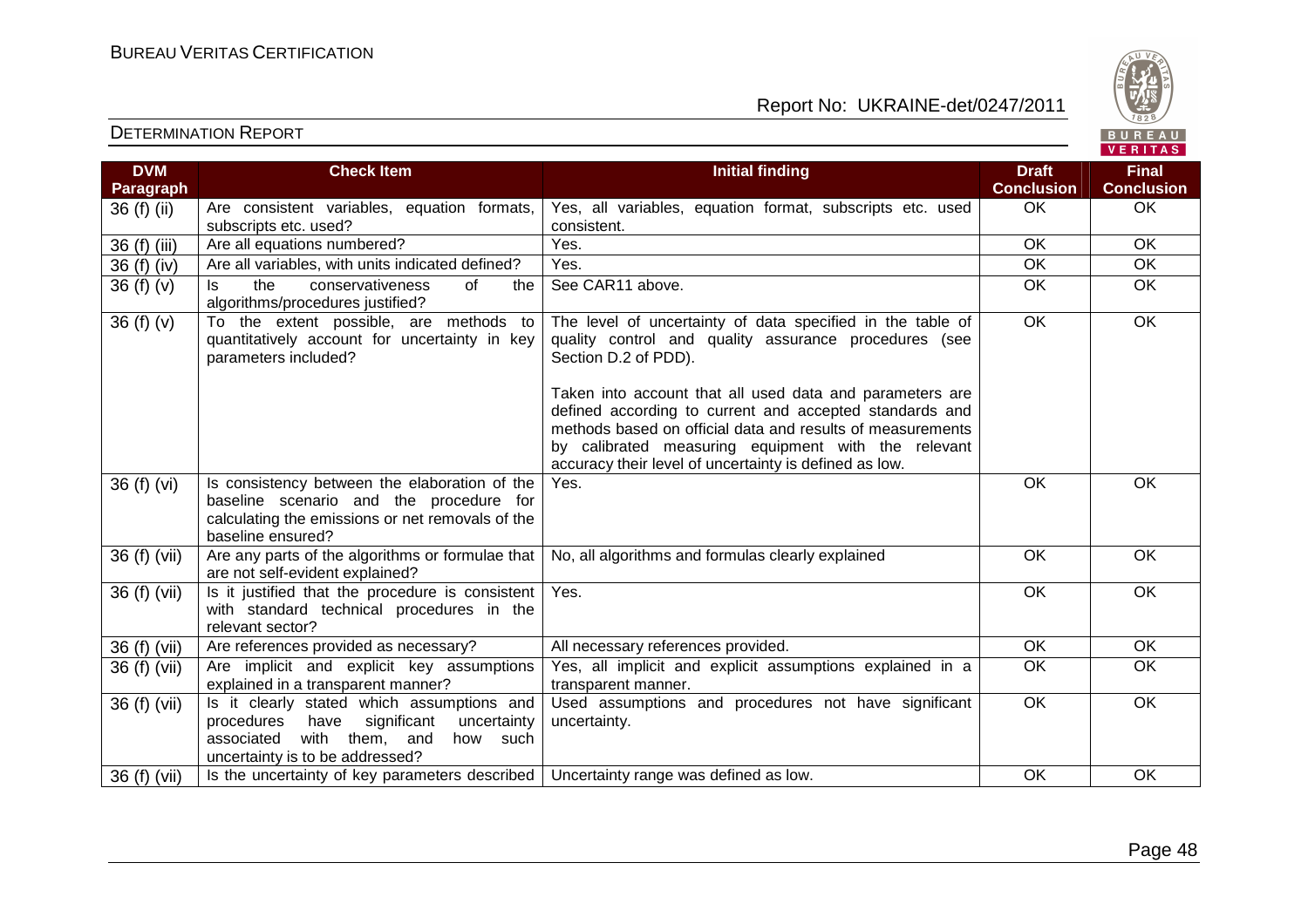

| <b>DVM</b><br>Paragraph | <b>Check Item</b>                                                                                                                                                                                                                                                                                 | <b>Initial finding</b>                                                                                                                                                                                                                                                                     | <b>Draft</b><br><b>Conclusion</b> | <b>Final</b><br><b>Conclusion</b> |
|-------------------------|---------------------------------------------------------------------------------------------------------------------------------------------------------------------------------------------------------------------------------------------------------------------------------------------------|--------------------------------------------------------------------------------------------------------------------------------------------------------------------------------------------------------------------------------------------------------------------------------------------|-----------------------------------|-----------------------------------|
|                         | and, where possible, is an uncertainty range at<br>95% confidence level for key parameters for<br>the calculation of emission reductions or<br>enhancements of net removals provided?                                                                                                             |                                                                                                                                                                                                                                                                                            |                                   |                                   |
| 36(9)                   | Does the monitoring plan identify a national or<br>international monitoring standard if such<br>standard has to be and/or is applied to certain<br>aspects of the project?<br>Does the monitoring plan provide a reference<br>as to where a detailed description of the<br>standard can be found? | The monitoring plan identified a national and international<br>monitoring standards applied to proposed project. All<br>relevant references provided.                                                                                                                                      | <b>OK</b>                         | <b>OK</b>                         |
| 36(h)                   | Does the monitoring plan document statistical<br>techniques, if used for monitoring, and that they<br>are used in a conservative manner?                                                                                                                                                          | See CAR11 above.                                                                                                                                                                                                                                                                           | <b>OK</b>                         | OK                                |
| 36 (i)                  | Does the monitoring plan present the quality<br>assurance and control procedures for the<br>monitoring process, including, as appropriate,<br>information on calibration and on how records<br>on data and/or method validity and accuracy<br>are kept and made available upon request?           | The quality assurance and control procedures described in<br>section D.2 of PDD.                                                                                                                                                                                                           | <b>OK</b>                         | OK                                |
| 36(j)                   | Does the monitoring plan clearly identify the<br>responsibilities and the authority regarding the<br>monitoring activities?                                                                                                                                                                       | Yes, the responsibilities and the authority regarding the<br>monitoring activities are clearly identified in section D.3 of<br>PDD. See CAR12 above.                                                                                                                                       | $\overline{OK}$                   | OK                                |
| 36(k)                   | Does the monitoring plan, on the whole, reflect<br>good monitoring practices appropriate to the<br>project type?<br>If it is a JI LULUCF project, is the good practice<br>guidance developed by IPCC applied?                                                                                     | Corrective Action Request (CAR) 14:<br>Section D.1.5 of the PDD requires from project participants<br>to submit information about collection and archiving data on<br>the environment impact as well as references to relevant<br>norms of the host country. Please provide relevant data. | CAR14                             | OK                                |
| $36$ (l)                | Does the monitoring plan provide, in tabular<br>form, a complete compilation of the data that<br>need to be collected for its application,<br>including data that are measured or sampled                                                                                                         | Yes, all used parameters presented in sections D.1.1.1 and<br>D.1.1.3 of PDD.                                                                                                                                                                                                              | OK                                | OK                                |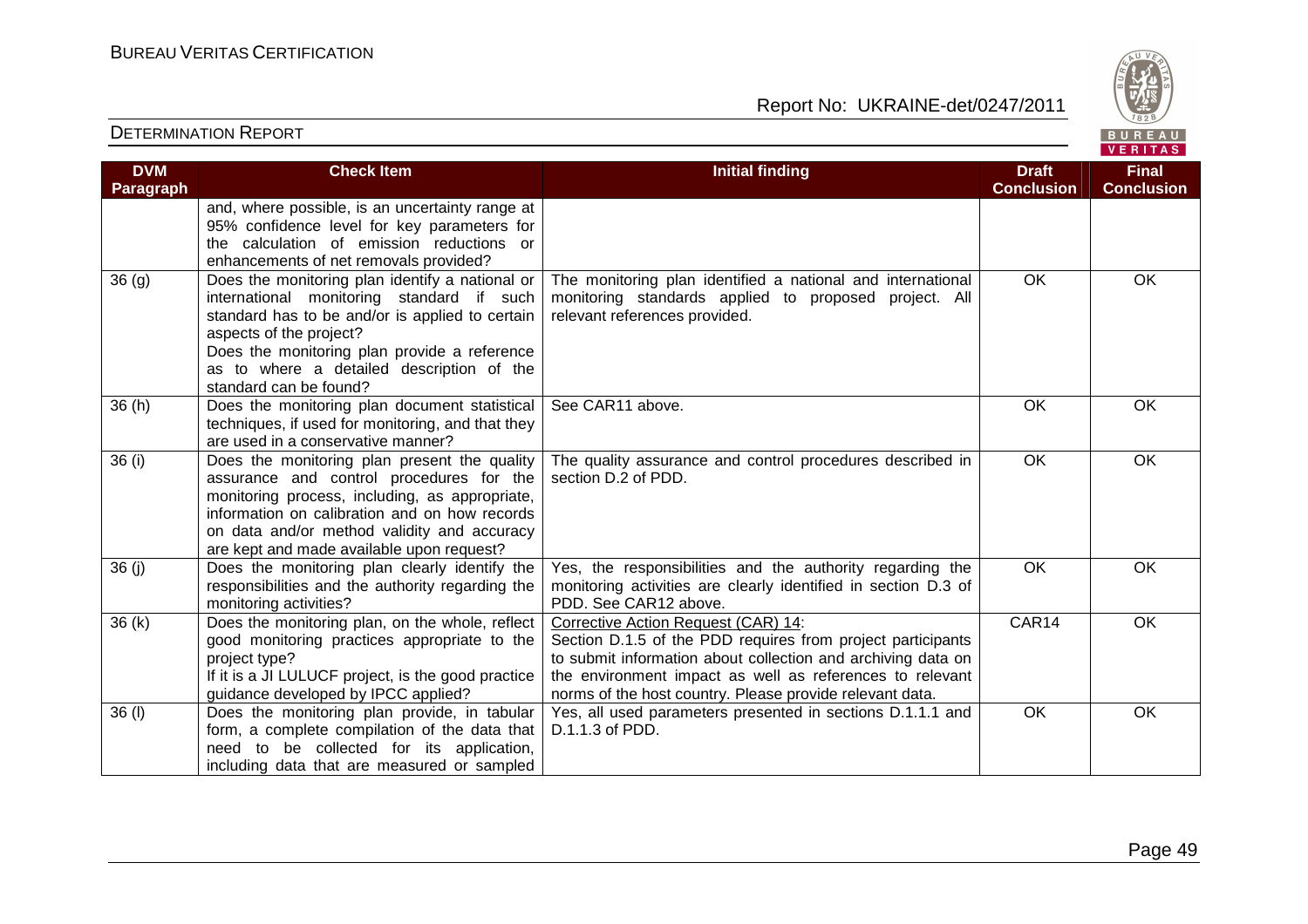

| <b>DVM</b>        | <b>Check Item</b>                                                                                                                                                                                                                                                                                                             | <b>Initial finding</b>                                                                                                        | <b>Draft</b>      | <b>Final</b>      |
|-------------------|-------------------------------------------------------------------------------------------------------------------------------------------------------------------------------------------------------------------------------------------------------------------------------------------------------------------------------|-------------------------------------------------------------------------------------------------------------------------------|-------------------|-------------------|
| Paragraph         |                                                                                                                                                                                                                                                                                                                               |                                                                                                                               | <b>Conclusion</b> | <b>Conclusion</b> |
|                   | and data that are collected from other sources<br>but not including data that are calculated with                                                                                                                                                                                                                             |                                                                                                                               |                   |                   |
|                   | equations?                                                                                                                                                                                                                                                                                                                    |                                                                                                                               |                   |                   |
| 36(m)             | Does the monitoring plan indicate that the data<br>monitored and required for verification are to be<br>kept for two years after the last transfer of<br>ERUs for the project?                                                                                                                                                | See CAR13 above.                                                                                                              | <b>OK</b>         | <b>OK</b>         |
| 37                | If selected elements or combinations<br>of<br><b>CDM</b><br>methodologies<br>approved<br>or<br>methodological tools are used for establishing<br>the monitoring plan, are the selected elements<br>combination, together with elements<br>or<br>supplementary developed by the project<br>participants in line with 36 above? | No any selected elements or combinations of approved CDM<br>methodologies or methodological tools used in monitoring<br>plan. | OK                | OK                |
|                   | Approved CDM methodology approach only                                                                                                                                                                                                                                                                                        |                                                                                                                               |                   |                   |
| 38(a)             | Does the PDD provide the title, reference<br>number and version of the approved CDM<br>methodology used?                                                                                                                                                                                                                      | N/A                                                                                                                           | OK                | <b>OK</b>         |
| 38(a)             | Is the approved CDM methodology the most<br>recent valid version when the PDD is submitted<br>for publication? If not, is the methodology still<br>within the grace period (was the methodology<br>revised to a newer version in the past two<br>months)?                                                                     | N/A                                                                                                                           | <b>OK</b>         | OK                |
| 38 <sub>(b)</sub> | Does the PDD provide a description of why the<br>approved CDM methodology is applicable to<br>the project?                                                                                                                                                                                                                    | N/A                                                                                                                           | OK                | OK                |
| 38 <sub>(c)</sub> | Are all explanations, descriptions and analyses<br>pertaining to monitoring in the PDD made in<br>accordance with the referenced approved CDM<br>methodology?                                                                                                                                                                 | N/A                                                                                                                           | <b>OK</b>         | $\overline{OK}$   |
| 38 <sub>(d)</sub> | Is the monitoring plan established appropriately                                                                                                                                                                                                                                                                              | N/A                                                                                                                           | OK                | <b>OK</b>         |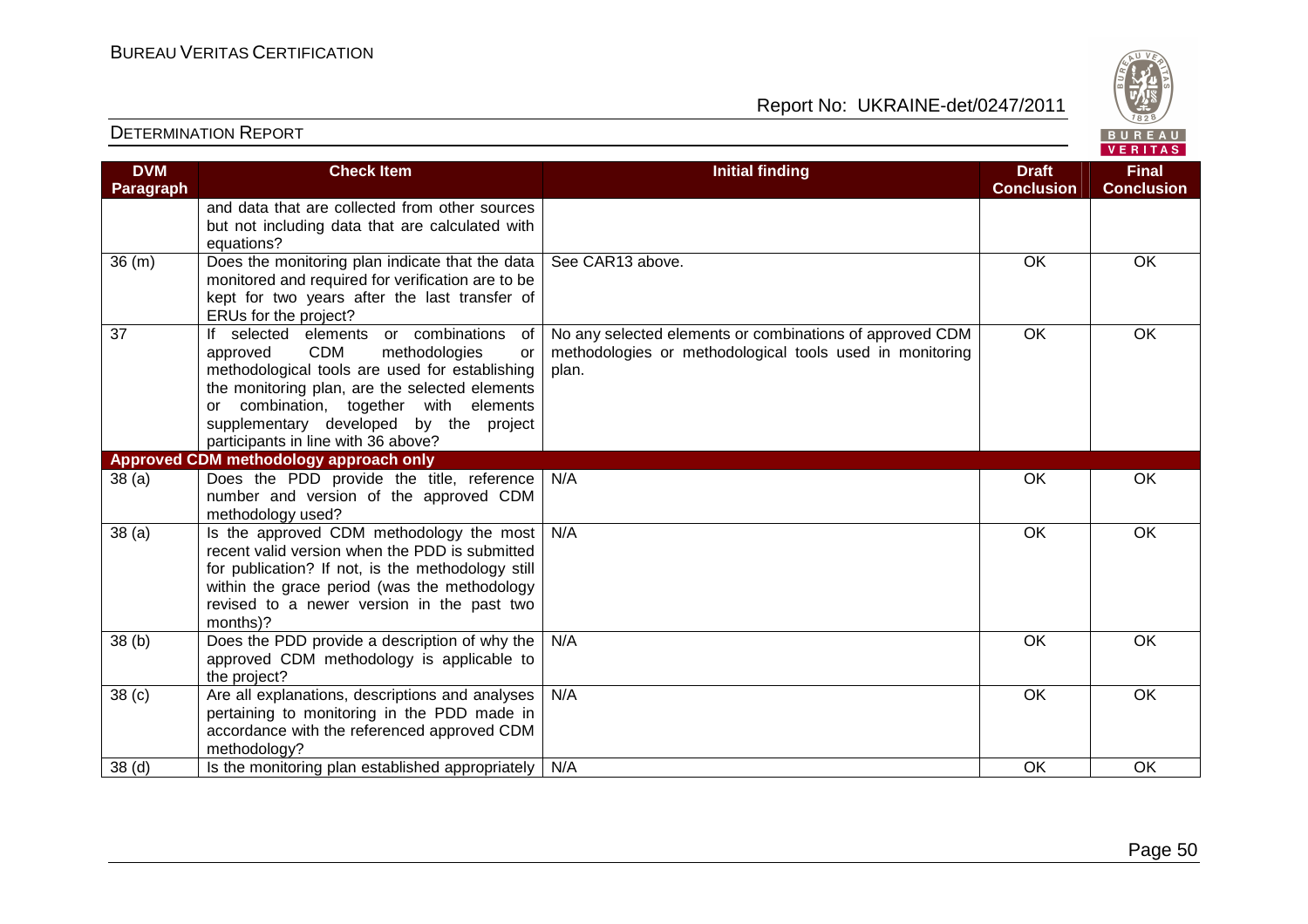

| <b>DVM</b> | <b>Check Item</b>                                                                                                                                                                                                                                                                                                                                                                                                                                                                                                                                                                                                                                                                                                                                                                                                                                                                                                                                                                 | <b>Initial finding</b>                                                      | <b>Draft</b>      | <b>Final</b>      |
|------------|-----------------------------------------------------------------------------------------------------------------------------------------------------------------------------------------------------------------------------------------------------------------------------------------------------------------------------------------------------------------------------------------------------------------------------------------------------------------------------------------------------------------------------------------------------------------------------------------------------------------------------------------------------------------------------------------------------------------------------------------------------------------------------------------------------------------------------------------------------------------------------------------------------------------------------------------------------------------------------------|-----------------------------------------------------------------------------|-------------------|-------------------|
| Paragraph  |                                                                                                                                                                                                                                                                                                                                                                                                                                                                                                                                                                                                                                                                                                                                                                                                                                                                                                                                                                                   |                                                                             | <b>Conclusion</b> | <b>Conclusion</b> |
|            | as a result?                                                                                                                                                                                                                                                                                                                                                                                                                                                                                                                                                                                                                                                                                                                                                                                                                                                                                                                                                                      |                                                                             |                   |                   |
|            | Applicable to both JI specific approach and approved CDM methodology approach                                                                                                                                                                                                                                                                                                                                                                                                                                                                                                                                                                                                                                                                                                                                                                                                                                                                                                     |                                                                             |                   |                   |
| 39         | If the monitoring plan indicates overlapping<br>monitoring periods during the crediting period:<br>(a) Is the underlying project composed of<br>clearly identifiable components for which<br>emission reductions or enhancements of<br>removals can be calculated independently?<br>(b) Can monitoring be performed independently<br>for each of these components (i.e. the<br>data/parameters monitored for one component<br>are not dependent on/effect data/parameters to<br>be monitored for another component)?<br>Does the monitoring plan ensure that<br>(c)<br>monitoring is performed for all components and<br>that in these cases all the requirements of the<br>JI guidelines and further guidance by the JISC<br>regarding monitoring are met?<br>(d) Does the monitoring plan explicitly provide<br>for overlapping monitoring periods of clearly<br>defined project components, justify its need<br>and state how the conditions mentioned in (a)-<br>(c) are met? | There are no overlapping monitoring periods during the<br>crediting period. | OK                | <b>OK</b>         |
| Leakage    |                                                                                                                                                                                                                                                                                                                                                                                                                                                                                                                                                                                                                                                                                                                                                                                                                                                                                                                                                                                   |                                                                             |                   |                   |
|            | JI specific approach only                                                                                                                                                                                                                                                                                                                                                                                                                                                                                                                                                                                                                                                                                                                                                                                                                                                                                                                                                         |                                                                             |                   |                   |
| 40(a)      | Does the PDD appropriately describe an<br>assessment of the potential leakage of the<br>project and appropriately explain which sources<br>of leakage are to be calculated and which can<br>be neglected?                                                                                                                                                                                                                                                                                                                                                                                                                                                                                                                                                                                                                                                                                                                                                                         | No leakage is expected in proposed project activity.                        | OK                | OK                |
| 40(b)      | Does the PDD provide a procedure for an ex<br>ante estimate of leakage?                                                                                                                                                                                                                                                                                                                                                                                                                                                                                                                                                                                                                                                                                                                                                                                                                                                                                                           | No leakage is expected in proposed project activity.                        | OK                | OK                |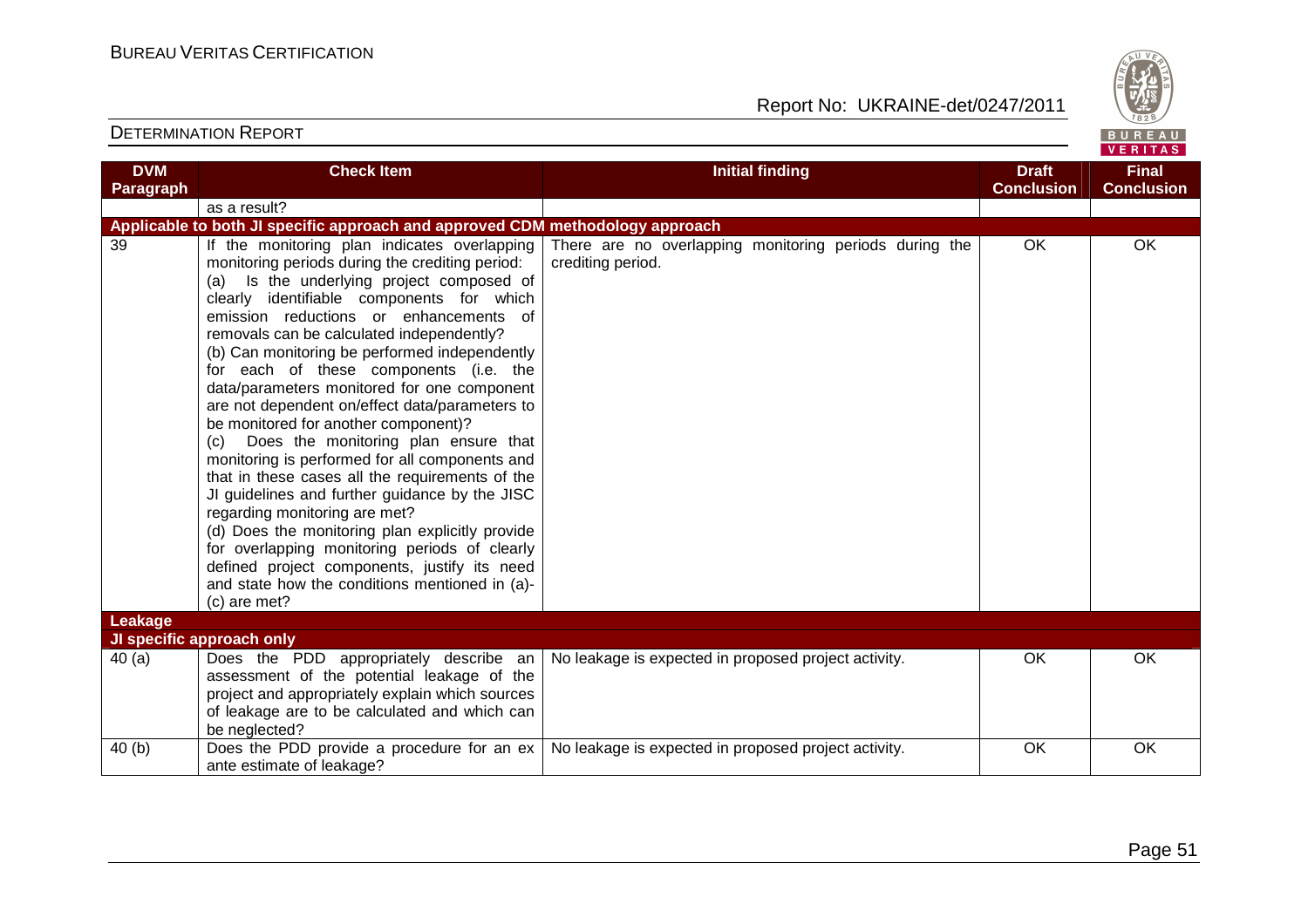

#### **VERITAS Check Item Initial finding Check Item Initial finding Check Item Initial finding Check Item Initial finding Check DVM Final Paragraph Conclusion Conclusion Approved CDM methodology approach only**  41 Are the leakage and the procedure for its N/A OK OK OK estimation defined in accordance with the approved CDM methodology? **Estimation of emission reductions or enhancements of net removals** 42 Does the PDD indicate which of the following Assessment of emissions or net removals in the baseline OK OK approaches it chooses? scenario and in the project scenario was used. (a) Assessment of emissions or net removals in the baseline scenario and in the project scenario (b) Direct assessment of emission reductions 43 If the approach (a) in 42 is chosen, does the OK OK Emissions for the project, baseline scenario and emission PDD provide ex ante estimates of: reductions were ex ante estimated. Results of estimations (a) Emissions or net removals for the project provided in section E of PDD and excel spreadsheets. scenario (within the project boundary)? (b) Leakage, as applicable? (c) Emissions or net removals for the baseline scenario (within the project boundary)? (d) Emission reductions or enhancements of net removals adjusted by leakage? 44 If the approach (b) in 42 is chosen, does the N/A OK OK OK PDD provide ex ante estimates of: (a) Emission reductions or enhancements of net removals (within the project boundary)? (b) Leakage, as applicable? (c) Emission reductions or enhancements of net removals adjusted by leakage? 45 For both approaches in 42 See CAR11 above. (a) Are the estimates in 43 or 44 given: (i) On a periodic basis? Corrective Action Request (CAR) 15: CAR15 OK (ii) At least from the beginning until the end of In ex-ante calculations were used СО2 emission factor for the projects of reducing electricity consumption for it the crediting period?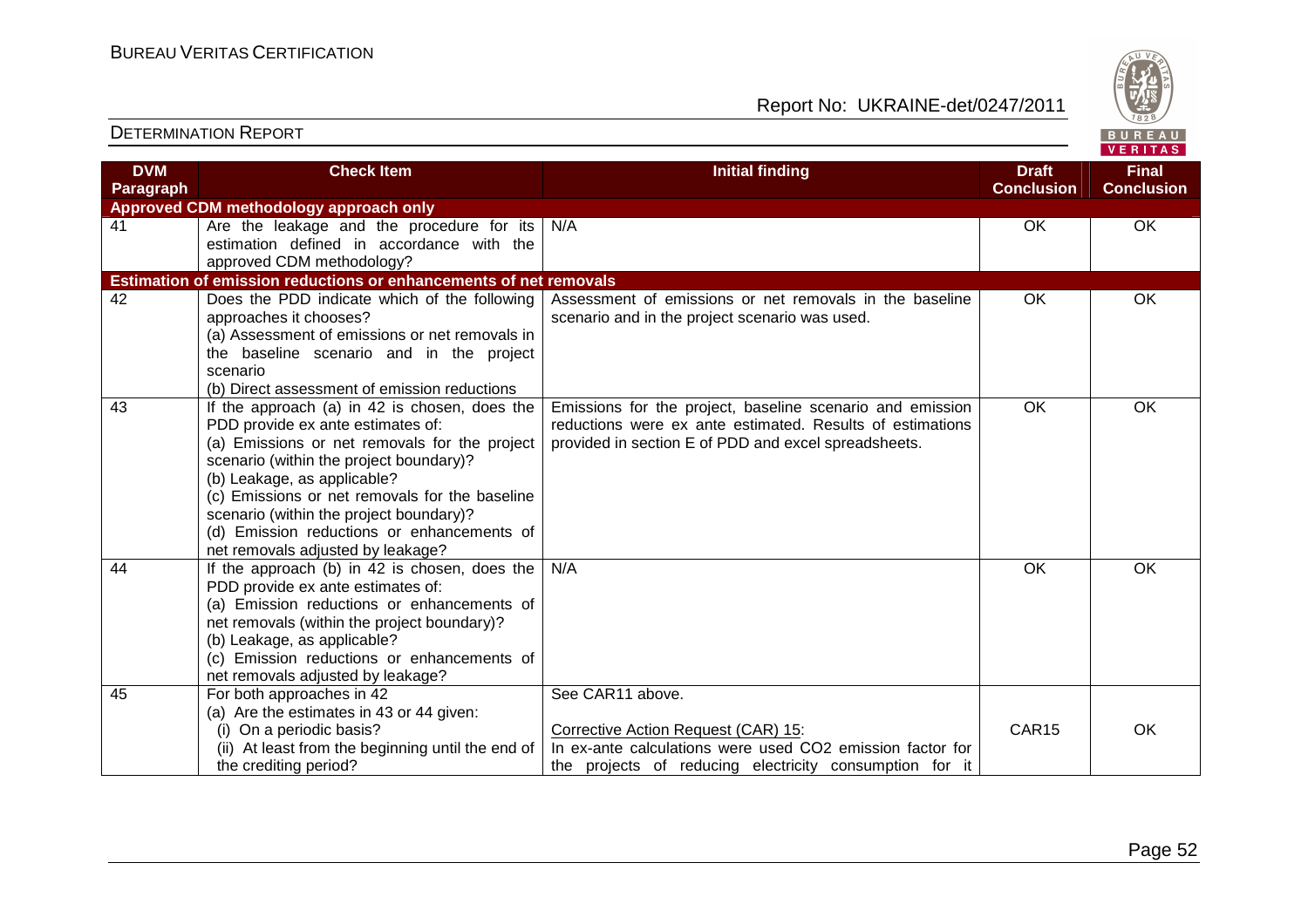

| <b>DVM</b>       | <b>Check Item</b>                                                                    | <b>Initial finding</b>                                      | <b>Draft</b>      | <b>Final</b>      |
|------------------|--------------------------------------------------------------------------------------|-------------------------------------------------------------|-------------------|-------------------|
| <b>Paragraph</b> |                                                                                      |                                                             | <b>Conclusion</b> | <b>Conclusion</b> |
|                  | (iii) On a source-by-source/sink-by-sink                                             | transmission by Ukrainian electricity networks provided in  |                   |                   |
|                  | basis?                                                                               | Order #43 dated 28/03/2010. But this factor applicable only |                   |                   |
|                  | (iv) For each GHG?                                                                   | for 2010. Please correct.                                   |                   |                   |
|                  | (v) In tones of CO2 equivalent, using global                                         |                                                             |                   |                   |
|                  | warming potentials defined by decision                                               |                                                             |                   |                   |
|                  | 2/CP.3 or as subsequently revised in                                                 |                                                             |                   |                   |
|                  | accordance with Article 5 of the Kyoto                                               |                                                             |                   |                   |
|                  | Protocol?                                                                            |                                                             |                   |                   |
|                  | (b) Are the formula used for calculating the                                         |                                                             |                   |                   |
|                  | estimates in 43 or 44 consistent throughout the                                      |                                                             |                   |                   |
|                  | PDD?                                                                                 |                                                             |                   |                   |
|                  | (c) For calculating estimates in 43 or 44, are                                       |                                                             |                   |                   |
|                  | key factors influencing the baseline emissions                                       |                                                             |                   |                   |
|                  | or removals and the activity level of the project                                    |                                                             |                   |                   |
|                  | and the emissions or net removals as well as                                         |                                                             |                   |                   |
|                  | risks associated with the project taken into                                         |                                                             |                   |                   |
|                  | account, as appropriate?                                                             |                                                             |                   |                   |
|                  | (d) Are data sources used for calculating the                                        |                                                             |                   |                   |
|                  | estimates in 43 or 44 clearly identified, reliable                                   |                                                             |                   |                   |
|                  | and transparent?                                                                     |                                                             |                   |                   |
|                  | (e) Are emission factors (including default                                          |                                                             |                   |                   |
|                  | emission factors) if used for calculating the                                        |                                                             |                   |                   |
|                  | estimates in 43 or 44 selected by carefully                                          |                                                             |                   |                   |
|                  | balancing accuracy and reasonableness, and                                           |                                                             |                   |                   |
|                  | appropriately justified of the choice?                                               |                                                             |                   |                   |
|                  | (f) Is the estimation in 43 or 44 based on                                           |                                                             |                   |                   |
|                  | conservative assumptions and the most                                                |                                                             |                   |                   |
|                  | plausible scenarios in a transparent manner?                                         |                                                             |                   |                   |
|                  | $(g)$ Are the estimates in 43 or 44 consistent                                       |                                                             |                   |                   |
|                  | throughout the PDD?                                                                  |                                                             |                   |                   |
|                  | (h) Is the annual average of estimated<br>emission reductions or enhancements of net |                                                             |                   |                   |
|                  |                                                                                      |                                                             |                   |                   |
|                  | removals calculated by dividing the total                                            |                                                             |                   |                   |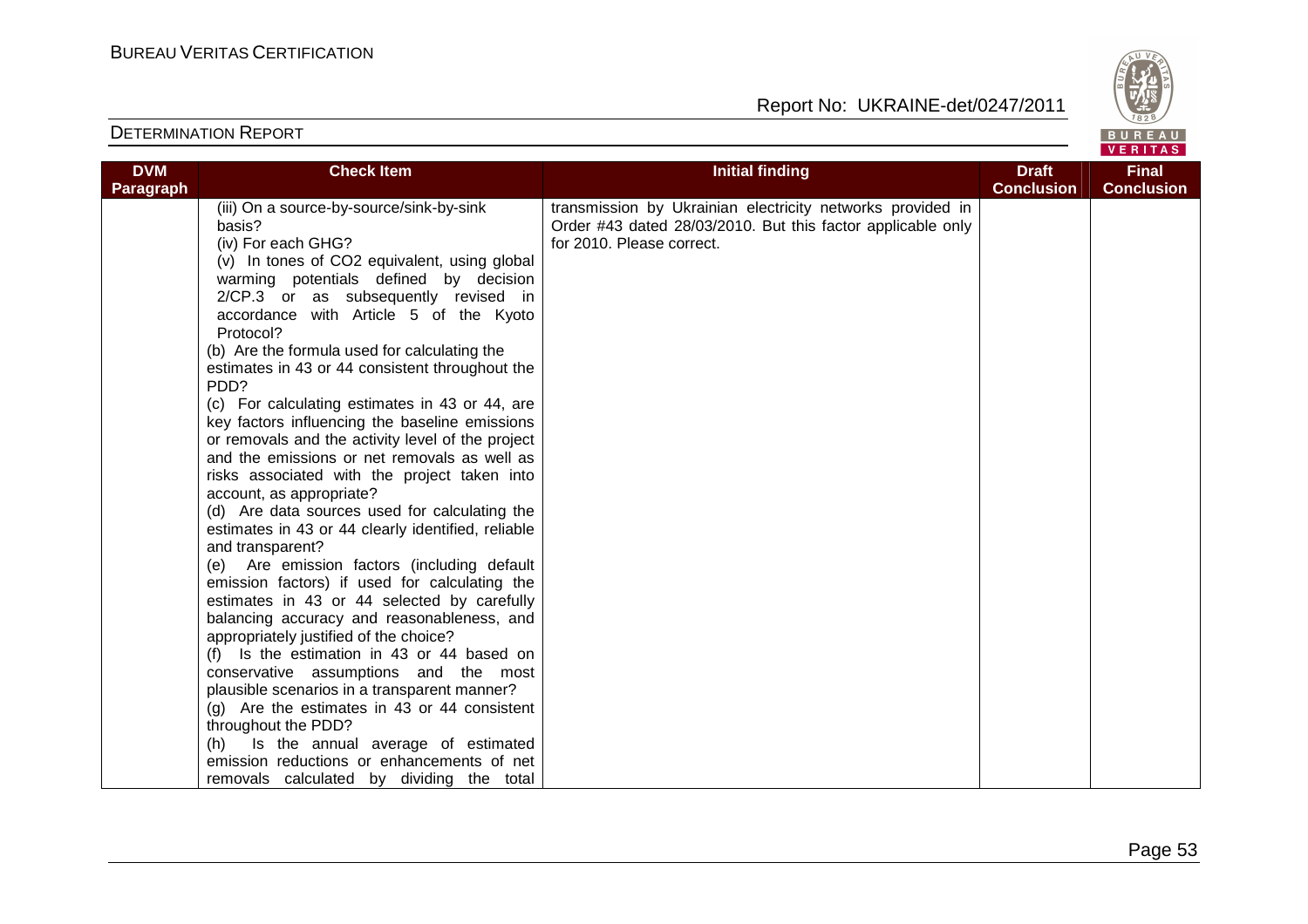|                         | <b>DETERMINATION REPORT</b>                                                                                                                                                                                                                                                                                                                                                                                                                                                                                                                                                                                                                                                                                                                                                                                                 |                                                                        |                                   | BUREAU<br><b>VERITAS</b>          |
|-------------------------|-----------------------------------------------------------------------------------------------------------------------------------------------------------------------------------------------------------------------------------------------------------------------------------------------------------------------------------------------------------------------------------------------------------------------------------------------------------------------------------------------------------------------------------------------------------------------------------------------------------------------------------------------------------------------------------------------------------------------------------------------------------------------------------------------------------------------------|------------------------------------------------------------------------|-----------------------------------|-----------------------------------|
| <b>DVM</b><br>Paragraph | <b>Check Item</b>                                                                                                                                                                                                                                                                                                                                                                                                                                                                                                                                                                                                                                                                                                                                                                                                           | <b>Initial finding</b>                                                 | <b>Draft</b><br><b>Conclusion</b> | <b>Final</b><br><b>Conclusion</b> |
|                         | emission<br>estimated<br>reductions<br>or<br>enhancements of net removals over the<br>crediting period by the total months of the<br>crediting period and multiplying by twelve?                                                                                                                                                                                                                                                                                                                                                                                                                                                                                                                                                                                                                                            |                                                                        |                                   |                                   |
| 46                      | If the calculation of the baseline emissions or<br>net removals is to be performed ex post, does<br>the PDD include an illustrative ex ante<br>emissions or net removals calculation?                                                                                                                                                                                                                                                                                                                                                                                                                                                                                                                                                                                                                                       | Yes, the PDD include an illustrative ex ante emissions<br>calculation. | OK                                | OK                                |
|                         | Approved CDM methodology approach only                                                                                                                                                                                                                                                                                                                                                                                                                                                                                                                                                                                                                                                                                                                                                                                      |                                                                        |                                   |                                   |
| 47(a)                   | Is the estimation of emission reductions or<br>enhancements of net removals made in<br>CDM<br>accordance<br>with<br>the<br>approved<br>methodology?                                                                                                                                                                                                                                                                                                                                                                                                                                                                                                                                                                                                                                                                         | N/A                                                                    | OK                                | OK                                |
| 47 (b)                  | Is the estimation of emission reductions or<br>enhancements of net removals presented in<br>the PDD:<br>- On a periodic basis?<br>- At least from the beginning until the end of<br>the crediting period?<br>- On a source-by-source/sink-by-sink basis?<br>- For each GHG?<br>$-$ In tones of CO <sub>2</sub> equivalent, using global<br>warming potentials defined by decision 2/CP.3<br>or as subsequently revised in accordance with<br>Article 5 of the Kyoto Protocol?<br>- Are the formula used for calculating the<br>estimates consistent throughout the PDD?<br>- Are the estimates consistent throughout the<br>PDD?<br>- Is the annual average of estimated emission<br>reductions or enhancements of net removals<br>calculated by dividing the total estimated<br>emission reductions or enhancements of net | N/A                                                                    | OK                                | OK                                |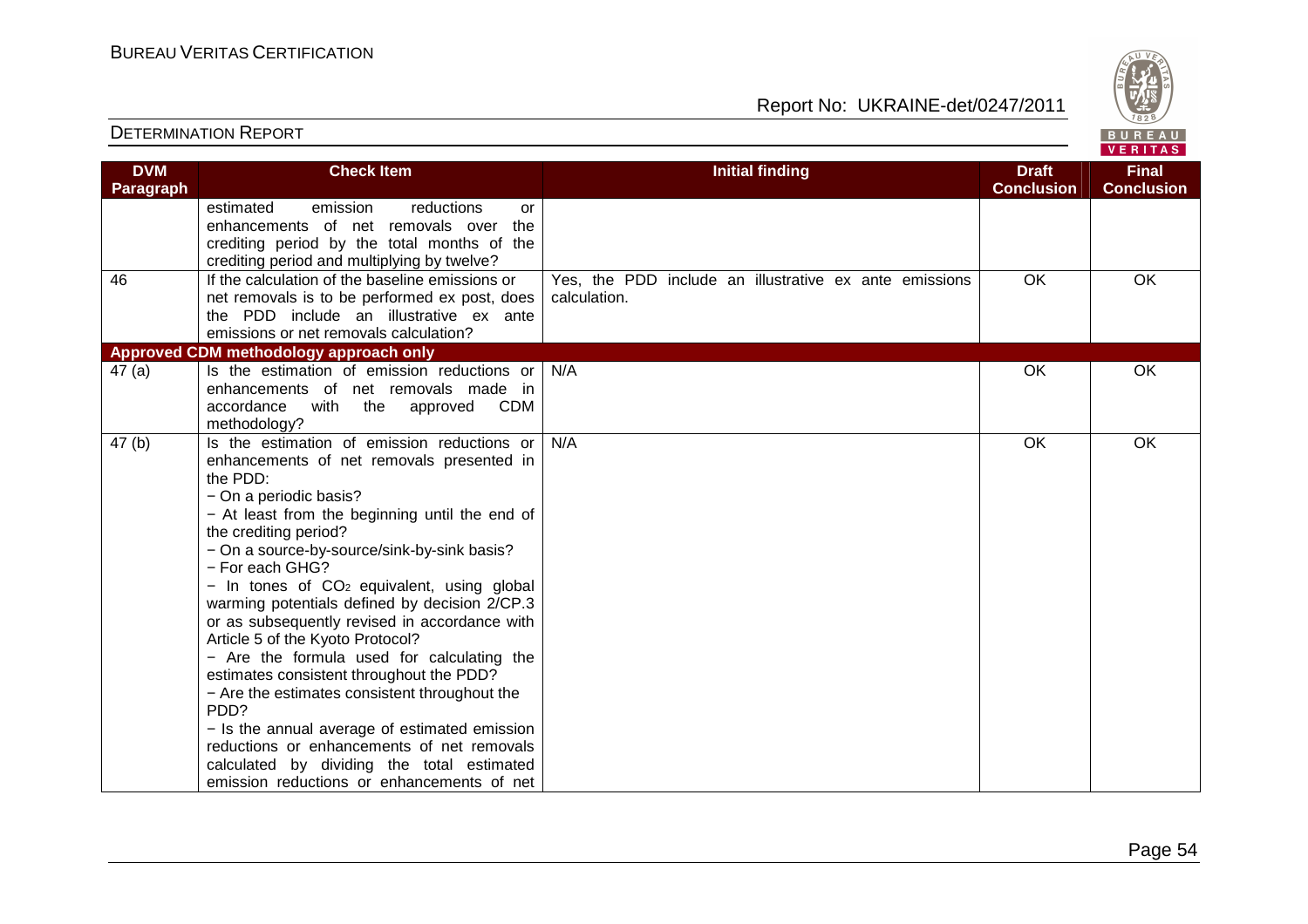Report No: UKRAINE-det/0247/2011



#### **VERITAS Check Item Initial finding Check Item Initial finding Check Item Initial finding Check Item Initial finding Check DVM Final Paragraph Conclusion Conclusion** removals over the crediting period by the total months of the crediting period and multiplying by twelve? **Environmental impacts**  48 (a) Does the PDD list and attach documentation on Corrective Action Request (CAR) 16: CAR16 OK the analysis of the environmental impacts of There is no information on transboundary impacts in the the project, including transboundary impacts, in PDD. accordance with procedures as determined by the host Party? 48 (b) If the analysis in 48 (a) indicates that theNo significant environmental impacts related to project OK OK environmental impacts are considered implementation expected. Therefore separate environmental significant by the project participants or the impact is not required. host Party, does the PDD provide conclusion and all references to supporting documentation of an environmental impact assessment undertaken in accordance with the procedures as required by the host Party? **Stakeholder consultation**  49 If stakeholder consultation was undertaken in Procedures of Ukraine did not require consultations with OK OK accordance with the procedure as required by stakeholders for proposed project. However, information on the host Party, does the PDD provide: implementation measures of reducing technological power (a) A list of stakeholders from whom consumtion provided in the media and in electronic media (see section G of PDD). No negative stakeholders' comments on the projects have been received, if any? comments were received on company adress. (b) The nature of the comments? (c) A description on whether and how the comments have been addressed? **Determination regarding small-scale projects (additional elements for assessment)** 50 Does the PDD appropriately specify and justify N/A N/A OK OK OK the SSC project type(s) and category(ies) that fall under: (a) One of the types and thresholds of JI SSC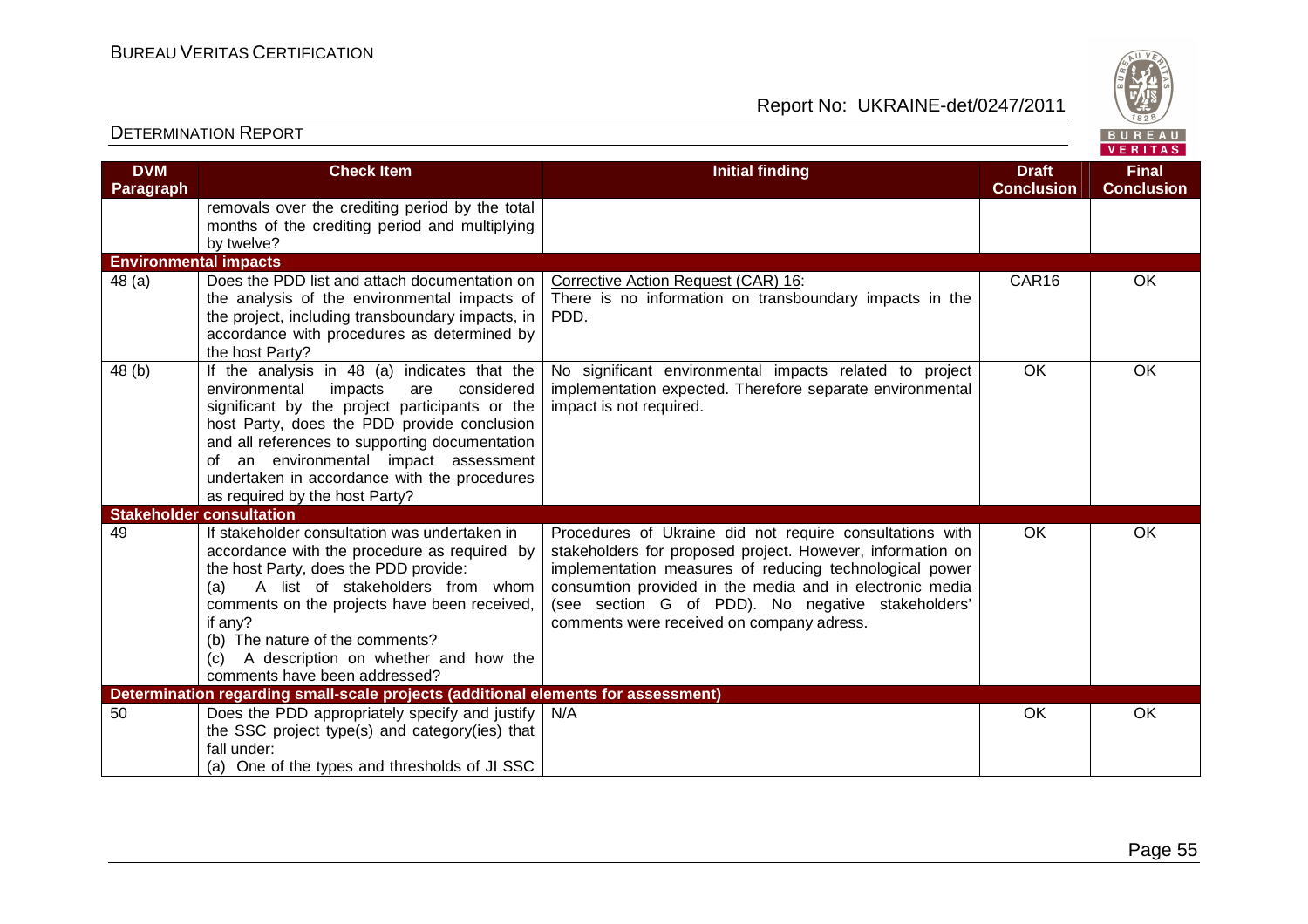

| <b>DVM</b>       | <b>Check Item</b>                                                                                                                                                                                                                                                                                                                                                                                                                                                                                                                                                                                                                                                                                                                                                | <b>Initial finding</b> | <b>Draft</b>      | <b>Final</b>      |
|------------------|------------------------------------------------------------------------------------------------------------------------------------------------------------------------------------------------------------------------------------------------------------------------------------------------------------------------------------------------------------------------------------------------------------------------------------------------------------------------------------------------------------------------------------------------------------------------------------------------------------------------------------------------------------------------------------------------------------------------------------------------------------------|------------------------|-------------------|-------------------|
| <b>Paragraph</b> |                                                                                                                                                                                                                                                                                                                                                                                                                                                                                                                                                                                                                                                                                                                                                                  |                        | <b>Conclusion</b> | <b>Conclusion</b> |
|                  | projects as defined in .Provisions for<br>joint implementation small-scale projects.? If<br>the project contains more than one JI SSC<br>project type component, does each component<br>meet the relevant threshold criterion?<br>(b) One of the SSC project categories defined<br>in the most recent version of appendix B of<br>annex II to decision 4/CMP.1, or an additional<br>project category approved by<br>the JISC in accordance with the relevant<br>provision in "Provisions for joint implementation<br>small-scale projects"?                                                                                                                                                                                                                      |                        |                   |                   |
| 51               | Does the SSC PDD confirms and shows that<br>the proposed JI SSC project is not a debundled<br>component of a large project by explaining that<br>there does not exist a JI (SSC) project with a<br>publicly available determination in accordance<br>with paragraph 34 of the JI guidelines:<br>(a) Which has the same project participants;<br>and<br>(b)<br>Which<br>applies<br>the<br>same<br>technology/measure and pertains to the same<br>project category; and<br>(c) Whose determination has been made<br>publicly available in accordance with paragraph<br>34 of the JI guidelines within the previous 2<br>years; and<br>(d) Whose project boundary is within 1 km of<br>the project boundary of the proposed JI SSC<br>project at the closest point? | N/A                    | OK                | OK                |
|                  | Applicable to bundled JI SSC projects only                                                                                                                                                                                                                                                                                                                                                                                                                                                                                                                                                                                                                                                                                                                       |                        |                   |                   |
| 52 (a)           | Do all projects in the bundle:<br>(i) Have the same crediting period?                                                                                                                                                                                                                                                                                                                                                                                                                                                                                                                                                                                                                                                                                            | N/A                    | OK                | OK                |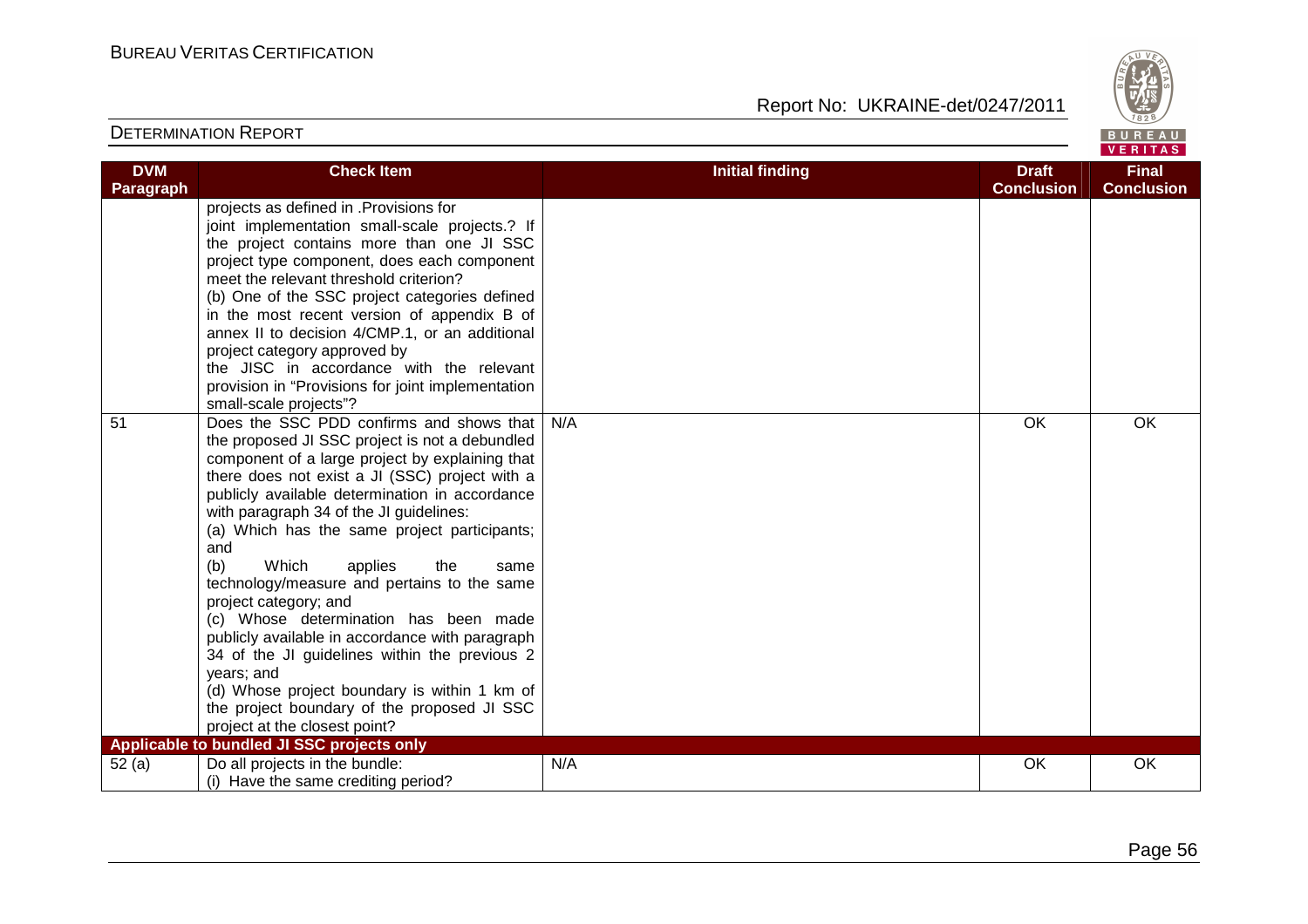

| <b>DETERMINATION REPORT</b> |  |
|-----------------------------|--|
|-----------------------------|--|

| <b>DVM</b> | <b>Check Item</b>                                                                                                                                                                                                                                                                                                                                                                                                                                                                                                                                                       | <b>Initial finding</b> | <b>Draft</b>      | <b>Final</b>      |
|------------|-------------------------------------------------------------------------------------------------------------------------------------------------------------------------------------------------------------------------------------------------------------------------------------------------------------------------------------------------------------------------------------------------------------------------------------------------------------------------------------------------------------------------------------------------------------------------|------------------------|-------------------|-------------------|
| Paragraph  |                                                                                                                                                                                                                                                                                                                                                                                                                                                                                                                                                                         |                        | <b>Conclusion</b> | <b>Conclusion</b> |
|            | (ii) Comply with the provisions for JI SSC<br>projects defined in "Provisions for joint<br>implementation small-scale projects",<br>in.<br>particular the thresholds referred to in 50 (a)<br>above?<br>(iii) Retain their distinctive characteristics (i.e.<br>location, technology/measure etc.)?                                                                                                                                                                                                                                                                     |                        |                   |                   |
| 52(b)      | Does the composition of the bundle not change<br>over time?                                                                                                                                                                                                                                                                                                                                                                                                                                                                                                             | N/A                    | OK                | OK                |
| 52(c)      | Has the AIE received (from the project<br>participants):<br>(i) Information on the bundle using the form<br>developed by the JISC (F-JI-SSCBUNDLE)?<br>(ii) A written statement signed by all project<br>participants indicating that they agree that their<br>individual projects are part of the bundle and<br>nominating one project participant to represent<br>all project participants in communicating with<br>the JISC?<br>(iii) Indication by the Parties involved that they<br>are aware of the bundle in their project<br>approvals referred to in 19 above? | N/A                    | OK                | OK                |
| 53         | If the project participants prepared a single<br>SSC PDD for the bundled JI SSC projects,<br>do(are) all the projects:<br>(a) Pertain to the same JI SSC project<br>category?<br>(b) Apply the same technology or measure?<br>(c) Located in the territory of the same host<br>Party?                                                                                                                                                                                                                                                                                   | N/A                    | OK                | OK                |
| 54         | If the project participants prepared separate<br>SSC PDDs for the bundled JI SSC projects,<br>do(are) all the projects:                                                                                                                                                                                                                                                                                                                                                                                                                                                 | N/A                    | OK                | OK                |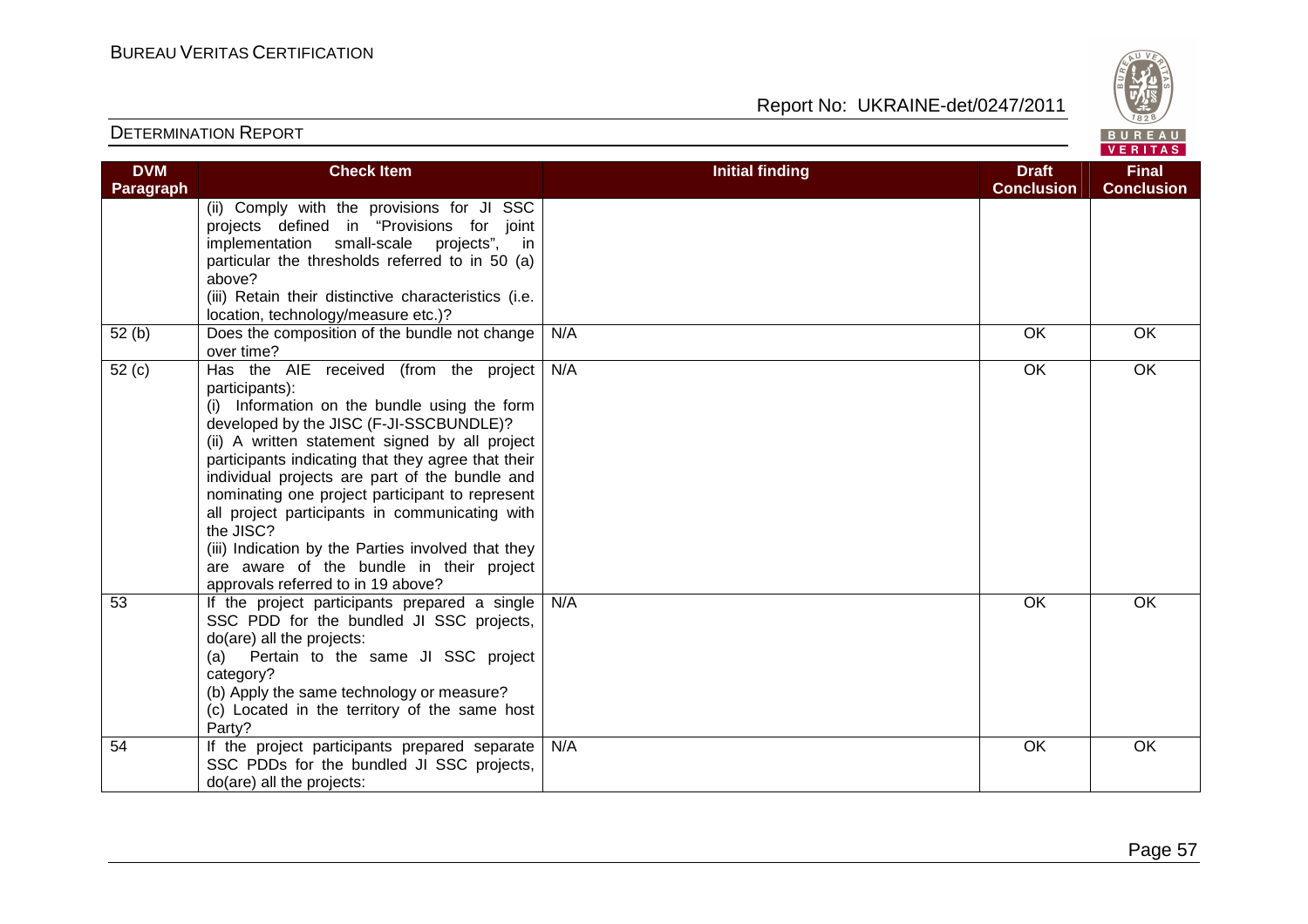

| Report No:  UKRAINE-det/0247/2011 |
|-----------------------------------|
|                                   |

| <b>DVM</b> | <b>Check Item</b>                                                                     | <b>Initial finding</b> | <b>Draft</b>      | <b>Final</b>      |
|------------|---------------------------------------------------------------------------------------|------------------------|-------------------|-------------------|
| Paragraph  |                                                                                       |                        | <b>Conclusion</b> | <b>Conclusion</b> |
|            | (a) Have SSC PDDs been prepared for all JI                                            |                        |                   |                   |
|            | SSC projects in the bundle?                                                           |                        |                   |                   |
|            | (b) Does each SSC PDD contain a single JI                                             |                        |                   |                   |
|            | SCC project in the bundle?                                                            |                        |                   |                   |
| 55         | If the projects in the bundle use the same                                            | N/A                    | OK                | OK                |
|            | baseline, does the F-JI-SSC-BUNDLE provide                                            |                        |                   |                   |
|            | an appropriate justification for the use of the                                       |                        |                   |                   |
|            | same baseline considering the particular                                              |                        |                   |                   |
|            | situation of each project in the bundle?                                              |                        |                   |                   |
| 56         | Does the PDD indicate which of the following                                          | N/A                    | OK                | OK                |
|            | approaches is used for establishing a                                                 |                        |                   |                   |
|            | monitoring plan?                                                                      |                        |                   |                   |
|            | (a) By preparing a separate monitoring plan for                                       |                        |                   |                   |
|            | each of the constituent projects;                                                     |                        |                   |                   |
|            | (b) By preparing an overall monitoring plan                                           |                        |                   |                   |
|            | including a proposal of monitoring of<br>performance of the constituent projects on a |                        |                   |                   |
|            | sample basis, as appropriate.                                                         |                        |                   |                   |
| 56(b)      | If the approach 57 (b) above is used,                                                 | N/A                    | OK                | <b>OK</b>         |
|            | (i) Are all the JI SSC projects located in the                                        |                        |                   |                   |
|            | territory of the same host Party?                                                     |                        |                   |                   |
|            | (ii) Do all the JI SSC projects pertain to the                                        |                        |                   |                   |
|            | same project category?                                                                |                        |                   |                   |
|            | (iii) Do all the JI SSC projects apply the same                                       |                        |                   |                   |
|            | technology or measure?                                                                |                        |                   |                   |
|            | (iv) Does the overall monitoring plan reflect                                         |                        |                   |                   |
|            | good monitoring practice appropriate to the                                           |                        |                   |                   |
|            | bundled JI SSC projects and provide for                                               |                        |                   |                   |
|            | collection and archiving of the data needed to                                        |                        |                   |                   |
|            | calculate the emission reductions achieved by                                         |                        |                   |                   |
|            | the bundled projects?                                                                 |                        |                   |                   |
|            | Applicable to all JI SSC projects                                                     |                        |                   |                   |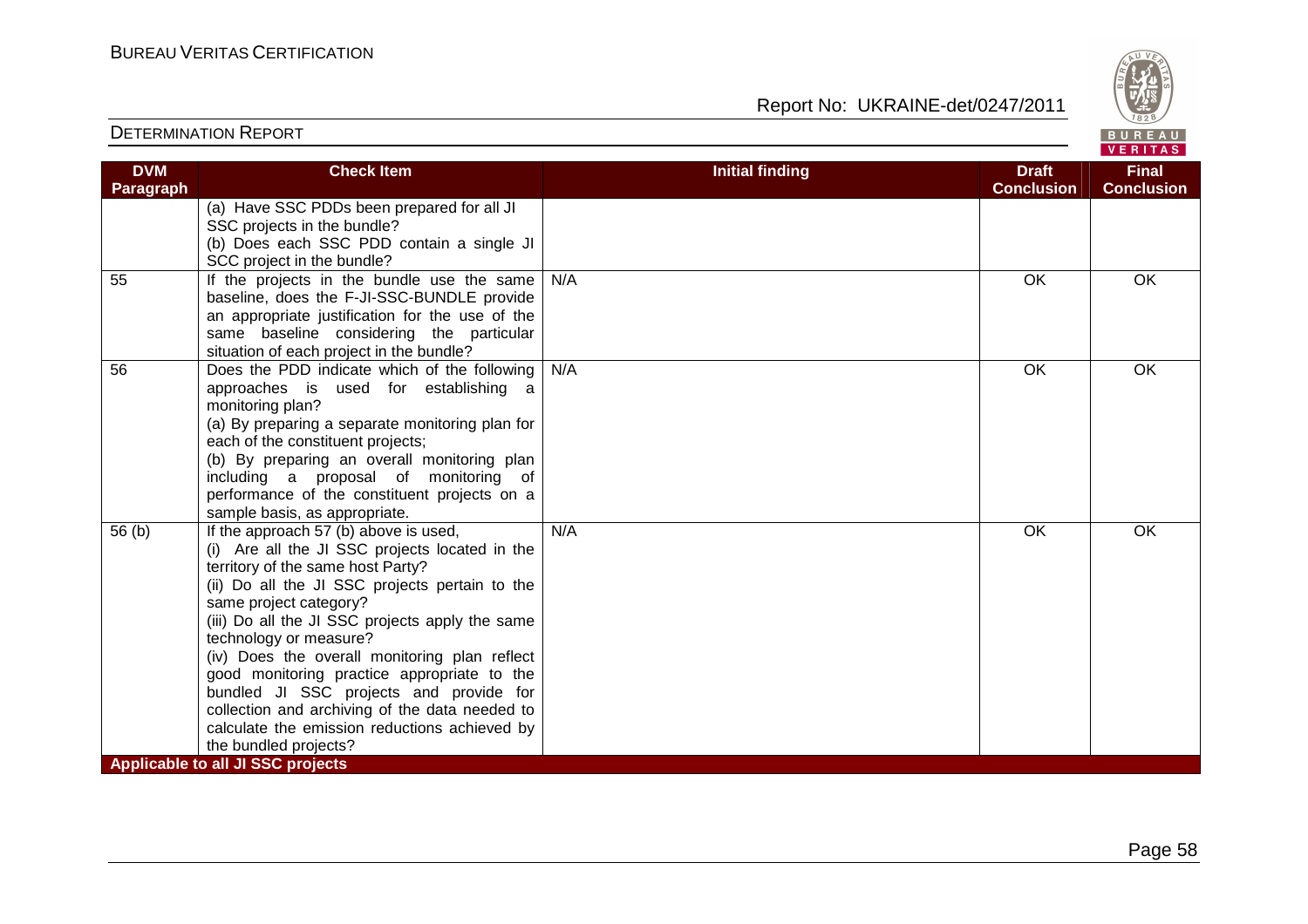

| <b>DVM</b> | <b>Check Item</b>                                                      | <b>Initial finding</b>                                                                                                   | <b>Draft</b>      | <b>Final</b>      |
|------------|------------------------------------------------------------------------|--------------------------------------------------------------------------------------------------------------------------|-------------------|-------------------|
| Paragraph  |                                                                        |                                                                                                                          | <b>Conclusion</b> | <b>Conclusion</b> |
| 57         | Is the leakage only within the boundaries of                           | N/A                                                                                                                      | OK                | OK                |
|            | non-Annex   Parties considered?                                        |                                                                                                                          |                   |                   |
|            |                                                                        | Determination regarding land use, land-use change and forestry projects (additional/alternative elements for assessment) |                   |                   |
| 58         | Does the PDD appropriately specify how the $\big  N/A$                 |                                                                                                                          | OK                | OK                |
|            | LULUCF project conforms to:                                            |                                                                                                                          |                   |                   |
|            | (a) The definitions of LULUCF activities                               |                                                                                                                          |                   |                   |
|            | included in paragraph 1 of the annex to                                |                                                                                                                          |                   |                   |
|            | decision 16/CMP.1, applying good practice                              |                                                                                                                          |                   |                   |
|            | guidance for LULUCF as decided by the CMP,                             |                                                                                                                          |                   |                   |
|            | as appropriate?                                                        |                                                                                                                          |                   |                   |
|            | (b) In the case of afforestation, reforestation                        |                                                                                                                          |                   |                   |
|            | and/or forest management projects, the                                 |                                                                                                                          |                   |                   |
|            | definition of "forest" selected by the host Party,<br>which specifies: |                                                                                                                          |                   |                   |
|            | (i) A single minimum tree crown cover value                            |                                                                                                                          |                   |                   |
|            | (between 10 and 30 per cent)? and                                      |                                                                                                                          |                   |                   |
|            | (ii) A single minimum land area value (between                         |                                                                                                                          |                   |                   |
|            | 0.05 and 1 hectare)? and                                               |                                                                                                                          |                   |                   |
|            | (iii) A single minimum tree height value                               |                                                                                                                          |                   |                   |
|            | (between 2 and 5 metres)?                                              |                                                                                                                          |                   |                   |
|            | JI specific approach only                                              |                                                                                                                          |                   |                   |
| 59         | Baseline setting - in addition to 22-26 above                          | N/A                                                                                                                      | OK                | OK                |
|            | Does the PDD provide an explanation how the                            |                                                                                                                          |                   |                   |
|            | baseline chosen:                                                       |                                                                                                                          |                   |                   |
|            | - Takes into account the good practice                                 |                                                                                                                          |                   |                   |
|            | guidance for LULUCF, developed by the IPCC?                            |                                                                                                                          |                   |                   |
|            | - Ensures conformity with the definitions,                             |                                                                                                                          |                   |                   |
|            | accounting rules, modalities and guidelines                            |                                                                                                                          |                   |                   |
|            | under Article 3, paragraphs 3 and 4, of the                            |                                                                                                                          |                   |                   |
|            | Kyoto Protocol?                                                        |                                                                                                                          |                   |                   |
| 60         | Project boundary - alternative to 32-33                                | N/A                                                                                                                      | OK                | OK                |
|            | (a) Does the project boundary geographically                           |                                                                                                                          |                   |                   |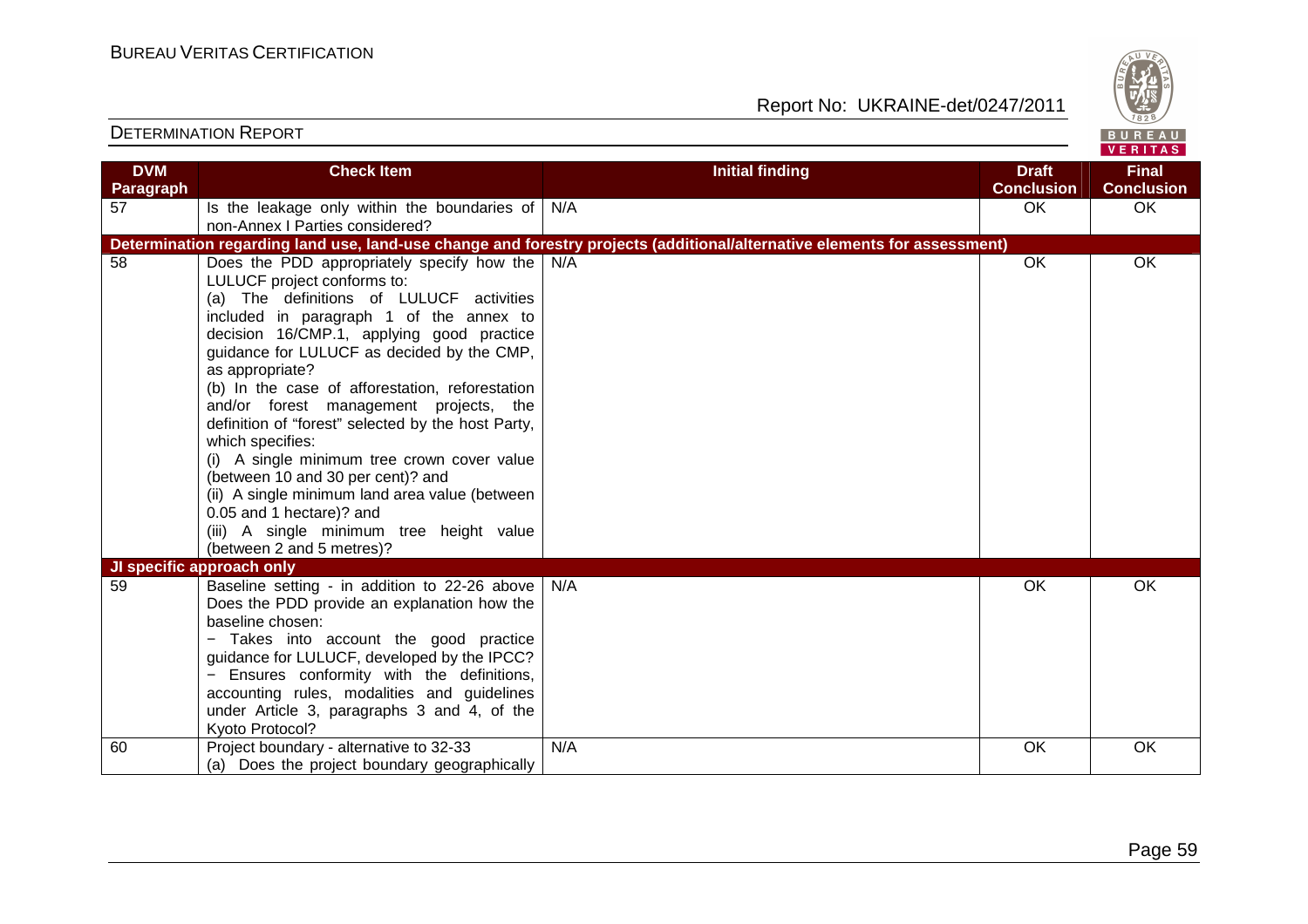

| <b>DVM</b> | <b>Check Item</b>                                  | <b>Initial finding</b> | <b>Draft</b>      | <b>Final</b>      |
|------------|----------------------------------------------------|------------------------|-------------------|-------------------|
| Paragraph  |                                                    |                        | <b>Conclusion</b> | <b>Conclusion</b> |
|            | delineate the JI LULUCF project under the          |                        |                   |                   |
|            | control of the project participants?               |                        |                   |                   |
|            | (a) If the JI LULUCF project contains more         |                        |                   |                   |
|            | than one discrete area of land,                    |                        |                   |                   |
|            | (i) Does each discrete area of land have a         |                        |                   |                   |
|            | unique geographical identification?                |                        |                   |                   |
|            | (ii) Is the boundary defined for each discrete     |                        |                   |                   |
|            | area?                                              |                        |                   |                   |
|            | (ii) Does the boundary not include the areas in    |                        |                   |                   |
|            | between these discrete areas of land?              |                        |                   |                   |
|            | (b) Does the project boundary encompass all        |                        |                   |                   |
|            | anthropogenic emissions by sources and             |                        |                   |                   |
|            | removals by sinks of GHGs which are:               |                        |                   |                   |
|            | (i) Under the control of the project participants; |                        |                   |                   |
|            | (ii) Reasonably attributable to the project; and   |                        |                   |                   |
|            | (iii) Significant?                                 |                        |                   |                   |
|            | (c) Does the project boundary account for all      |                        |                   |                   |
|            | changes in the following carbon pools:             |                        |                   |                   |
|            | - Above-ground biomass;                            |                        |                   |                   |
|            | - Below-ground biomass;                            |                        |                   |                   |
|            | - Litter;                                          |                        |                   |                   |
|            | - Dead wood; and                                   |                        |                   |                   |
|            | - Soil organic carbon?                             |                        |                   |                   |
|            | (c) Does the PDD provide:                          |                        |                   |                   |
|            | (i) The information of which carbon pools are      |                        |                   |                   |
|            | selected?                                          |                        |                   |                   |
|            | (ii) If one or more carbon pools are not           |                        |                   |                   |
|            | selected, transparent and verifiable information   |                        |                   |                   |
|            | that indicates, based on conservative              |                        |                   |                   |
|            | assumptions, that the pool is not a source?        |                        |                   |                   |
|            | (d) Is the project boundary defined on the basis   |                        |                   |                   |
|            | of a case-by-case assessment with regard to        |                        |                   |                   |
|            | the criteria in (b) above?                         |                        |                   |                   |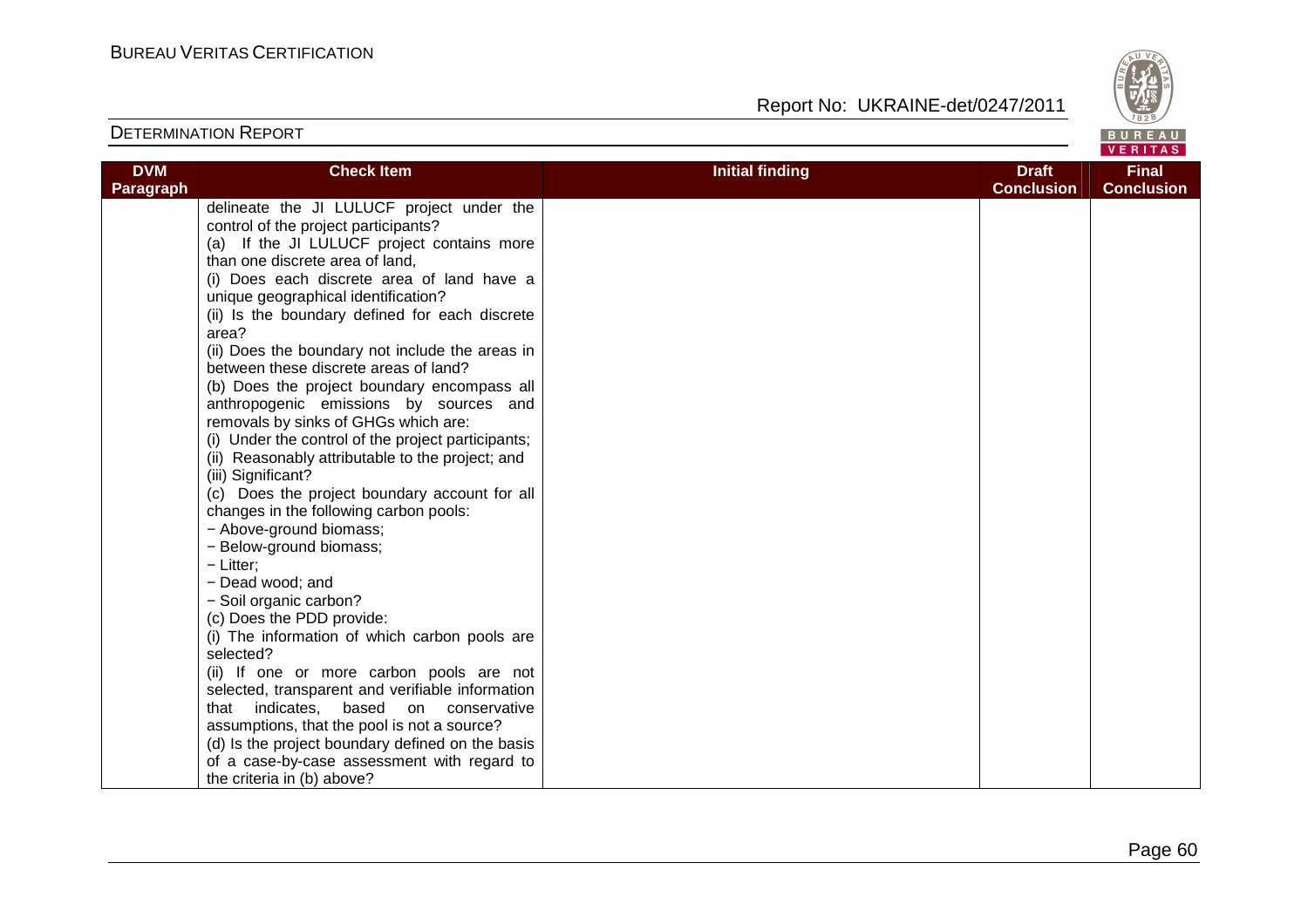Report No: UKRAINE-det/0247/2011



#### VERITAS **Check Item Initial finding Check Item Initial finding Check Item Initial finding Check Item Initial finding DVM Final Paragraph Conclusion Conclusion** 61 (a) Project boundary - alternative to 32-33 (cont.) N/A OK OK OK Are the delineation of the project boundary and the gases and sources/sinks included appropriately described and justified in the PDD? 61 (b) Project boundary - alternative to 32-33 (cont.) N/A OK OK OK Are all gases and sources/sinks included explicitly stated, and the exclusions of any sources/sinks related to the baseline or the LULUCF project appropriately justified? 62 Monitoring plan - in addition to 35-39 Does the N/A OK OK OK PDD provide an appropriate description of the sampling design that will be used for the calculation of the net anthropogenic removals by sinks occurring within the project boundary in the project scenario and, in case the baseline is monitored, in the baseline scenario, including, inter alia, stratification, determination of number of plots and plot distribution etc.? 63 Does the PDD take into account only the N/A OK OK OK increased anthropogenic emissions by sources and/or reduced anthropogenic removals by sinks of GHGs outside the project boundary? **Approved CDM methodology approach only**  64 (a) Does the PDD provide the title, reference N/A OK OK OK number and version of the approved CDM methodology used?  $64$  (a) | Is the approved CDM methodology the most N/A OK OK OK recent valid version when the PDD is submitted for publication? If not, is the methodology still within the grace period (was the methodology revised to a newer version in the past two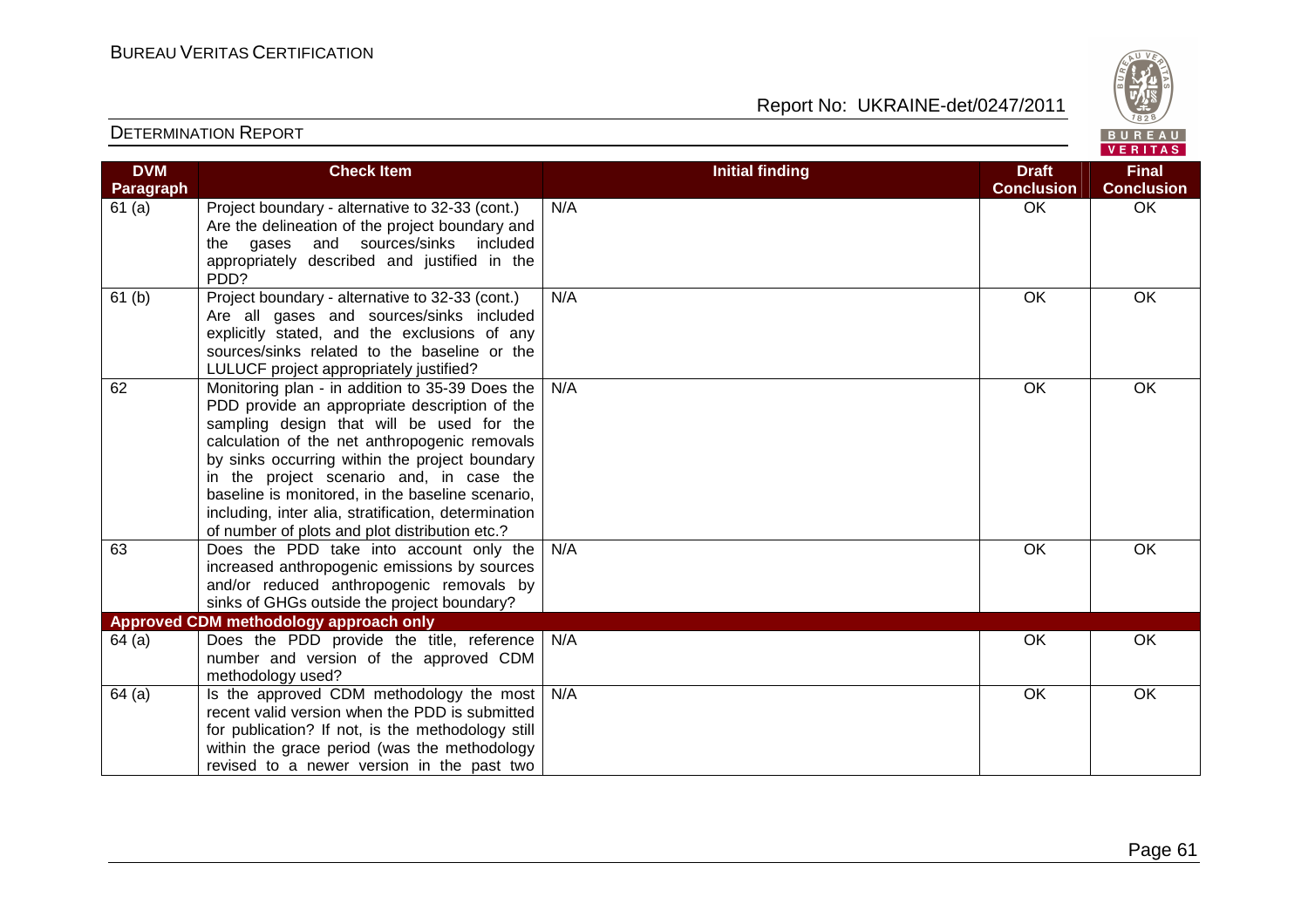

| <b>DVM</b><br>Paragraph | <b>Check Item</b>                                                                                                                                                                                                                                                                                                                                                                                                                                                                                                                                                                                                                                                                                                                                                                                                                                   | <b>Initial finding</b> | <b>Draft</b><br><b>Conclusion</b> | <b>Final</b><br><b>Conclusion</b> |
|-------------------------|-----------------------------------------------------------------------------------------------------------------------------------------------------------------------------------------------------------------------------------------------------------------------------------------------------------------------------------------------------------------------------------------------------------------------------------------------------------------------------------------------------------------------------------------------------------------------------------------------------------------------------------------------------------------------------------------------------------------------------------------------------------------------------------------------------------------------------------------------------|------------------------|-----------------------------------|-----------------------------------|
|                         | months)?                                                                                                                                                                                                                                                                                                                                                                                                                                                                                                                                                                                                                                                                                                                                                                                                                                            |                        |                                   |                                   |
| 64(b)                   | Does the PDD provide a description of why the<br>approved CDM methodology is applicable to<br>the project?                                                                                                                                                                                                                                                                                                                                                                                                                                                                                                                                                                                                                                                                                                                                          | N/A                    | OK                                | OK                                |
| 64 (c)                  | Are all explanations, descriptions and analyses<br>made in accordance with the referenced<br>approved CDM methodology?                                                                                                                                                                                                                                                                                                                                                                                                                                                                                                                                                                                                                                                                                                                              | N/A                    | OK                                | OK                                |
| $64$ (d)                | Are the baseline, additionality, project<br>boundary, monitoring plan, estimation of<br>enhancements of net removals and leakage<br>established appropriately as a result?                                                                                                                                                                                                                                                                                                                                                                                                                                                                                                                                                                                                                                                                          | N/A                    | OK                                | OK                                |
|                         | Determination regarding programmes of activities (additional/alternative elements for assessment)                                                                                                                                                                                                                                                                                                                                                                                                                                                                                                                                                                                                                                                                                                                                                   |                        |                                   |                                   |
| 66                      | Does the PDD include:<br>(a) A description of the policy or goal that the JI<br>PoA seeks to promote?<br>(b) A geographical boundary for the JI PoA<br>(e.g. municipality, region within a country,<br>country or several countries) within which all<br>JPAs included in the JI PoA will be<br>implemented?<br>(c) A description of the operational and<br>management arrangements established by the<br>coordinating entity for the implementation of the<br>JI PoA, including:<br>- The maintenance of records for each JPA?<br>- A system/procedure to avoid double counting<br>(e.g. to avoid including a new JPA that has<br>already been determined)?<br>- Provisions to ensure that persons operating<br>JPAs are aware and have agreed to their<br>activity being added to the JI PoA?<br>(d) A description of each type of JPAs that will | N/A                    | OK                                | OK                                |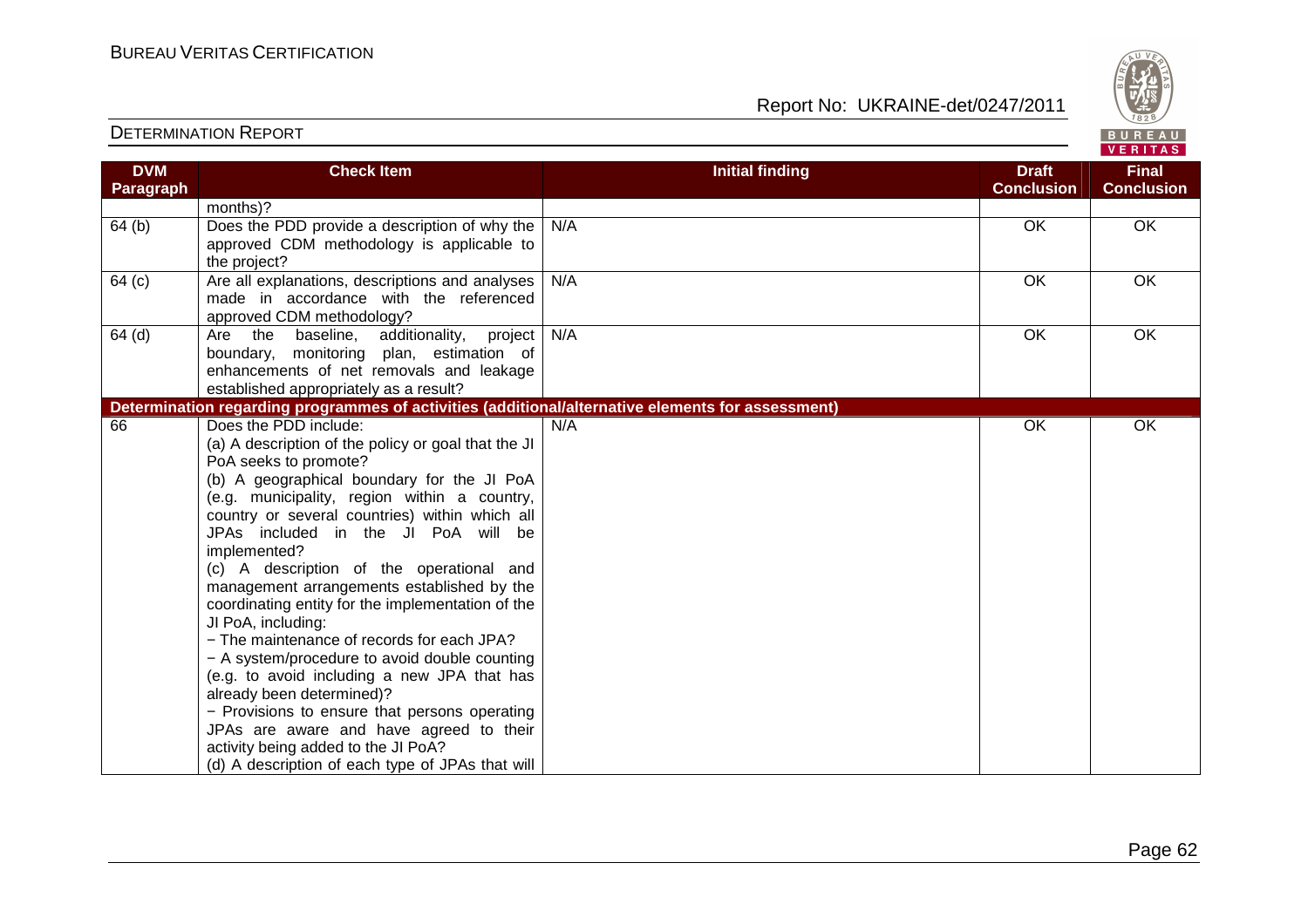BUREAU<br>VERITAS

| <b>DETERMINATION REPORT</b> |  |
|-----------------------------|--|
|-----------------------------|--|

| <b>DVM</b><br>Paragraph | <b>Check Item</b>                                                                                                                                                                                                                    | <b>Initial finding</b> | <b>Draft</b><br><b>Conclusion</b> | <b>Final</b><br><b>Conclusion</b> |
|-------------------------|--------------------------------------------------------------------------------------------------------------------------------------------------------------------------------------------------------------------------------------|------------------------|-----------------------------------|-----------------------------------|
|                         | be included in the JI PoA, including the<br>technology or measures to be used?<br>(e) The eligibility criteria for inclusion of JPAs to<br>the JI PoA for each type of JPA in the JI PoA?                                            |                        |                                   |                                   |
| 67                      | Project approvals by Parties involved -<br>additional to 19-20<br>Are all Parties partly or entirely within the<br>geographical boundary for the JI PoA listed as<br>"Parties involved" and indicated as host Parties<br>in the PDD? | N/A                    | OK                                | <b>OK</b>                         |
| 68                      | Authorization of project participants by Parties<br>involved - additional to 21<br>Is the coordinating entity presented in the PDD<br>authorized by all host Parties to coordinate and<br>manage the JI PoA?                         | N/A                    | OK                                | OK                                |
| 69                      | Baseline setting - additional to 22-26<br>Is the baseline established for each type of<br>JPA?                                                                                                                                       | N/A                    | <b>OK</b>                         | OK                                |
| 70                      | Additionality - additional to 27-31<br>Does the PDD indicate at which of the following<br>levels that additionality is demonstrated?<br>(a) For the JI PoA<br>(b) For each type of JPA                                               | N/A                    | <b>OK</b>                         | OK                                |
| 71                      | Crediting period - additional to 34<br>Is the starting date of the JI PoA after the<br>beginning of 2006 (instead of 2000)?                                                                                                          | N/A                    | <b>OK</b>                         | <b>OK</b>                         |
| 72                      | Monitoring plan - additional to 35-39<br>Is the monitoring plan established for each<br>technology and/or measure under each type of<br>JPA included in the JI PoA?                                                                  | N/A                    | OK                                | OK                                |
| 73                      | Does the PDD include a table listing at least<br>one real JPA for each type of JPA?                                                                                                                                                  | N/A                    | OK                                | OK                                |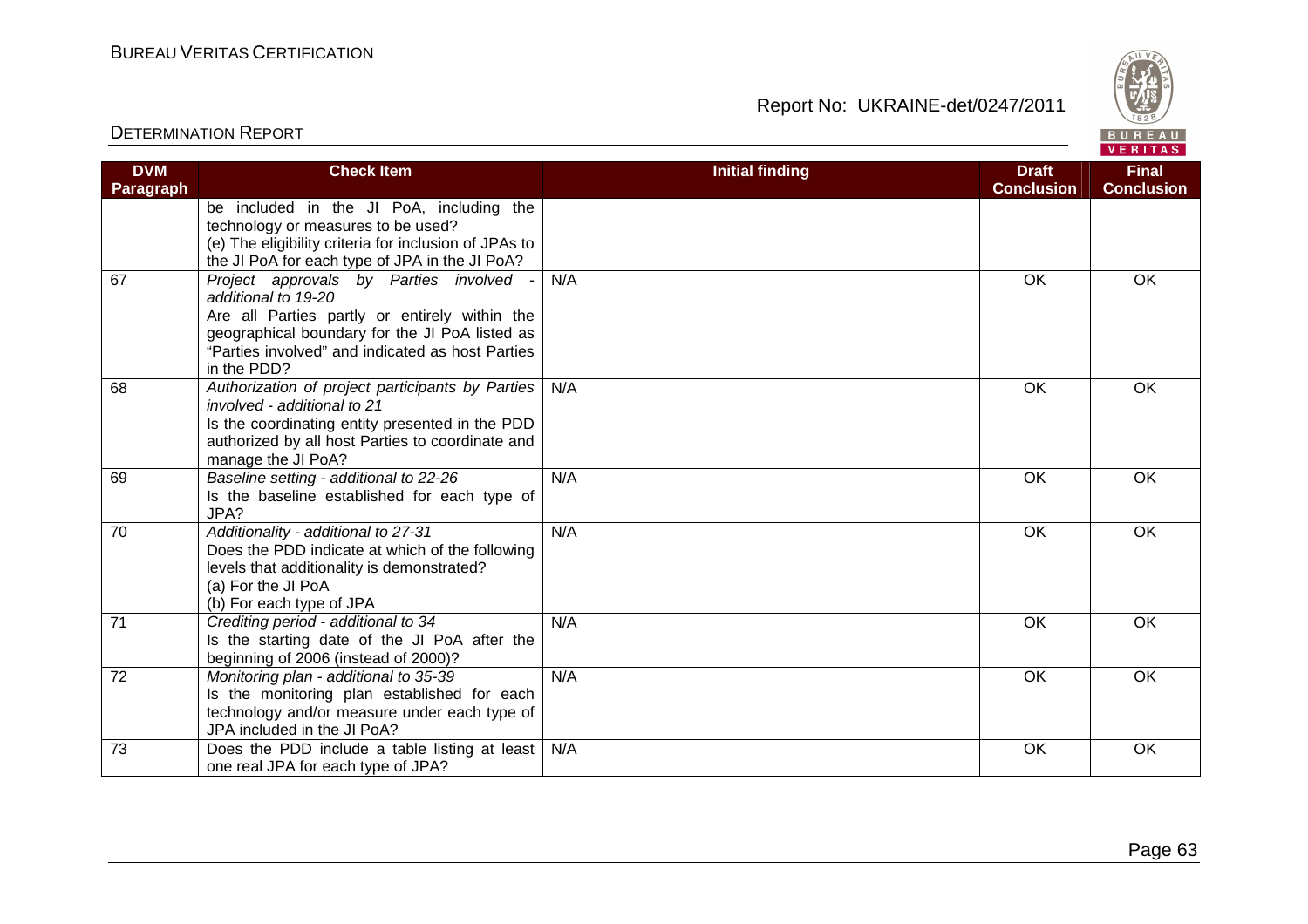

| <b>DVM</b><br>Paragraph | <b>Check Item</b>                                                                                                                                                                                                                                                                                                                                                                                                                                                                                                                                                                                                                                                                                                                           | <b>Initial finding</b> | <b>Draft</b><br><b>Conclusion</b> | <b>Final</b><br><b>Conclusion</b> |
|-------------------------|---------------------------------------------------------------------------------------------------------------------------------------------------------------------------------------------------------------------------------------------------------------------------------------------------------------------------------------------------------------------------------------------------------------------------------------------------------------------------------------------------------------------------------------------------------------------------------------------------------------------------------------------------------------------------------------------------------------------------------------------|------------------------|-----------------------------------|-----------------------------------|
| 73                      | For each real JPA listed, does the PDD provide<br>the information of:<br>(a) Name and brief summary of the JPA?<br>(b) The type of JPA?<br>(c) A geographical reference or other means of<br>identification?<br>(d) The name and contact details of the<br>entity/individual responsible for the operation of<br>the JPA?<br>(e) The host Party(ies)?<br>(f) The starting date of the JPA?<br>(g) The length of the crediting period of the<br>JPA?<br>(h) Confirmation that the JPA meets all the<br>eligibility requirements for its type, including a<br>description of how these requirements are<br>met?<br>(i) Confirmation that the JPA has not been<br>determined as a single JI project or determined<br>under a different JI PoA? | N/A                    | OK.                               | OK.                               |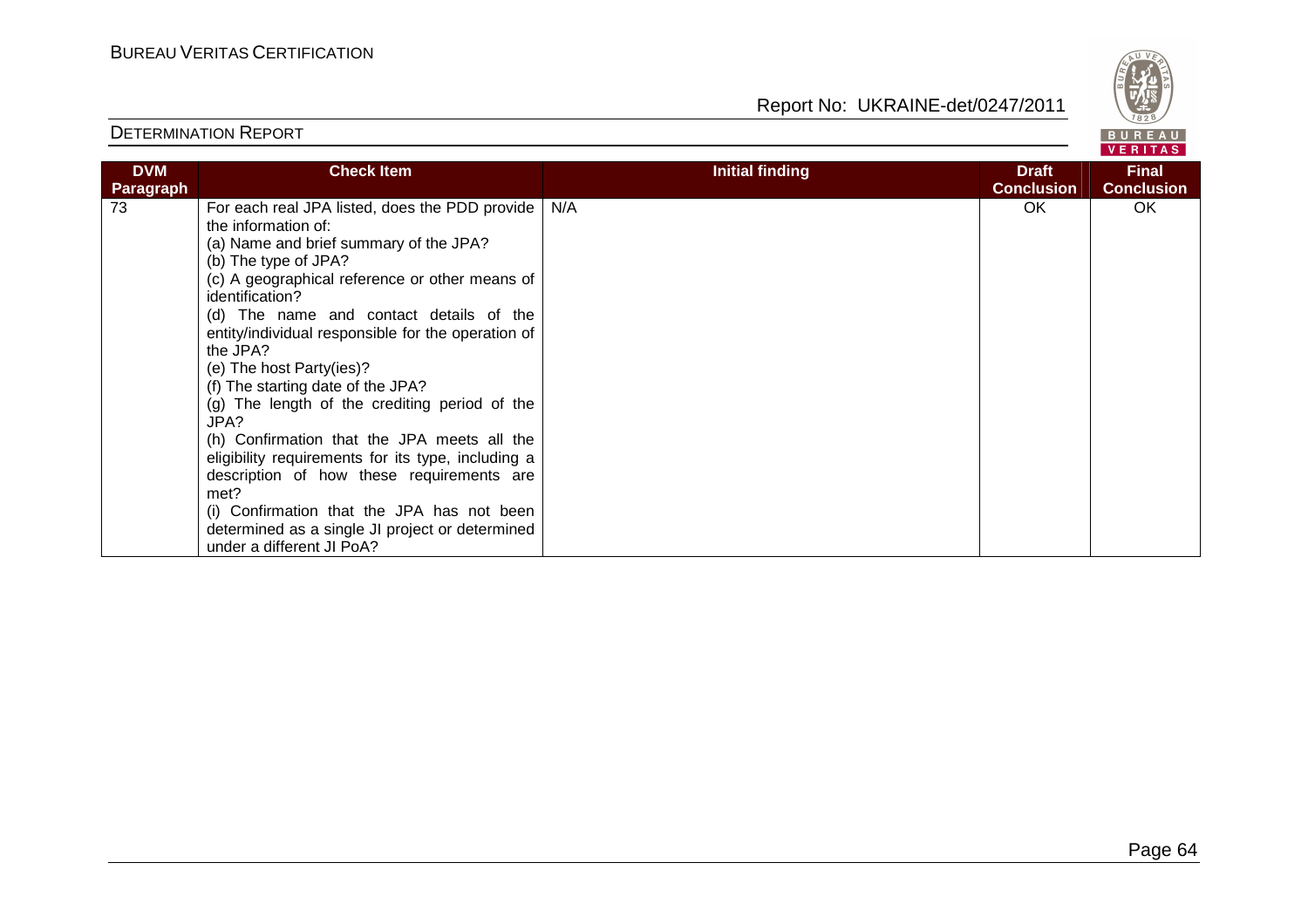

#### DETERMINATION REPORT

#### **Table 2 Resolution of Corrective Action and Clarification Requests**

| Draft report clarifications and<br>corrective<br>action requests by validation team                                                                                                                   | Ref.<br>to<br>checklist<br>question<br>in table 1 | participant<br><b>Summary</b><br><b>of</b><br>project<br>response                                                                           | Determination team conclusion                                                          |
|-------------------------------------------------------------------------------------------------------------------------------------------------------------------------------------------------------|---------------------------------------------------|---------------------------------------------------------------------------------------------------------------------------------------------|----------------------------------------------------------------------------------------|
| Corrective Action Request (CAR) 01:<br>Please use in the PDD font size provided «JOINT<br><b>PROJECT</b><br><b>IMPLEMENTATION</b><br><b>DESIGN</b><br>DOCUMENT FORM» - version 01.                    |                                                   | Font size was corrected in line with<br>«JOINT IMPLEMENTATION PROJECT<br><b>DESIGN DOCUMENT FORM» - version</b><br>01. See PDD version 2.0. | PDD version 2.0 was checked and<br>recognized as satisfactory. Issue<br>is closed.     |
| Corrective Action Request (CAR) 02:<br>Please provide brief description of the project<br>history.                                                                                                    |                                                   | Brief description of the project history was<br>provided in section A.2 of PDD version<br>2.0.                                              | closed<br><i><b>Issue</b></i><br>is<br>due<br>the<br>to<br>amendments made in the PDD. |
| Corrective Action Request (CAR) 03:<br>Please provide brief information about the<br>company "Imex Energo", sp. z o. o. in section A.3,<br>and relevant information about this company in<br>Annex 1. |                                                   | <b>Brief</b><br>information about the company<br>"Imex Energo", sp. z o. o. in section A.3,<br>and in Annex 1.                              | The issue is closed due to the<br>corrections made.                                    |
| Corrective Action Request (CAR) 04:<br>Table A.3 in the PDD must be submitted in a<br>format that provided in the version 04 of the<br>"Guidelines for users of the JI PDD form".                     |                                                   | Table A.3 corrected.                                                                                                                        | Issue closed.                                                                          |
| Corrective Action Request (CAR) 05:<br>Section A.4.1.4 more than 1 page.                                                                                                                              |                                                   | Section A.4.1.4 was corrected.                                                                                                              | CAR05 is closed                                                                        |
| Corrective Action Request (CAR) 06:<br>Implementation schedule is not described.                                                                                                                      |                                                   | Implementation sheudle was described in<br>PDD version 2.0.                                                                                 | CAR06 is closed based on the<br>amendments made in the PDD.                            |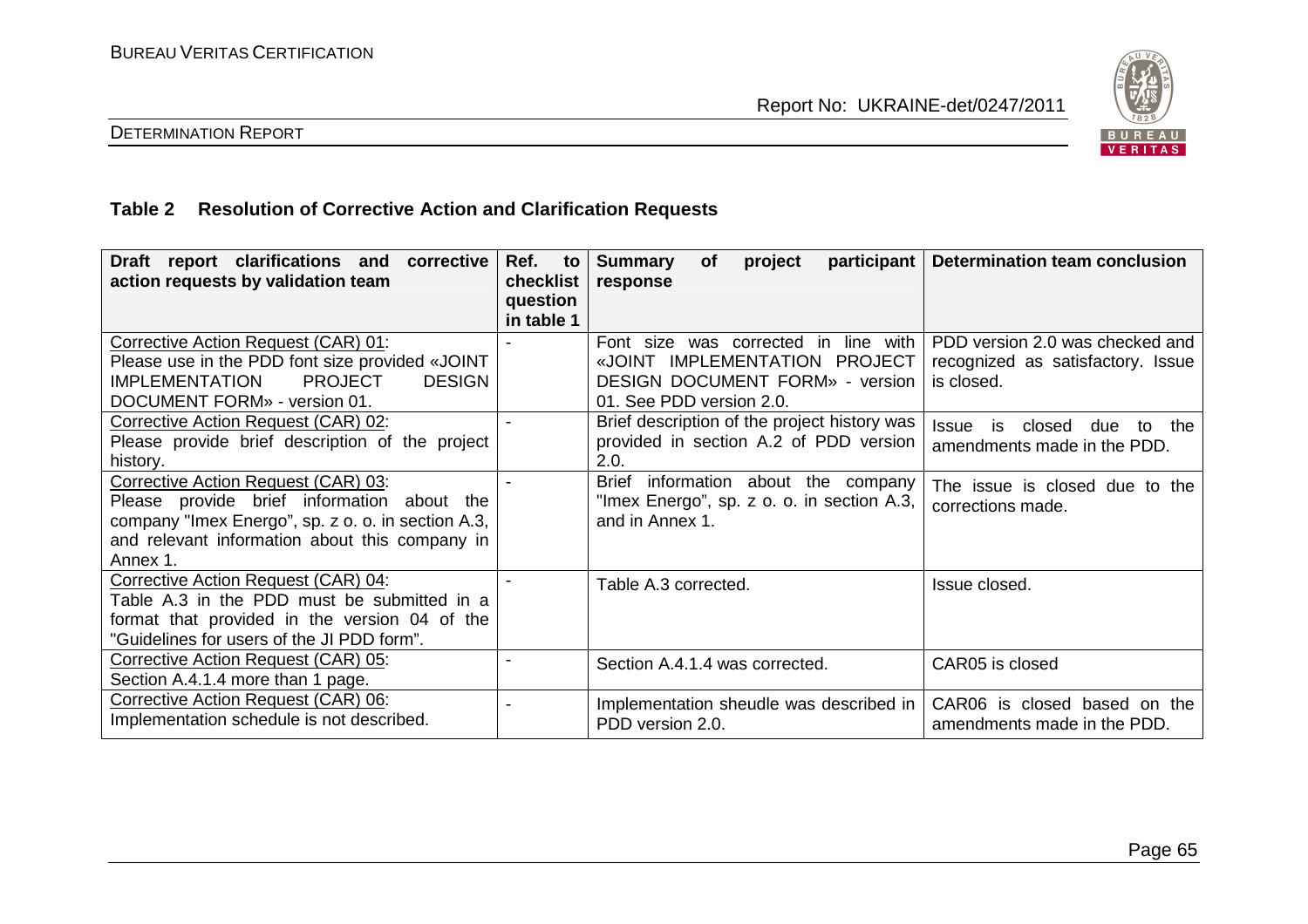

|                                                                                                                                                                                                                                                                                                                             |                    |                                                                                                                                                                                                                                                                                                                                                                                                                                                                                                                                                                                | <b>VERIIAS</b>                                                                                     |
|-----------------------------------------------------------------------------------------------------------------------------------------------------------------------------------------------------------------------------------------------------------------------------------------------------------------------------|--------------------|--------------------------------------------------------------------------------------------------------------------------------------------------------------------------------------------------------------------------------------------------------------------------------------------------------------------------------------------------------------------------------------------------------------------------------------------------------------------------------------------------------------------------------------------------------------------------------|----------------------------------------------------------------------------------------------------|
| Corrective Action Request (CAR) 07:<br>No Letter of Aapproval of the project issued by<br>the sponsor party.                                                                                                                                                                                                                | Item 19            | Pending                                                                                                                                                                                                                                                                                                                                                                                                                                                                                                                                                                        | Pending                                                                                            |
| Corrective Action Request (CAR) 08:<br>Please provide date of baseline setting according<br>required format DD/MM/YYYY.                                                                                                                                                                                                     | Item <sub>22</sub> | Date of baseline setting was corrected.                                                                                                                                                                                                                                                                                                                                                                                                                                                                                                                                        | The response to CAR08<br>was<br>found satisfactory. CAR08<br>is.<br>closed.                        |
| Corrective Action Request (CAR) 09:<br>In the PDD does not specify how the registration<br>of this project as JI project will help overcome<br>identified technological barriers.                                                                                                                                           | Item<br>29(b)      | Technological barrier was excluded from<br>PDD.                                                                                                                                                                                                                                                                                                                                                                                                                                                                                                                                | The issue is closed due to the<br>corrections made.                                                |
| Corrective Action Request (CAR) 10:<br>During site visit to the company Crimenergo PJSC<br>determination team found that some equipment<br>implemented within project activities (eg circuit<br>breakers) included insulating gas (SF6). Please<br>include the insulating gas to the list of project<br>emissions scenario. | Item<br>32(d)      | Insulating gas (SF6), used in circuit<br>breakers and other equipment Crimenergo<br>PJSC is toxic and is listed as gas<br>circulation and utilization of which is<br>under the control of state environment<br>organizations.<br>Equipment<br>containing<br>Insulating gas is hermetically sealed and<br>prevents leakage of gas into the<br>atmosphere. In the case of it failure or<br>decommissioning SF6 will be collected<br>and reused by filling in new similar<br>equipment. In connection with all the<br>above SF6 emissions were excluded from<br>the calculations. | CAR10 is closed based on the<br>provided information.                                              |
| Corrective Action Request (CAR) 11:<br>Used TPC rate include technical and commercial<br>consumption and losses. Commercial losses<br>have no impact on GHG emissions and must be<br>excluded from calculations.                                                                                                            | Item<br>36(b)      | Monitoring plan was corrected. All non-<br>technical and metrological losses were<br>excluded from calculations. See PDD<br>version 2.0 and Excel file KRYM-15TBE-<br>2002-2010-18-09-2011-km-ok-КП.                                                                                                                                                                                                                                                                                                                                                                           | PDD version 2.0 and Excel file<br>were checked and recognized as<br>satisfactory. Issue is closed. |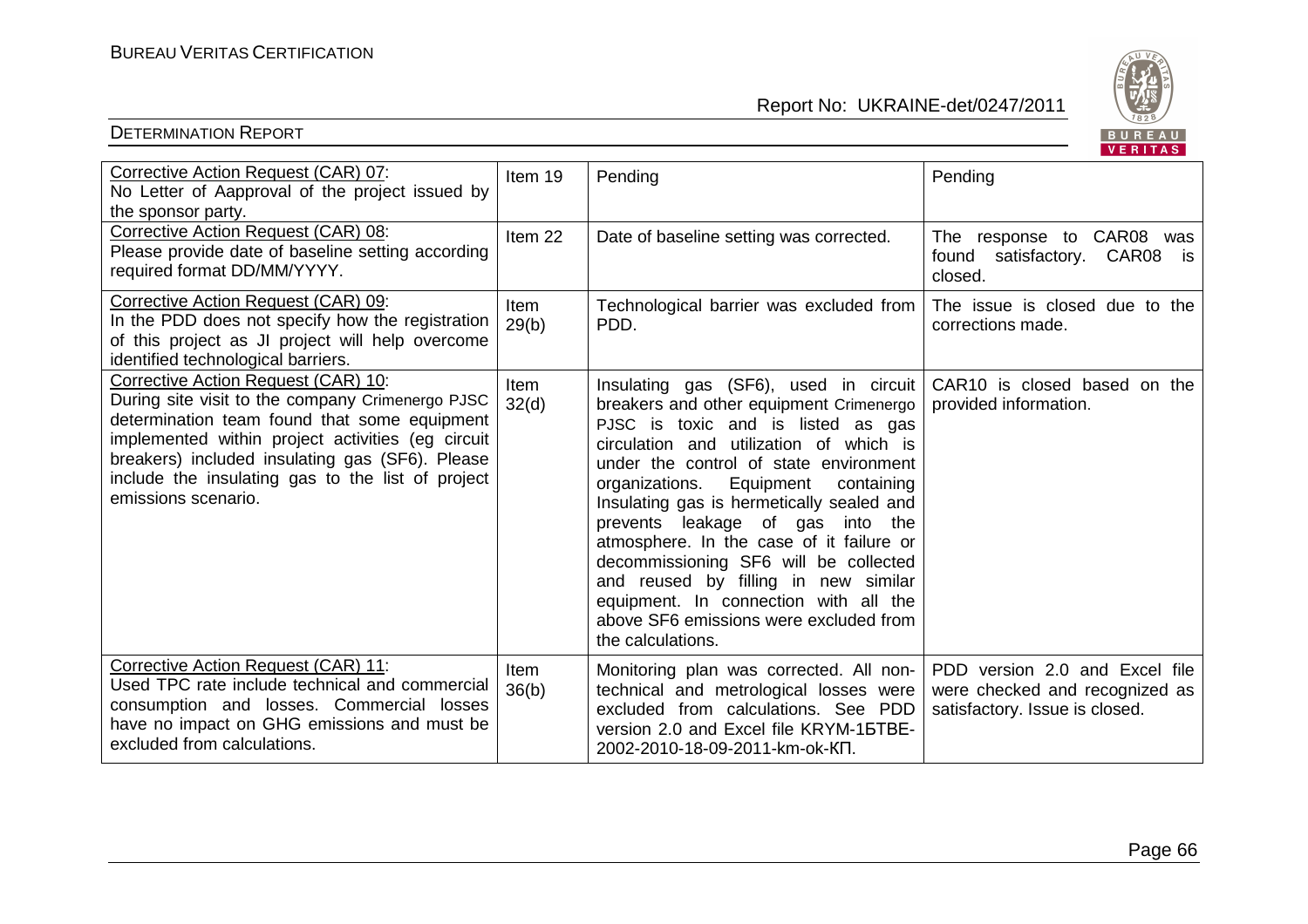

| Corrective Action Request (CAR) 12:<br>Please specify who is responsible for proniding<br>actual value of CO2 emission factor for the<br>projects of reducing electricity consumption for it<br>transmission by Ukrainian electricity networks.                                                                          | Item<br>36(b)(ii)  | Actuality of factor of specific indirect<br>carbon dioxide emissions associated with<br>the consumtion of electricity during its<br>transmission by power grids of Ukraine<br>will be reviewed annually representatives<br>Technical Consultant Ltd «EES». | The issue is closed due to the<br>corrections made.                         |
|--------------------------------------------------------------------------------------------------------------------------------------------------------------------------------------------------------------------------------------------------------------------------------------------------------------------------|--------------------|------------------------------------------------------------------------------------------------------------------------------------------------------------------------------------------------------------------------------------------------------------|-----------------------------------------------------------------------------|
| Corrective Action Request (CAR) 13:<br>Please indicate in PDD that the data monitored<br>and required for the project determination will be<br>kept for two years after the last transfer of ERUs<br>the project.                                                                                                        | Item<br>36(b)(iii) | PDD was corrected. See PDD version 2.0                                                                                                                                                                                                                     | The response to CAR13 was<br>satisfactory. CAR13<br>found<br>is.<br>closed. |
| Corrective Action Request (CAR) 14:<br>Section D.1.5 of the PDD requires from project<br>participants to submit information about collection<br>and archiving data on the environment impact as<br>well as references to relevant norms of the host<br>country. Please provide relevant data.                            | Item<br>36(k)      | The project implementation does not<br>require gathering of information on the<br>influence on the environment in excess of<br>information collected at the company prior<br>to the project inception.                                                     | The issue is closed due to the<br>corrections made.                         |
| Corrective Action Request (CAR) 15:<br>In ex-ante calculations were used CO2 emission<br>factor for the projects of reducing electricity<br>consumption for it transmission by Ukrainian<br>electricity networks provided in Order #43 dated<br>28/03/2010. But this factor applicable only for<br>2010. Please correct. | Item 45            | Data was updated.                                                                                                                                                                                                                                          | found<br>The<br>response<br>was<br>satisfactory. CAR15 is closed.           |
| Corrective Action Request (CAR) 16:<br>There is no information on transboundary impacts<br>in the PDD.                                                                                                                                                                                                                   | Item<br>48(a)      | Transboundary impact is not expected.                                                                                                                                                                                                                      | Issue closed.                                                               |
| Clarification Request (CL) 01:<br>Please include in this section refer to the<br>corresponding «Excel» file with the calculations.                                                                                                                                                                                       |                    | Relevant references were included<br>to<br>PDD version 2.0.                                                                                                                                                                                                | The issue is closed based on the<br>corrections made in the PDD.            |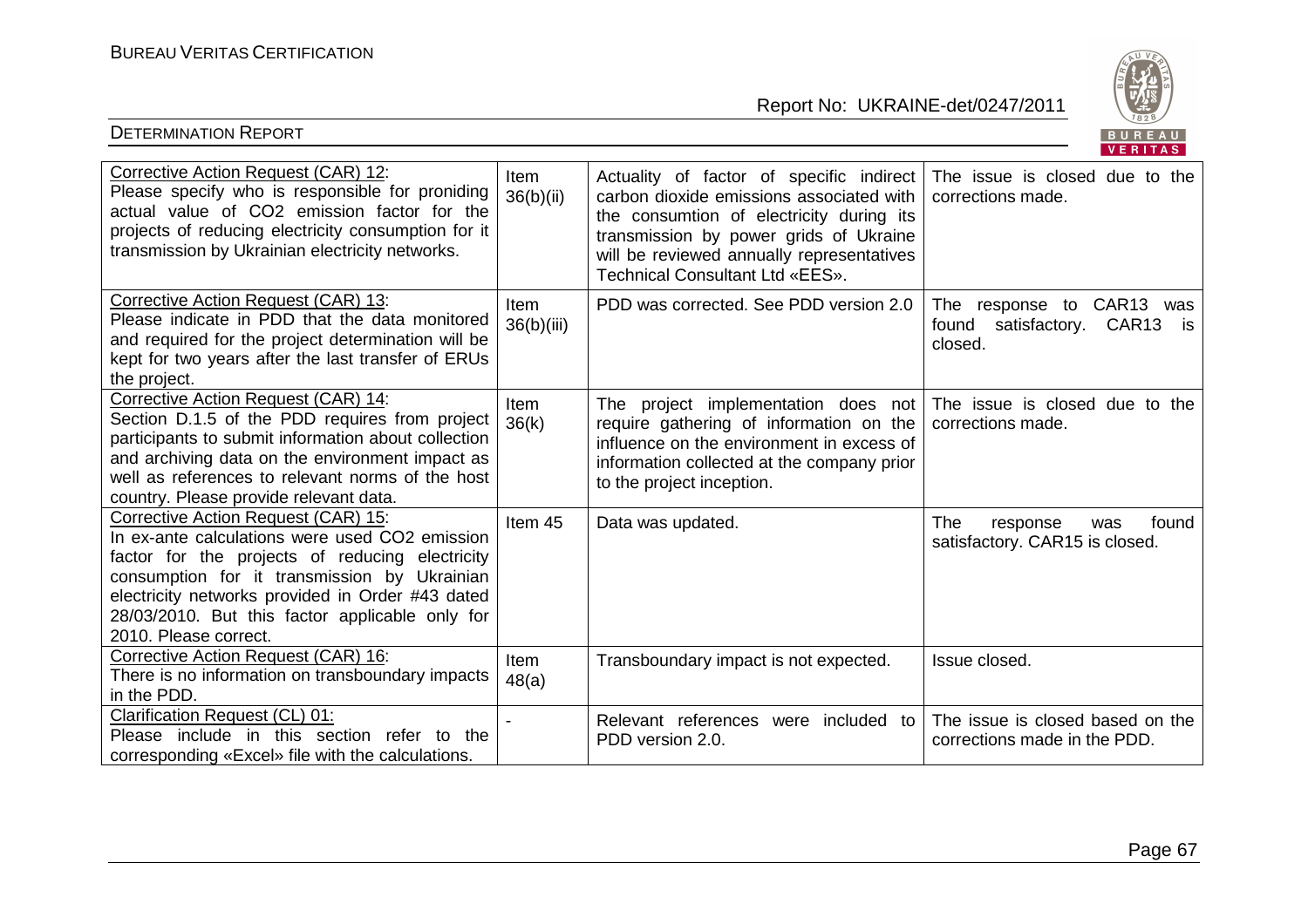

|                                                                                                                                                                                                    |                      |                                                                                                                                         | . <u>.</u>                                                                                 |
|----------------------------------------------------------------------------------------------------------------------------------------------------------------------------------------------------|----------------------|-----------------------------------------------------------------------------------------------------------------------------------------|--------------------------------------------------------------------------------------------|
| Clarification Request (CL) 02:<br>Please number the tables with information of the<br>estimates (calculations) of emission reductions.                                                             |                      | Tabbles were numbered.                                                                                                                  | Necessary corrections have been<br>made. The issue is closed.                              |
| Clarification Request (CL) 03:<br>Section A.5 PDD must specify the name DFPs<br>(parties involved) that will approve the project.                                                                  | Item 19              | State Environmental Investment Agency<br>of Ukraine is DFP of Ukraine and Ministry<br>of the Environment of Poland is DFP of<br>Poland. | CL03 is closed based on the<br>amendments made in the PDD.                                 |
| Clarification Request (CL) 04:<br>Please specify which approach was used to<br>identify the baseline scenario and additionality:<br>• JI specific approach<br>• Approved CDM methodology approach. | Item 22              | JI specific approach was used.                                                                                                          | Issue closed.                                                                              |
| Clarification Request (CL) 05:<br>Please change the title of fourth column Table 4<br>(Section B.3 PDD). Title "Included?" recommend<br>changing the "Included/Excluded"                           | <b>Item</b><br>32(d) | Was corrected.                                                                                                                          | Issue closed.                                                                              |
| Clarification Request (CL) 06:<br>Precise figures numbering in the PDD.                                                                                                                            | Item<br>32(d)        | Figures numbers were<br>checked<br>and<br>corrected.                                                                                    | closed<br>the<br><b>Issue</b><br>is<br>due<br>to<br>amendments made in the PDD.            |
| Clarification Request (CL) 07:<br>Please specify that the crediting period of ERUs<br>generating started after the beginning of 2008<br>and continuing over the life cycle.                        | <b>Item</b><br>34(d) | Relevant information was included to<br>section C.3 of PDD version 2.0.                                                                 | Due to the corrections made and<br>necessary information provided,<br>the issue is closed. |
| Clarification Request (CL) 08:<br>Please specify that crediting period extension<br>beyond 2012 requires approval by the Host<br>country.                                                          | Item<br>34(d)        | Relevant information was included to<br>section C.3 of PDD version 2.0.                                                                 | CL <sub>08</sub><br>is<br>closed based on the<br>amendments made in the PDD.               |